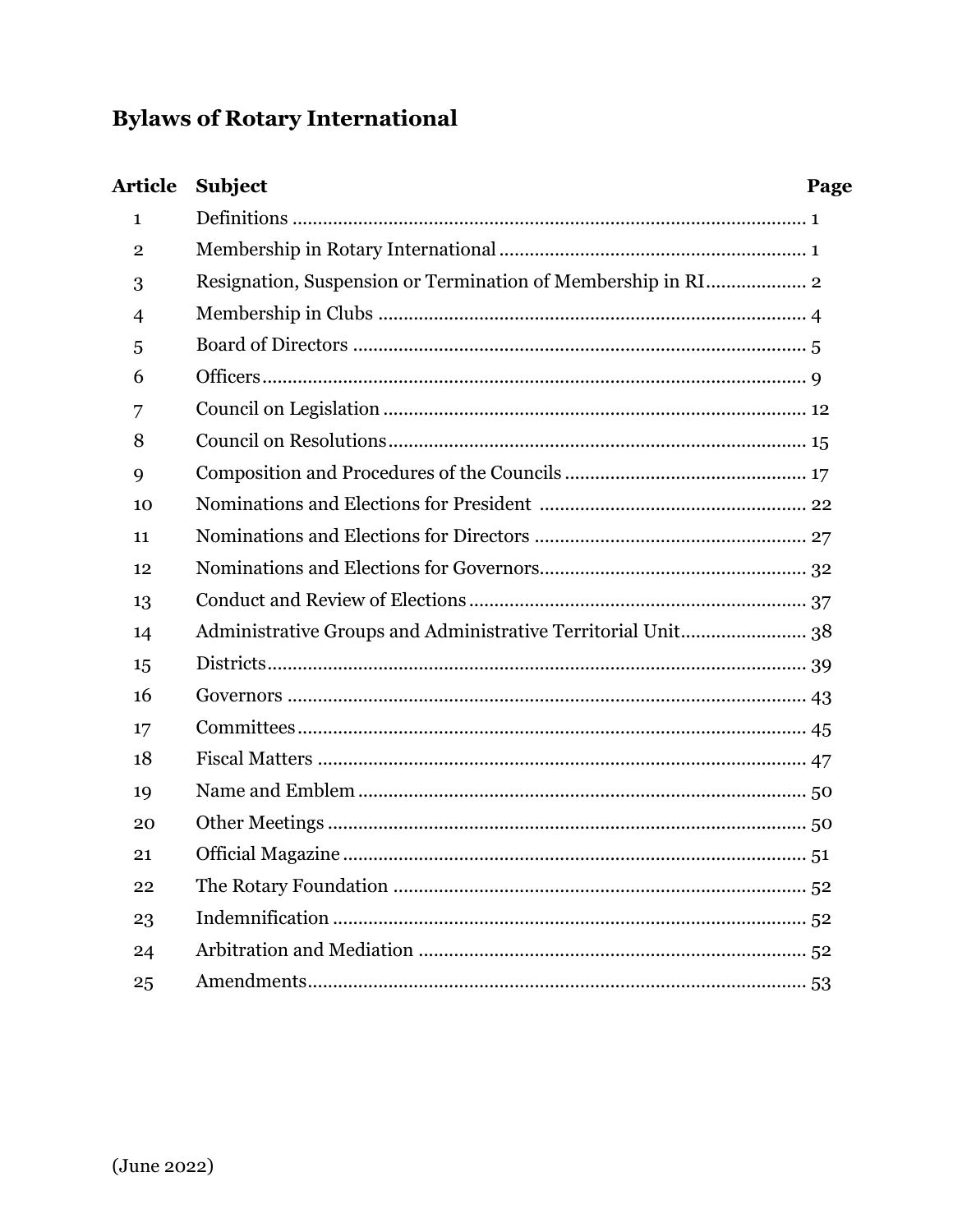# **Bylaws of Rotary International**

# **Article 1 Definitions**

| 1. Board:           | The RI Board of Directors.                                                             |
|---------------------|----------------------------------------------------------------------------------------|
| $2.$ Club:          | A Rotary club.                                                                         |
| 3. Constitutional   | The RI constitution and bylaws, and the standard Rotary                                |
| documents:          | club constitution.                                                                     |
| 4. Governor:        | The governor of a Rotary district.                                                     |
| 5. Member:          | A member, other than an honorary member, of a Rotary club.                             |
| $6. \mathrm{RI}:$   | Rotary International.                                                                  |
| $7.$ RIBI:          | The administrative territorial unit of RI in Great Britain and                         |
|                     | Ireland.                                                                               |
| 8. Rotaract club:   | A club of young adults.                                                                |
| 9. Rotaractor:      | A member of a Rotaract club.                                                           |
| 10. Satellite club: | A potential club whose members are also members of a club.                             |
| 11. TRF:            | The Rotary Foundation.                                                                 |
| 12. In Writing:     | A communication capable of documentation, regardless of the<br>method of transmission. |
| 13. Year:           | The twelve-month period beginning 1 July.                                              |
|                     |                                                                                        |

# **Article 2 Membership in Rotary International**

- **2.010.** Application for Membership in RI.
- **2.020.** Locality of a Club.
- **2.030.** The Standard Rotary Club Constitution.
- **2.040.** The Standard Rotaract Club Constitution.
- **2.050.** Smoking.
- **2.060.** Merger of Clubs.

# **2.010.** *Application for Membership in RI.*

To be admitted to RI, a club or Rotaract club applies to the board for membership. The application shall be accompanied by an admission fee set by the board. Membership takes effect when the board approves it.

2.010.1. *New Clubs.*

A new club shall have at least 20 charter members.

# **2.020.** *Locality of a Club.*

A club may be organized in a locality with one or more clubs. The locality of a club that conducts its activities primarily online shall be worldwide or as the club board determines.

# **2.030.** *The Standard Rotary Club Constitution.*

All clubs shall adopt the standard club constitution, including any future amendments to it.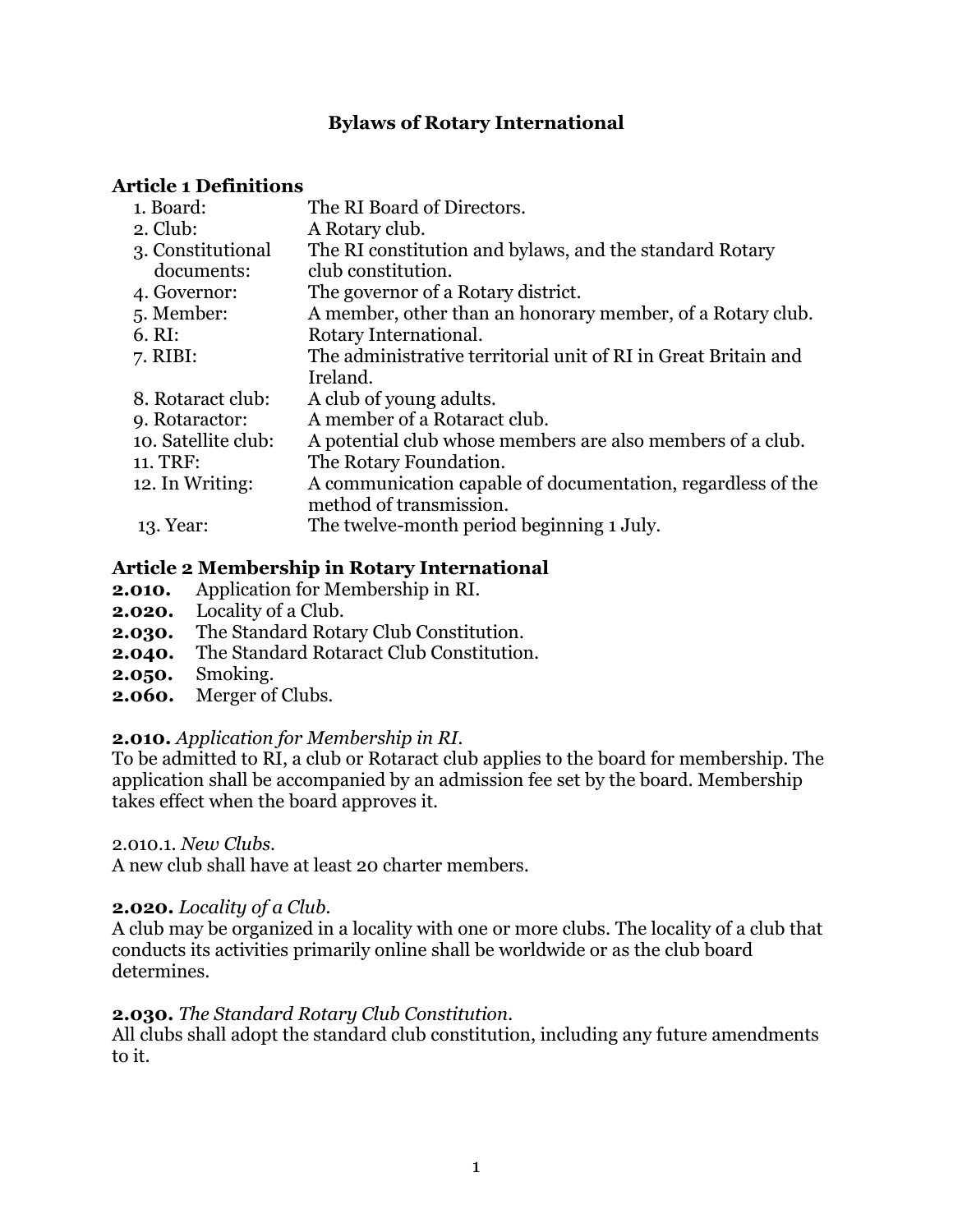# 2.030.1. *Amendments to the Standard Club Constitution.*

A club may amend the standard club constitution in the manner prescribed in the constitutional documents. An amendment automatically becomes a part of the constitution of the club.

### 2.030.2. *Clubs Chartered Before 6 June 1922.*

Clubs chartered before 6 June 1922 shall adopt the standard club constitution, but may retain variations that were provided to the board before 1990. Variations shall be an addendum to the club's constitution, which may only be amended to conform more closely to the current standard club constitution.

# 2.030.3. *Exceptions to the Standard Club Constitution.*

By a two-thirds majority of the members present, the board may approve exceptions to the standard club constitution that are required by local law, custom or exceptional circumstances and do not contravene the RI constitution and bylaws.

### **2.040.** *The Standard Rotaract Club Constitution*

The board shall establish and may amend a standard Rotaract club constitution. All Rotaract clubs shall adopt the standard Rotaract club constitution. An amendment automatically becomes a part of the constitution of the Rotaract club.

### 2.040.1. *Exceptions to the Standard Rotaract Club Constitution*

By a two-thirds majority of the members present, the board may approve exceptions to a Rotaract club's constitution that are required by local law, custom, or in exceptional circumstances and do not contravene the RI constitution and bylaws.

### **2.050.** *Smoking.*

Members and their guests should not smoke during meetings and other Rotary events.

### **2.060.** *Merger of Clubs.*

Two or more clubs within the same district may voluntarily merge if each has fulfilled all its financial and other obligations to RI, and the board approves the merger. The application shall be accompanied by a certificate indicating that each club has agreed to the merger. A merged club may be organized in the same locality as one or more other clubs. The board may allow the merged clubs to retain the name, charter date, emblem, and other RI insignia of any of the merging clubs.

# **Article 3 Resignation, Suspension or Termination of Membership in RI**

- **3.010.** Club or Rotaract Club Resignation from RI.
- **3.020.** Board Discipline, Suspension, or Termination of a Club or Rotaract Club.
- **3.030.** Rights of a Suspended Club or Rotaract Club.
- **3.040.** Rights of a Terminated Club or Rotaract Club.
- **3.050.** Reorganization of a Club.

# **3.010.** *Club or Rotaract Club Resignation from RI.*

A club or Rotaract club may resign after fulfilling all its financial and other obligations to RI and receiving the board's approval. Resignation takes effect when the board approves it.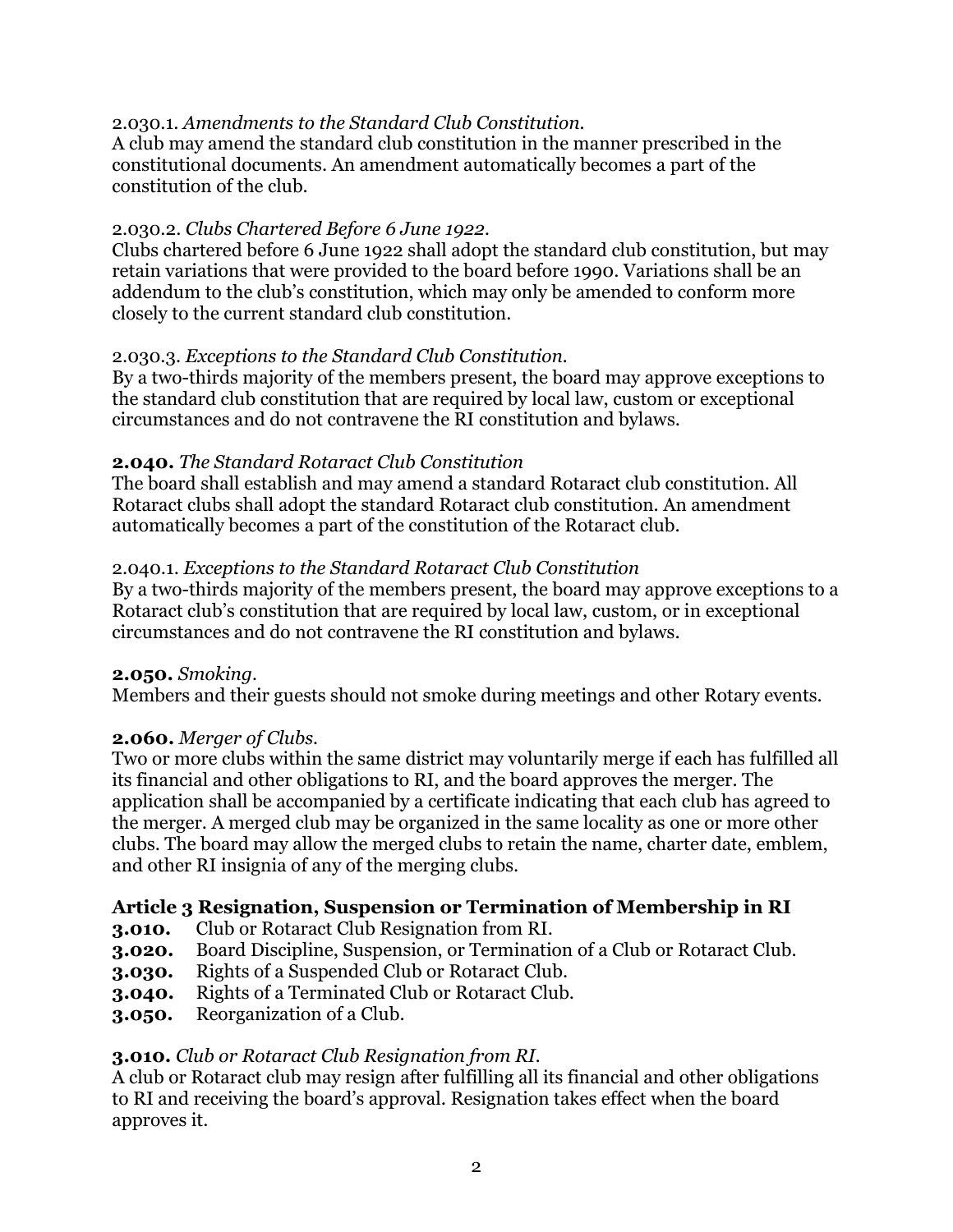# **3.020.** *Board Discipline, Suspension, or Termination of a Club or Rotaract Club.*

### 3.020.1. *Suspension or Termination.*

The board may suspend or terminate a club or Rotaract club that:

- (a) fails to pay its dues or other financial obligations to RI or required levy to the district fund;
- (b) retains a member or Rotaractor who misuses TRF funds or who otherwise breaches TRF's stewardship policies;
- (c) initiates or maintains, or retains a member or Rotaractor who initiates or maintains, litigation against RI, TRF, or the district, including their directors, trustees, officers, agents, and employees, before exhausting all remedies in the constitutional documents; or
- (d) fails to appropriately address any youth-protection allegations against a member or Rotaractor in connection with Rotary-related youth programs.

# 3.020.2. *Suspension for Failure to Report Membership Changes.*

The board may suspend a club that does not timely report membership changes to RI.

# 3.020.3. *Termination for Failure to Function.*

The board may terminate a club or Rotaract club that ceases to operate, fails to meet regularly, or otherwise fails to function, but only after requesting that the governor submit a report on the circumstances of the termination.

### 3.020.4. *Termination for Lack of Members.*

On the governor's request, the board may terminate a club if its membership falls below six members.

# 3.020.5. *Discipline, Suspension, or Termination for Cause.*

The board may discipline, suspend, or terminate a club or Rotaract club for cause only after giving it the opportunity for a hearing. At least 30 days before the hearing, the board shall notify the club's or Rotaract club's president and secretary of the charges and the time, place, and manner of the hearing. At the hearing, the club or Rotaract club may be represented by counsel, and the governor, or a past governor selected by that governor, may attend at the district's expense. After the hearing, the board may:

- (a) discipline or suspend the club or Rotaract club by a majority vote; or
- (b) terminate the club or Rotaract club by a unanimous vote.

### 3.020.6. *Period of Suspension.*

The board shall reinstate the membership rights of a suspended club or Rotaract club if it has:

- (a) paid all dues or other financial obligation to RI, or paid all required levies to the district fund;
- (b) terminated members who misused TRF funds or otherwise breached TRF's stewardship policies;
- (c) appropriately addressed any youth-protections allegations against a member or Rotaractor in connection with Rotary-related youth programs; or
- (d) resolved all issues that led to the suspension.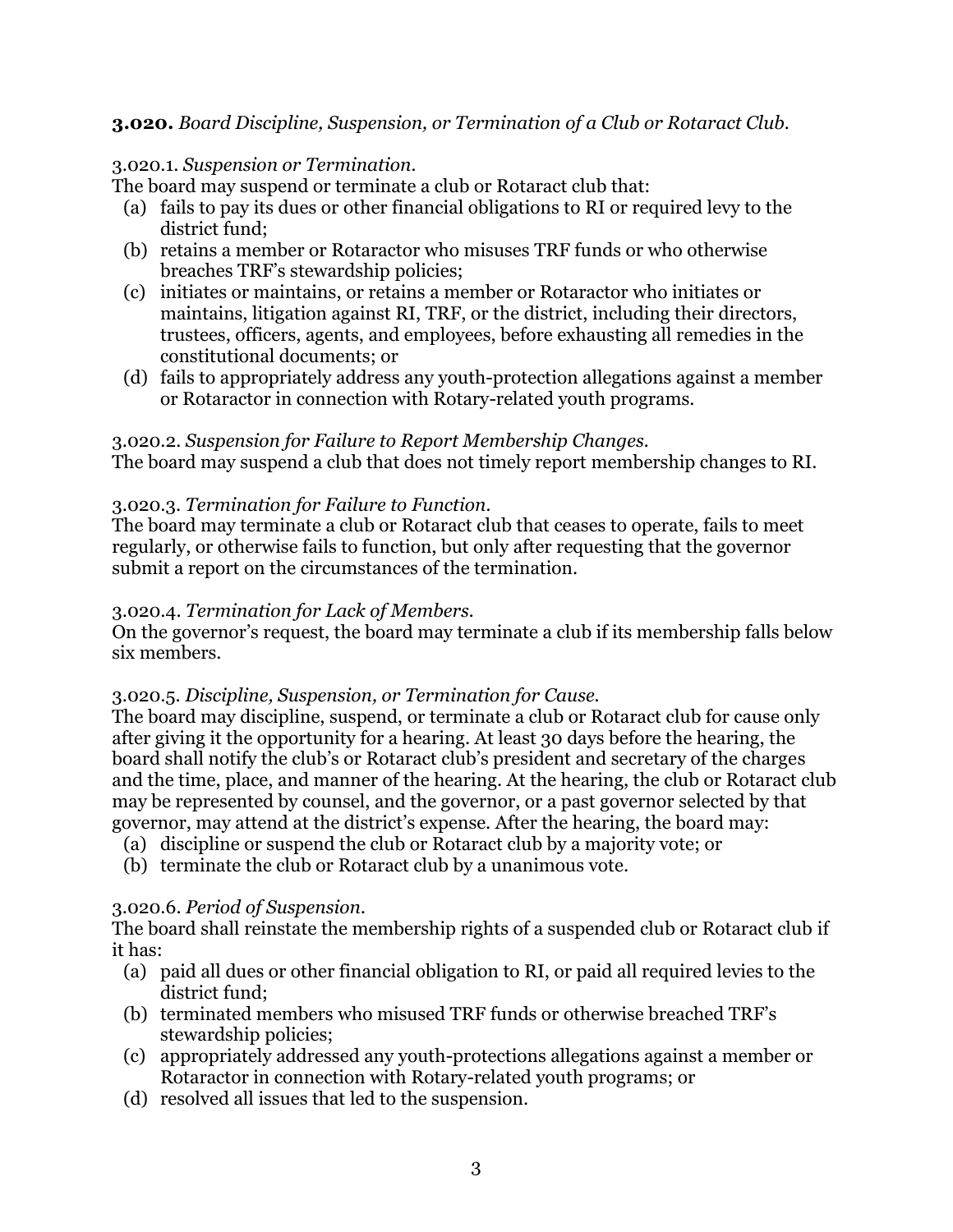If the reason for suspension is not remedied within six months, the board shall terminate the club or Rotaract club.

# **3.030.** *Rights of a Suspended Club or Rotaract club.*

During a suspension, a club or Rotaract club has no rights under the bylaws, retaining only its rights under the RI constitution.

# **3.040.** *Rights of a Terminated Club or Rotaract Club.*

A terminated club or Rotaract club shall not use the name, emblem, and other insignia of RI and shall have no proprietary rights in the property of RI. The terminated club or Rotaract club shall return its charter to RI.

# **3.050.** *Reorganization of a Club.*

The board may reorganize a terminated club or authorize a new club in the same area, subject to a charter fee or payment of any debt to RI.

# **Article 4 Membership in Clubs**

- **4.010.** Types of Members.
- **4.020.** Active Members.
- **4.030.** Transferring or Former Rotarian.
- **4.040.** Prohibited Dual Memberships.
- **4.050.** Honorary Membership.
- **4.060.** Rotaract Club Membership.
- **4.070.** Diversity of Membership.
- **4.080.** Attendance at Other Clubs.
- **4.090.** Sponsorship of Members.
- **4.100.** Exceptions to Provisions on Membership.

### **4.010.** *Types of Members.*

A club may have two types of membership, active and honorary.

### **4.020.** *Active Members.*

A person possessing the qualifications in article 4, section 2(a) of the RI constitution may be elected as an active member.

# **4.030.** *Transferring or Former Rotarian.*

A member or a former club may propose a transferring or former member for membership. Potential members with debts to another club are ineligible for membership. Any club that wishes to admit a former member shall demand that the potential member provide a written statement from the previous club that all debts have been paid. The admission of a transferring or former Rotarian as an active member is contingent upon receiving a written statement from the board of the previous club confirming the prospective member's prior membership in that club, and whether debts are owed by the current or former member that is being considered for membership in the other club. If a written statement is not provided within 30 days, it is assumed that the member does not owe the other club.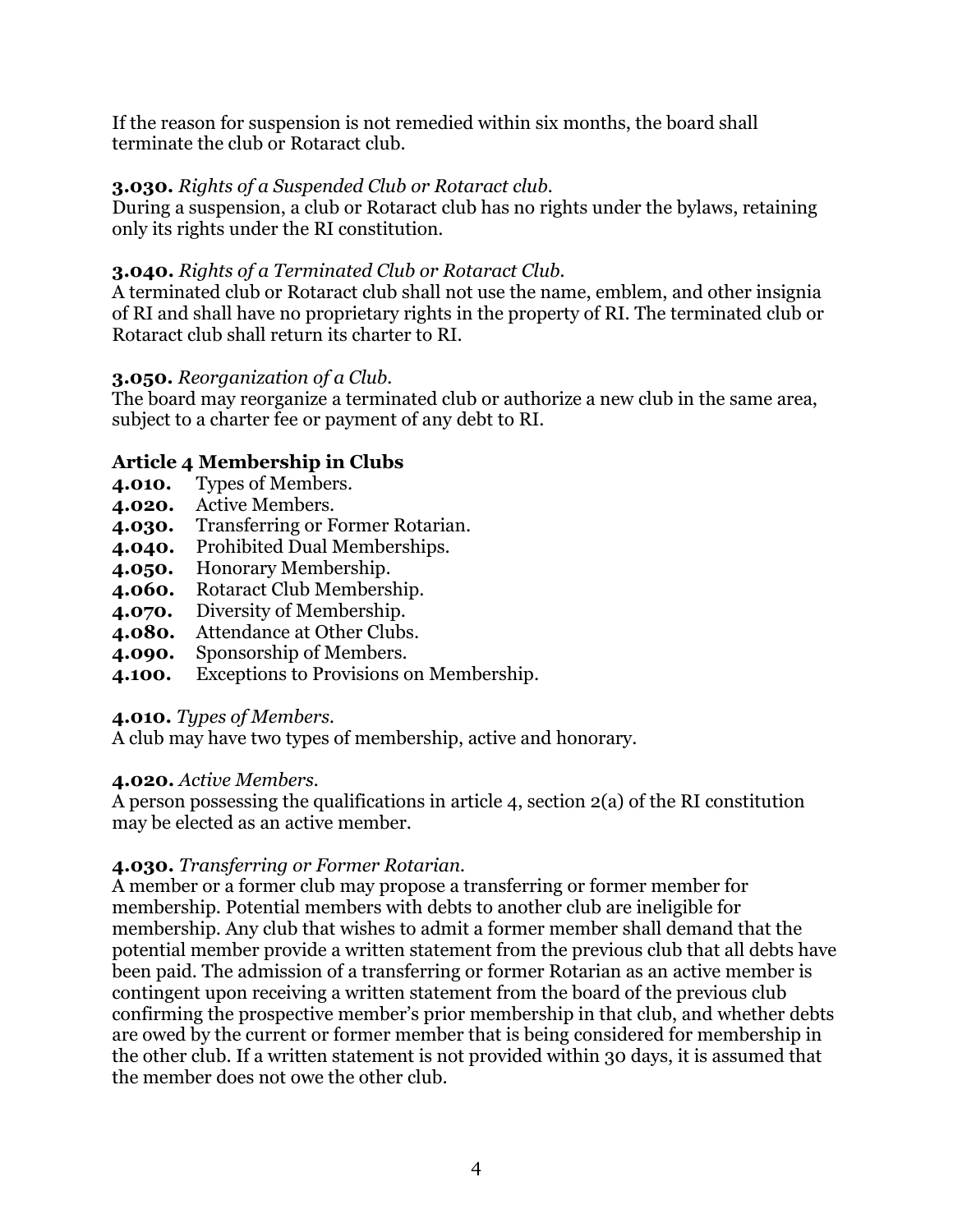### **4.040.** *Prohibited Dual Memberships.*

No member shall simultaneously:

- (a) belong to more than one club, other than a satellite of a club; or
- (b) be an honorary member in the same club.

# **4.050.** *Honorary Membership.*

Clubs may elect honorary members for terms set by the club board, who shall:

- (a) be exempt from paying dues;
- (b) not vote;
- (c) not hold any club office;
- (d) not hold classifications; and
- (e) be entitled to attend all meetings and enjoy all other privileges in the club, but have no rights or privileges in any other club, except to visit without being a Rotarian's guest.

Persons who have distinguished themselves by meritorious service in the furtherance of Rotary ideals and those considered friends of Rotary for their support of Rotary's cause may be elected to honorary membership in more than one club.

# **4.060.** *Rotaract Club Membership.*

A Rotaract club shall be composed of young adults, as determined by the board.

# **4.070.** *Diversity of Membership.*

Each club or Rotaract club shall endeavor to build a well-balanced membership that celebrates diversity, equity, and inclusion. No club or Rotaract club, regardless of when it joined RI, may in any way limit membership due to gender, race, color, creed, national origin, or sexual orientation, or impose any membership condition not specifically allowed by the RI constitution or bylaws. Any membership provision or condition in conflict with this section is null, void, and without effect.

### **4.080.** *Attendance at Other Clubs.*

Rotarians and Rotaractors may attend a regular meeting or satellite club meeting of other clubs. However, a member terminated for good cause may not attend a regular meeting or satellite club meeting of their former club.

### **4.090.** *Sponsorship of Members.*

Members may propose prospective members for membership in any club.

### **4.100.** *Exceptions to Provisions on Membership.*

A club may adopt provisions that are not in accordance with and that supersede sections 4.010. and 4.030. - 4.050.

# **Article 5 Board of Directors**

- **5.010.** Duties of the Board.
- **5.020.** Publication of Board Decisions and Minutes.
- **5.030.** Appeal of Board Decisions.
- **5.040.** Removal of Officers and Committee Members.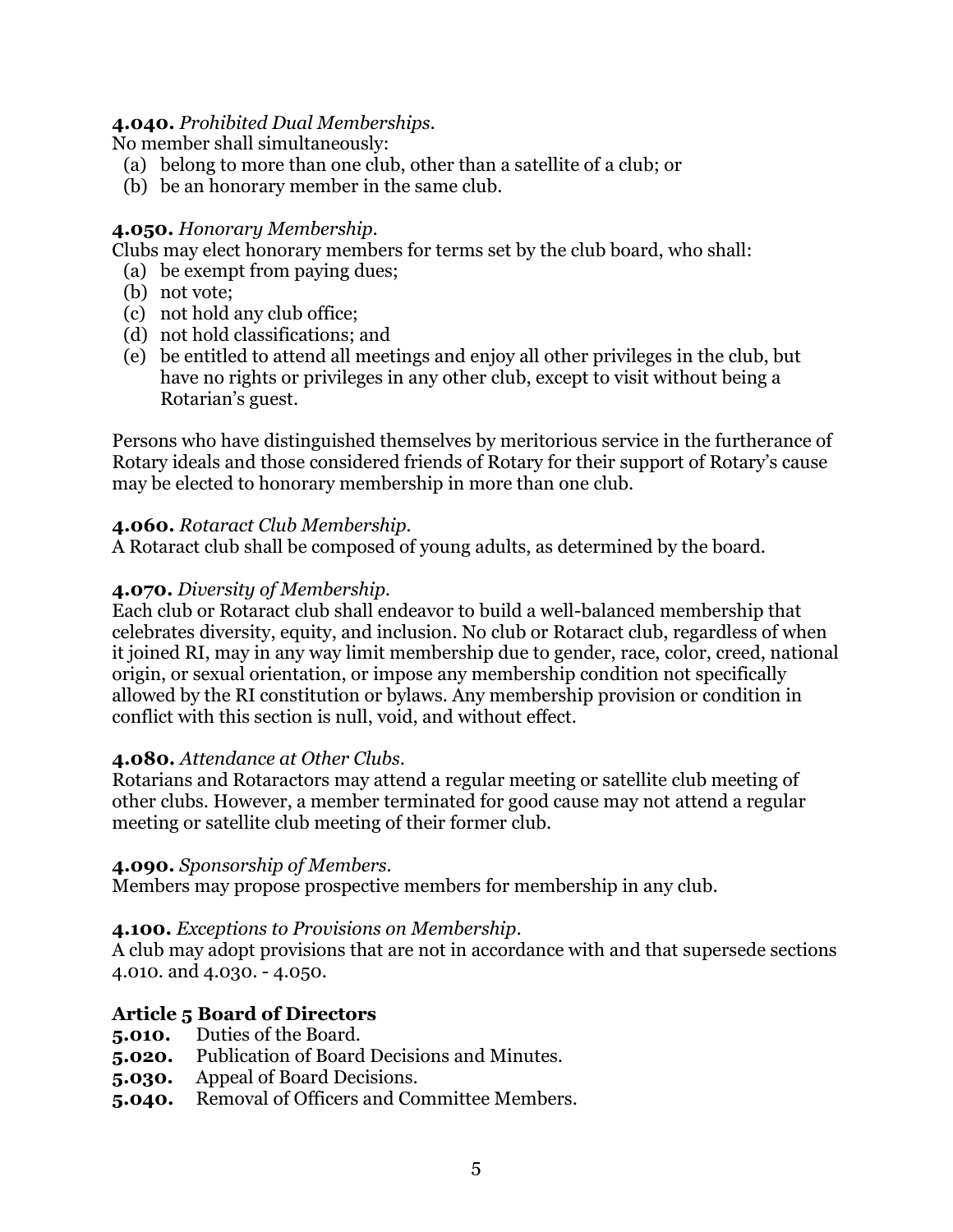- **5.050.** RI Meetings.
- **5.060.** Board Meetings.
- **5.070.** Executive Committee.
- **5.080.** Terms and Qualifications of Directors.
- **5.090.** Disability of Board Member.
- **5.100.** Vacancy in the Office of Director.

#### **5.010.** *Duties of the Board.*

#### 5.010.1. *Purpose.*

The board is responsible for doing whatever may be necessary for the furtherance of the purposes of RI, the attainment of the Object of Rotary, the study and teaching of its fundamentals, and the preservation and extension of RI's ideals, ethics, and unique features throughout the world.

#### 5.010.2. *Powers.*

The board directs and controls the affairs of RI by:

- (a) establishing policy for the organization;
- (b) evaluating implementation of policy by the general secretary;
- (c) exercising control and supervision over all officers, officers-elect, officersnominee, and RI committees; and
- (d) exercising other powers conferred by the constitution, the bylaws, and the Illinois General Not-for-Profit Corporation Act of 1986 and their amendments.

### 5.010.3. *Strategic Plan.*

The board shall adopt a strategic plan and report on it at each council on legislation. Each director shall oversee the implementation of the strategic plan within the zone from which the director was elected and its paired zone.

### **5.020.** *Publication of Board Decisions and Minutes.*

The minutes of board meetings and board action shall be available on RI's website within 60 days after a board meeting or action. All appendixes filed with the official records of the minutes, except those the board deems confidential or proprietary, shall be available to a Rotarian upon request. Directors shall regularly report on board decisions and their activities to their zone and the alternate/paired zone.

#### **5.030.** *Appeal of Board Decisions.*

Board decisions may only be appealed to the representatives of the council on legislation, under rules set by the board. Any club, with the concurrence of at least 24 other clubs, may appeal by writing the general secretary within four months after a board decision. At least half the concurring clubs must be in districts other than that of the appealing club. The appeal shall be by a resolution adopted at a regular club meeting, certified by the president and secretary. Within 90 days of receipt, the general secretary shall hold a vote of the council representatives. The only question for the representatives is whether the decision of the board should be sustained. If, however, an appeal is received by the general secretary within three months before the next regularly scheduled meeting of the council on legislation, the appeal shall be submitted to the council on legislation to decide whether the decision of the board should be sustained.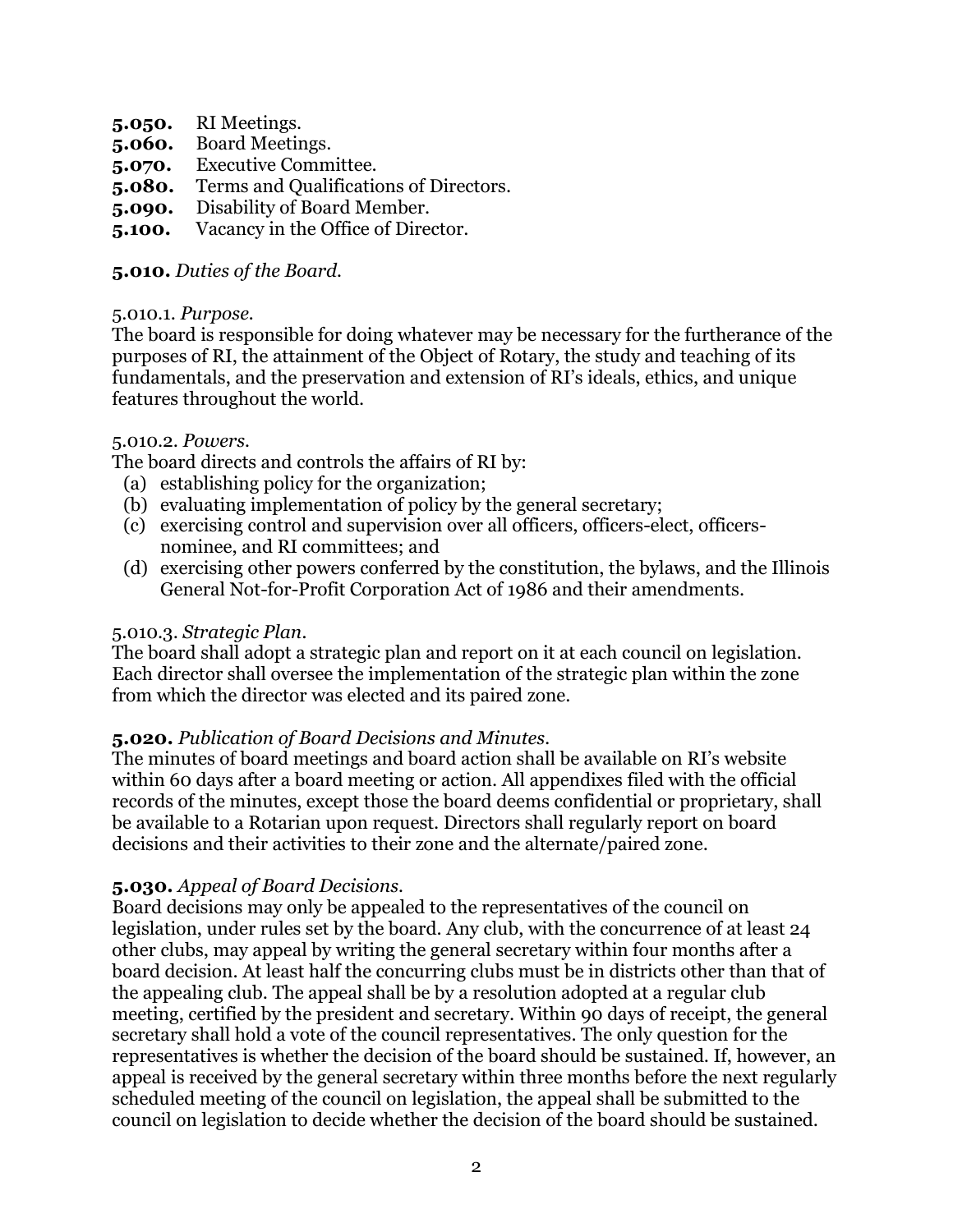### **5.040.** *Removal of Officers and Committee Members.*

The board may remove an officer, officer-elect, officer-nominee, or committee member for cause after a hearing. At least 60 days before the hearing, the board shall give the person to be removed notice of the charges and the time, place, and manner of the hearing, which shall be served in person or by other rapid means of communication. At the hearing, the person may be represented by counsel. Removal of the person requires a two-thirds vote of the entire board. The board may also exercise the powers in section 16.060.

### **5.050.** *RI Meetings.*

In planning the convention, the international assembly, and the council on legislation, the board shall make every effort to ensure that no Rotarian nor Rotaractor is excluded solely on the basis of national citizenship.

### 5.050.1. *Annual Convention.*

In accordance with the RI constitution, the board shall determine the time, place, and fees, and make all arrangements for the annual convention. The president shall be the presiding officer, who may appoint others to preside. The president may appoint credentials, balloting, and other committees if needed. The board shall adopt voting procedures implementing article 8, sections 3 and 4 of the RI constitution for representation by the delegates.

# **5.060.** *Board Meetings.*

### 5.060.1. *Frequency, Notice, and Manner.*

The board shall meet at the time, place, and manner as it may determine or upon the call of the president, provided that it meets at least twice each year. At least 30 days in advance, the general secretary gives all directors notice of a meeting unless it is waived. Official meetings, and any director's participation, may be in person, by teleconferencing, internet, and other communications equipment. The board may transact business without meeting by unanimous written consent. The presidentnominee shall be a non-voting participant at board meetings.

### 5.060.2. *Quorum.*

A majority of the board is a quorum, except when the RI constitution or bylaws require a larger vote.

### 5.060.3. *First Meeting of Year.*

The incoming board meets immediately after the annual convention at a time, place, and manner set by the incoming president. Decisions at the meeting must be ratified after 30 June at a meeting or by a method in section 5.060.1. in order to take effect.

### **5.070.** *Executive Committee.*

The board may appoint an executive committee composed of five to seven of its members, including ex officio members. The executive committee shall evaluate the performance of the general secretary at least annually and report its findings to the board. The board may delegate its authority to make decisions between meetings to the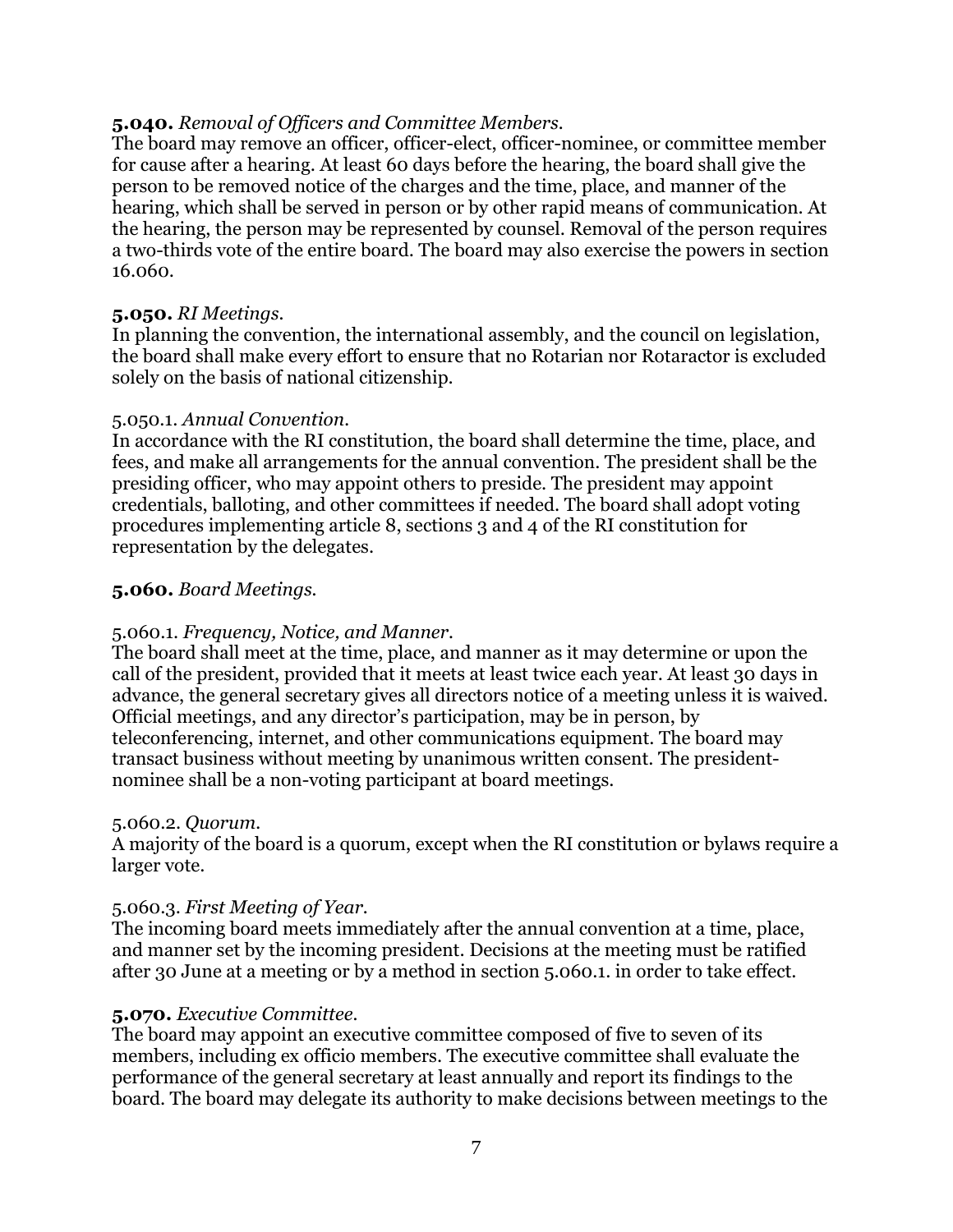executive committee, but only on matters within RI's established policy. The board prescribes the terms of reference for the executive committee, which shall not conflict with this section.

# **5.080.** *Terms and Qualifications of Directors*.

#### 5.080.1. *Terms.*

Directors serve a term of two years, beginning 1 July in the year next following their election, or until their successors are elected.

### 5.080.2. *Qualifications.*

A candidate shall have served a full term as governor before being proposed for director (unless the board determines that shorter service suffices), and at least three years must have elapsed since the candidate's service as governor. No person who served a full term as director, as defined in the bylaws or as determined by the board, may again be a director except as president or president-elect.

# **5.090.** *Disability of Board Member.*

If a board member becomes disabled and unable to discharge their duties, the member shall forfeit the office upon a three-fourths vote of the board.

# **5.100.** *Vacancy in the Office of Director.*

If the office of a director is vacant for any reason, the board shall elect the alternate selected when the director was elected, who serves the rest of the term. If the alternate cannot serve for any reason, the remaining members of the board shall elect a director from the same zone (or section of the zone) in which the vacancy occurs at its next meeting or by a vote in a manner set by the president.

### **Article 6 Officers**

- **6.010.** Election of Officers at Convention.
- **6.020.** Duties of Officers.
- **6.030.** Selection of Vice-President and Treasurer.
- **6.040.** Election and Term of General Secretary.
- **6.050.** Oualifications of Officers.
- **6.060.** Terms of Officers.
- **6.070.** Removal of Past Officer Status.
- **6.080.** Vacancy in the Office of President.
- **6.090.** Vacancy in the Office of President-elect.
- **6.100.** Vacancy in the Office of Vice-President or Treasurer.
- **6.110.** Compensation of Officers.

# **6.010.** *Election of Officers at Convention.*

The officers to be elected at the annual convention are the president, directors, and governors of RI and the chair, chair-elect, and honorary treasurer of RIBI. However, no election is necessary if the board determines that the selection of these officers has otherwise been completed in accordance with these bylaws.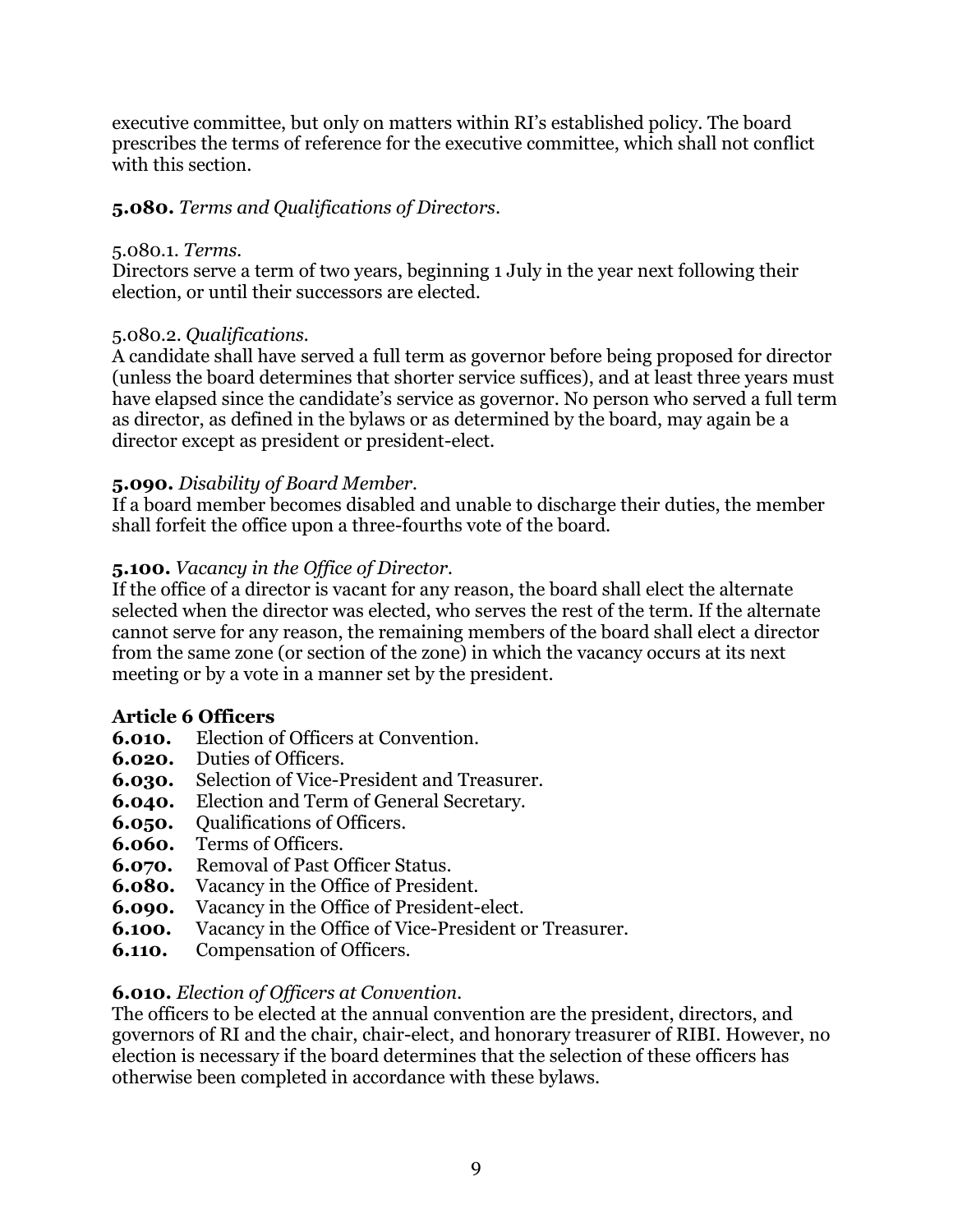# **6.020.** *Duties of Officers.*

### 6.020.1. *President.*

The president, as the highest officer of RI, shall:

- (a) be a positive and motivational leader for Rotarians worldwide;
- (b) be the chair of the board and preside at its meetings;
- (c) be the principal person to speak for RI;
- (d) preside at all conventions and other international RI meetings;
- (e) counsel the general secretary; and
- (f) have further duties and responsibilities as assigned by the board.

# 6.020.2. *President-elect.*

The person elected as president serves as president-elect, and as a board member, in the year after election. The president-elect is not eligible for selection as vice-president. The president or the board may assign the president-elect duties in addition to those in these bylaws or that accompany membership on the board.

# 6.020.3. *General Secretary.*

The general secretary is RI's chief executive officer, responsible:

- (a) for day-to-day management of RI under the board's direction and control;
- (b) to the president and board for implementation of their policies and for RI's operations and administration, including financial operation;
- (c) for communicating with Rotarians and clubs the board's policies;
- (d) solely for the supervision of the secretariat staff;
- (e) for making an annual report to the board, which shall, upon approval by the board, be submitted to the convention; and
- (f) for giving bond for the faithful discharge of those duties in a sum and with sureties as required by the board.

# 6.020.4. *Treasurer.*

The treasurer:

- (a) shall regularly receive financial information from, and confer with, the general secretary on the management of RI finances;
- (b) makes appropriate reports to the board and the annual convention; and
- (c) may have additional duties to those in these bylaws or that accompany membership on the board as assigned by the president or the board.

# **6.030.** *Selection of Vice-President and Treasurer.*

The vice-president and treasurer are selected by the incoming president at the board's first meeting from among the second-year directors for a one-year term beginning on 1 July.

# **6.040.** *Election and Term of General Secretary.*

The board elects a Rotarian as general secretary for a term of not more than five years. The election takes place by 31 March in the final year of the term or if a vacancy occurs. The new term begins 1 July, unless the board sets a different date following the election. The general secretary may be re-elected.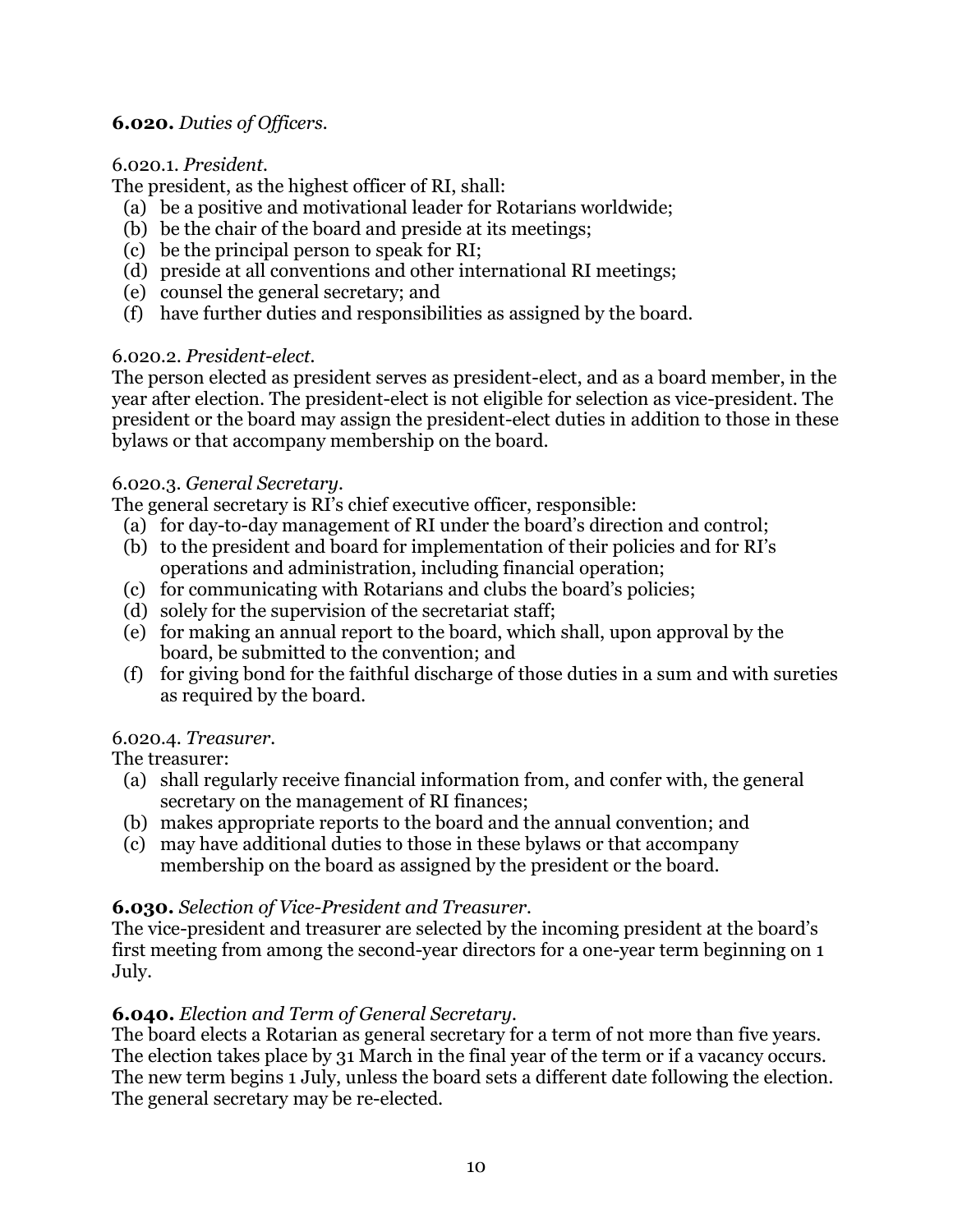# **6.050.** *Qualifications of Officers.*

### 6.050.1. *Generally.*

Each officer shall be a member in good standing of a club. No elected officer, except the general secretary, shall be an employee of any club, district, or RI.

### 6.050.2. *President.*

A candidate for the office of president shall have served a full term as a director before being nominated to serve as president, unless the board determines that service for less than a full term satisfies the intent of this provision.

### **6.060.** *Terms of Officers.*

Officers begin their term of office on 1 July and serve a term of one year or until their successors have been elected, unless otherwise specified in these bylaws.

# **6.070.** *Removal of Past Officer Status.*

The board, for cause, may remove a Rotarian's past officer status even though they have served as an officer. A Rotarian who has been determined by the board to no longer be considered to be a past RI officer shall not be eligible to serve in any office referenced in these bylaws for which serving as a past officer is required. Prior to the board taking this action, the Rotarian shall be given an opportunity at a board hearing to provide reasons as to why this action should not be taken. Removal of an individual's past officer status requires a two-thirds vote of the entire board.

### **6.080.** *Vacancy in the Office of President.*

If the office of president is vacant, the vice-president becomes president and selects a new vice-president from among the remaining members of the board.

6.080.1. *Simultaneous Vacancies in the Offices of President and Vice-President.* If both offices of president and vice-president are vacant, the board shall elect from among its members (other than the president-elect) a president who then selects a vice-president.

# **6.090.** *Vacancy in the Office of President-elect.*

### 6.090.1*. Selection of Replacement President-elect by the Board.*

If the position of president-elect becomes vacant for any reason, the board shall elect a replacement president-elect from among the candidates considered by the nominating committee at the time that the president-elect was selected by the committee. The board should fill the vacancy within one month.

### 6.090.2. *Vacancy Immediately Preceding Assumption of Office.*

If the office of president-elect becomes vacant after the convention adjourns, but before 1 July, the vacancy shall be considered to occur on 1 July and be filled in accordance with section 6.080.

### 6.090.3. *Contingencies for Vacancies.*

The president shall determine the procedure for a contingency not contemplated by this section.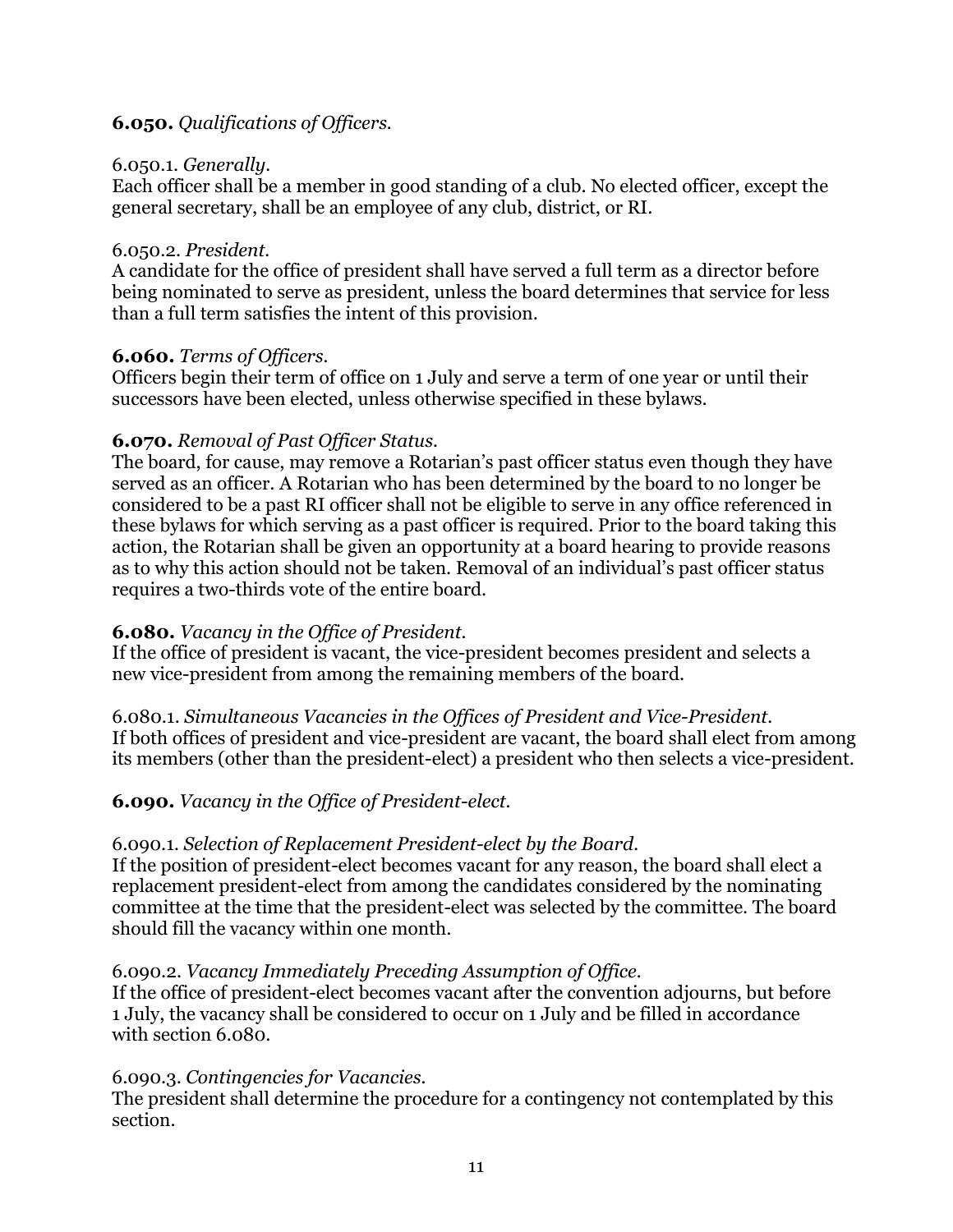# **6.100.** *Vacancy in the Office of Vice*-*President or Treasurer.*

For a vacancy in the office of vice-president or treasurer, the president shall select a second-year director to fill the unexpired term.

# **6.110.** *Compensation of Officers.*

The general secretary shall be the only officer to receive compensation, as set by the board. There shall be no payments, including any expressions of appreciation, honoraria or similar payments, to any other officer or the president-nominee, other than reimbursement of reasonable, documented expenditures as authorized by the board's expense reimbursement policy.

# **Article 7 Council on Legislation**

- **7.010.** Types of Legislation.
- **7.020.** Who May Propose Legislation.
- **7.030.** Endorsement of Club and District Legislation.
- **7.040.** Purpose and Effect Statement.
- **7.050.** Deadline for Enactments and Position Statements.
- **7.060.** Duly Proposed Enactments; Defective Enactments and Position Statements.
- **7.070.** Review of Legislation.
- **7.080.** Interim Provisions.
- **7.090.** Extraordinary Meeting of the Council.

# **7.010.** *Types of Legislation.*

The council on legislation shall consider enactments and position statements. Enactments are legislation seeking to amend the constitutional documents. Position statements are legislation seeking to state RI's position.

# **7.020.** *Who May Propose Legislation.*

Enactments may be proposed by a club, a district, the general council or conference of RIBI, the council on legislation, or the board. Only the board may propose position statements. The board shall not propose legislation related to TRF without prior agreement by the TRF trustees.

### **7.030.** *Endorsement of Club and District Legislation.*

Club and district-proposed enactments must be endorsed by the district at a district conference, a district legislation meeting, or an RIBI district council. Where time does not allow proposed enactments to be submitted to the district conference, a district legislation meeting, or RIBI district council, the proposed enactments may be submitted to the clubs of the district by a club ballot conducted by the governor. Any club ballot shall follow the procedure in section 12.050. as closely as possible. An enactment delivered to the general secretary shall be certified by the governor that it has been endorsed. Districts should not propose or endorse more than five enactments per council on legislation.

# **7.040.** *Purpose and Effect Statement.*

All legislation shall include a purpose and effect statement, not longer than 300 words, identifying the issue the legislation addresses and explaining how the legislation resolves it.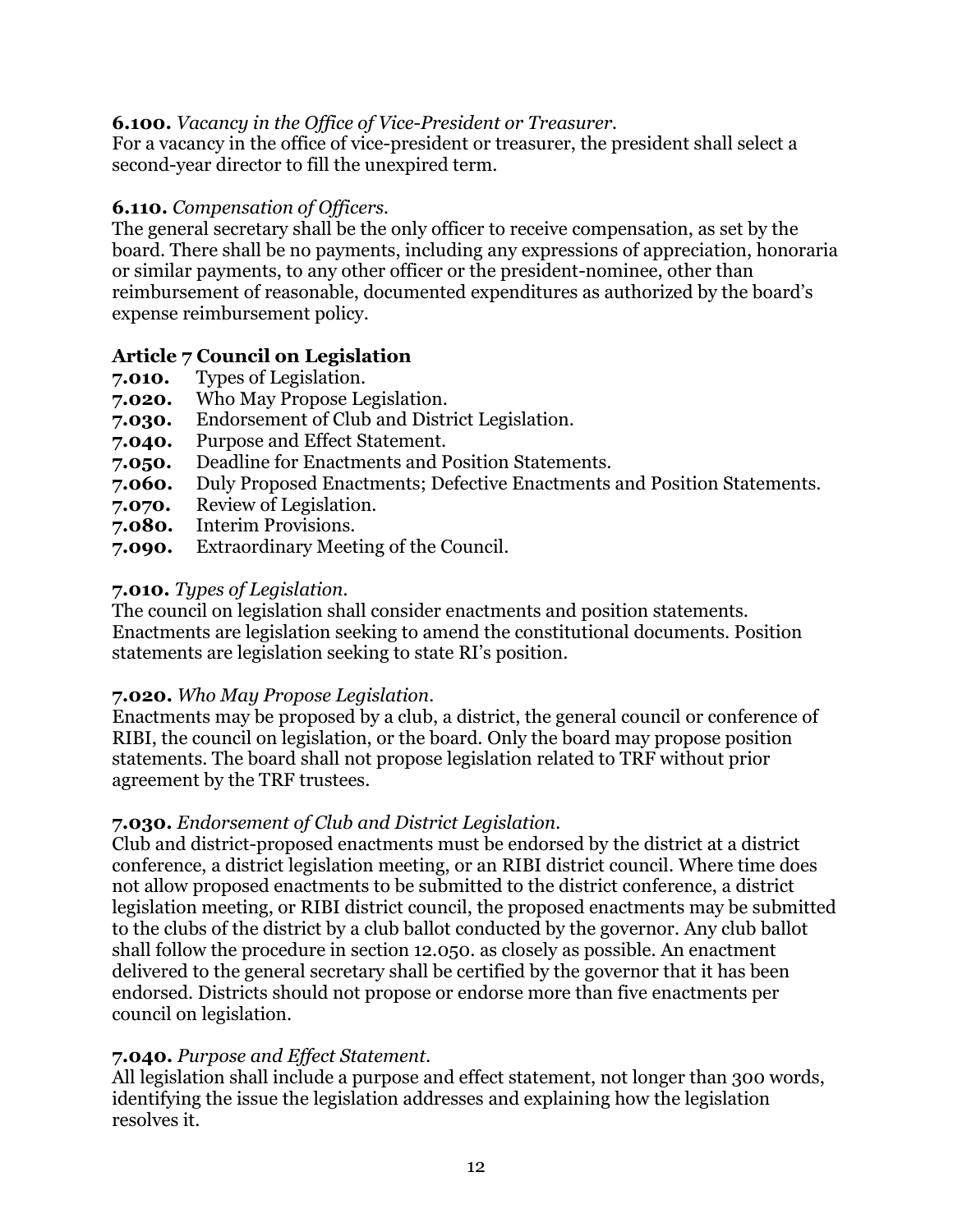### **7.050.** *Deadline for Enactments and Position Statements.*

The general secretary must receive enactments by 31 December in the year before the council. The board may propose enactments it determines to be urgent and position statements by 31 December before the council convenes.

# **7.060.** *Duly Proposed Enactments; Defective Enactments and Position Statements.*

### 7.060.1. *Duly Proposed Enactments.*

An enactment is duly proposed if it complies with sections 7.020., 7.030., 7.040., and 7.050.

#### 7.060.2. *Defective Enactments.*

An enactment is defective if it:

- (a) is subject to two or more inconsistent meanings;
- (b) fails to amend all affected parts of the constitutional documents;
- (c) would violate governing law;
- (d) would amend the standard Rotary club constitution to conflict with the RI bylaws or the RI constitution;
- (e) would amend the RI bylaws to conflict with the RI constitution; or
- (f) would be impossible to administer or enforce.

### 7.060.3. *Defective Position Statements*.

A position statement is defective if it fails to state a proposed position of RI.

### **7.070.** *Review of Legislation.*

The constitution and bylaws committee shall review legislation submitted to the general secretary and approve the purpose and effect statements for legislation before publication. The board authorizes the committee on its behalf to examine all legislation, advise proposers of any defects, and recommend, where feasible, corrective action.

### 7.070.1. *Similar Legislation.*

For substantially similar legislation, the board authorizes the constitution and bylaws committee on its behalf to recommend compromise legislation to the proposers. If the proposers do not agree to the compromise, the committee may direct the general secretary to transmit to the council alternate legislation that expresses the objective of the similar proposals. Compromise and alternate legislation, so designated, is not subject to the established deadlines.

### 7.070.2. *Legislation Not Transmitted to the Council on Legislation.*

If the board determines that legislation is not duly proposed, or is duly proposed but defective, it is not transmitted to the council. The general secretary shall notify the proposer, who then must secure the consent of two-thirds of the representatives to have the proposed legislation considered by the council.

### 7.070.3. *Amendments to Legislation.*

Amendments to legislation must be submitted by the proposers to the general secretary by 31 March of the year before the council, unless extended by the board (through the constitution and bylaws committee).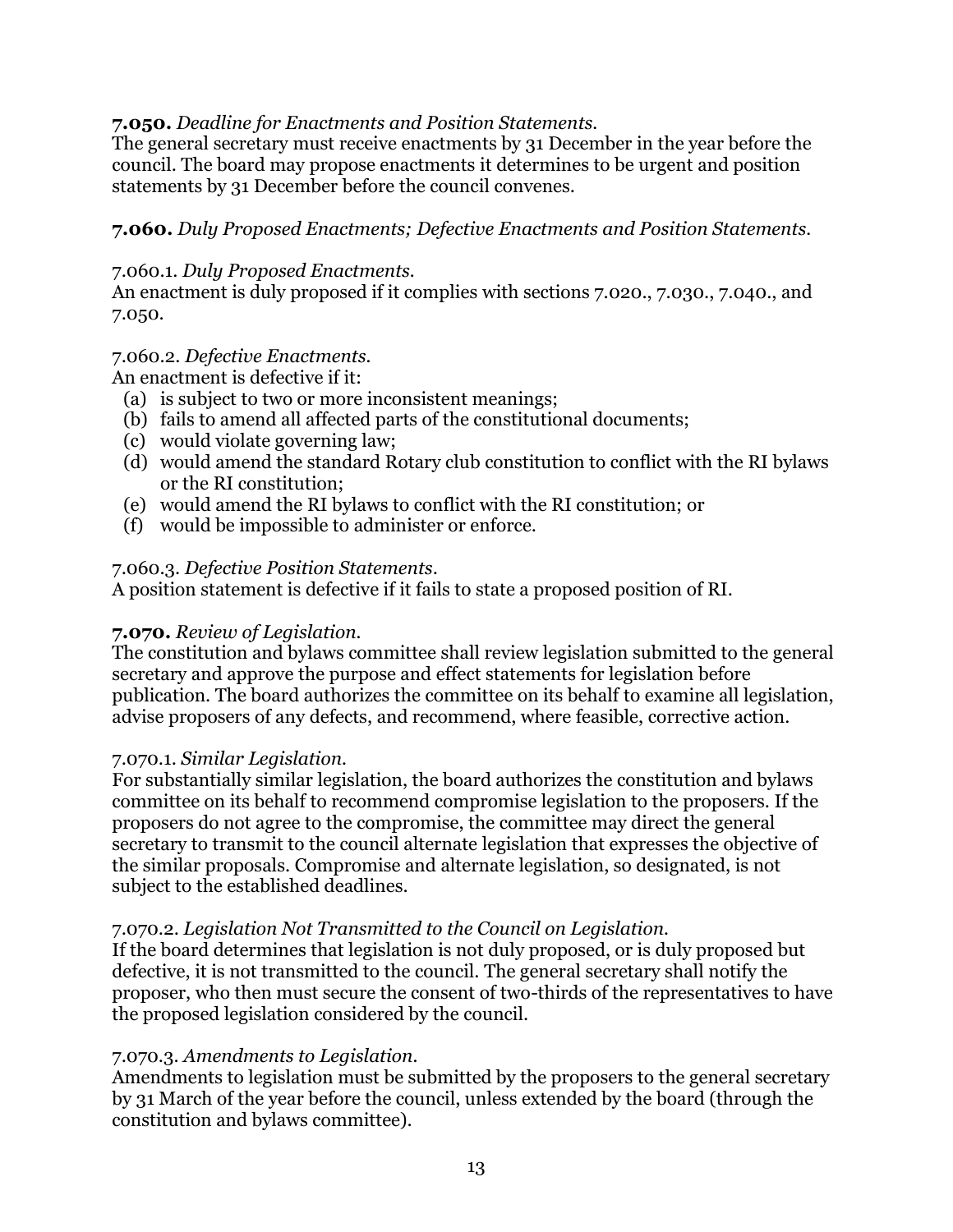#### 7.070.4. *Transmittal of Legislation.*

The general secretary shall transmit to the council all duly proposed and not defective legislation, including all timely amendments.

#### 7.070.5. *Publication of Proposed Legislation.*

The general secretary will provide a copy of all duly proposed and not defective legislation to each governor and council member by 30 September in the year of the council.

#### 7.070.6. *Council Consideration of Legislation.*

Before any in-person meeting of the council on legislation, the representatives may vote electronically on duly proposed legislation presented for consideration by the council operations committee, after notice and opportunity for comment. This vote may be part of the council on resolutions. If less than 20 percent of the representatives entitled to vote vote for an enactment, it shall not be considered at the next in-person meeting of the council on legislation. If more than 80 percent of the representatives entitled to vote vote for an enactment, it shall be considered on the consent agenda for the next inperson meeting. At its next in-person meeting, the council shall consider and act upon the consent agenda, all other duly proposed and not defective legislation, and any amendments.

#### **7.080.** *Interim Provisions.*

Interim provisions shall expire when they are no longer applicable.

### **7.090.** *Extraordinary Meeting of the Council.*

#### 7.090.1. *Notice.*

An extraordinary meeting of the council on legislation may be called by the board in accordance with article 9, section 4 of the RI constitution. Notice of an extraordinary meeting and the legislation it will consider shall be sent to members and governors no later than 30 days before the meeting is scheduled to convene. The governors shall notify the clubs in their districts.

#### 7.090.2. *Adoption of Enactments.*

A two-thirds affirmative vote of the representatives shall be required for the adoption of legislation at an extraordinary meeting of the council on legislation.

#### 7.090.3. *Procedures.*

The procedures for the regular meeting of the council on legislation shall apply at an extraordinary meeting with the following three exceptions:

#### 7.090.3.1. *Method of Meeting.*

An extraordinary meeting may be convened in person or through electronic communications.

#### 7.090.3.2*. Report of Action.*

The report of action provided for in subsection 9.150.1. shall be transmitted to the clubs within seven days of the adjournment of the extraordinary meeting.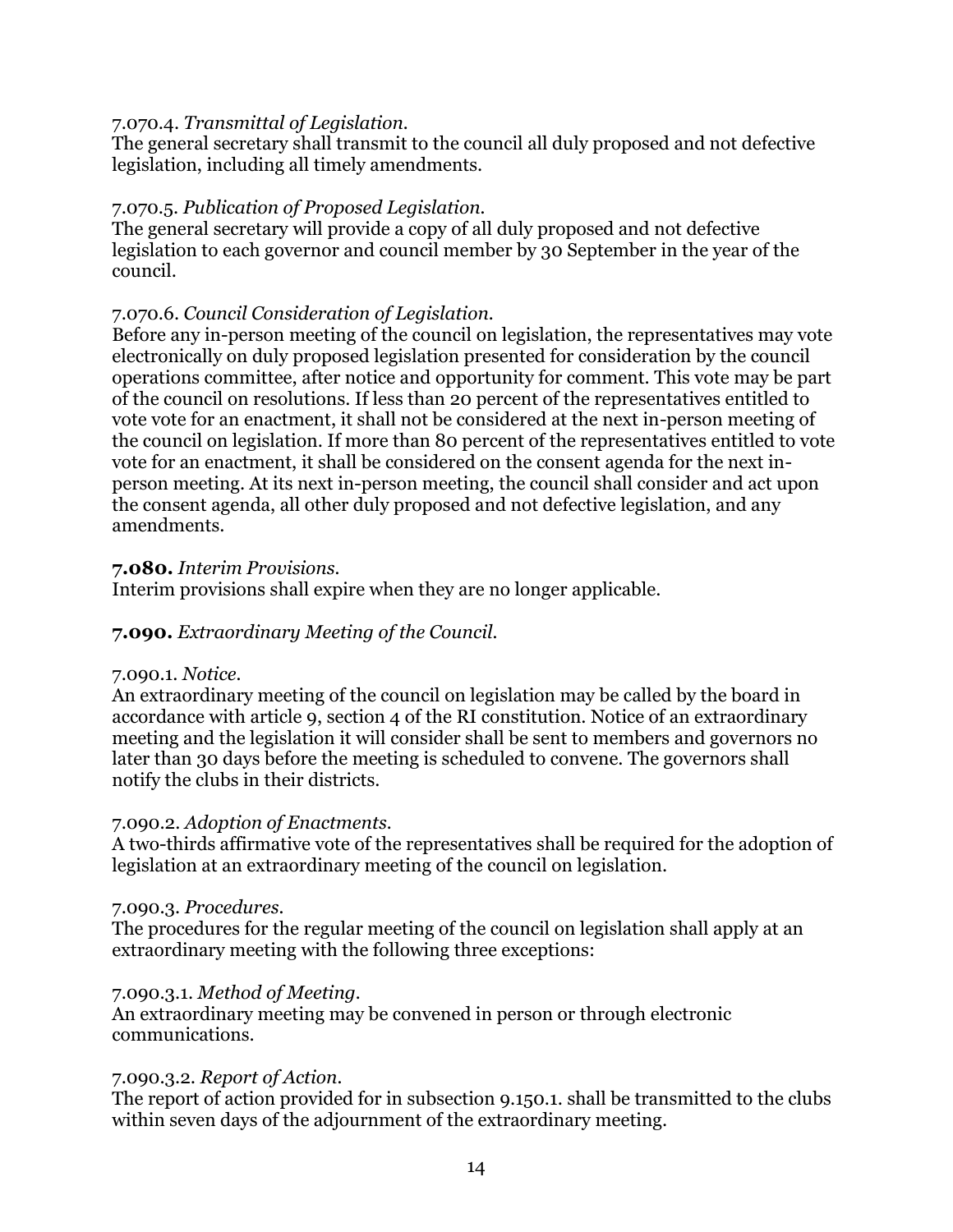#### 7.090.3.3*. Opposition to Action.*

The clubs shall have one month from the time the report is transmitted to the clubs to record their opposition to any action of an extraordinary meeting of the council on legislation.

### 7.090.4. *Effective Date of Action.*

Actions of an extraordinary meeting of the council on legislation shall become effective one month after the general secretary has transmitted the report of that council so long as the requisite number of opposition votes has not been filed by clubs. If the requisite number of clubs have recorded their opposition, the action will be subject to a club ballot following as closely as possible the provisions of section 9.150.

# **Article 8 Council on Resolutions**

- **8.010.** Meeting of the Council on Resolutions.
- **8.020.** Resolutions.
- **8.030.** Who May Propose Resolutions.
- **8.040.** Endorsement of Club and District Resolutions.
- **8.050.** Enactments Considered by the Council on Resolutions.
- **8.060.** Deadline for Resolutions and Enactments.
- **8.070.** Duly Proposed Resolutions; Defective Resolutions.
- **8.080.** Review of Proposed Resolutions and Enactments.
- **8.090.** Resolutions and Enactments Not Transmitted to the Council.
- **8.100.** Enactment Procedures.
- **8.110.** Adoption of Resolutions.
- **8.120.** Adopted Resolutions.

# **8.010**. *Meeting of the Council on Resolutions.*

A council on resolutions convenes annually by electronic means to consider and act on any duly proposed resolutions submitted to it.

### **8.020.** *Resolutions.*

Resolutions are expressions of opinions by the council on resolutions.

### **8.030.** *Who May Propose Resolutions.*

Resolutions may be proposed by a club, a district, the general council or conference of RIBI, and the board.

# **8.040.** *Endorsement of Club and District Resolutions.*

Club and district-proposed resolutions must be endorsed by the district at a district conference, a district legislation meeting, RIBI district council, or through a club ballot conducted by the governor, following the procedures in section 12.050. as closely as possible. A proposed resolution delivered to the general secretary shall be certified by the governor that it has been endorsed.

# **8.050.** *Enactments Considered by the Council on Resolutions*.

The council on resolutions, as a special meeting of the council on legislation, shall consider and act on any enactments duly proposed by the board that the board determines to be of an urgent nature. Such urgent enactments should be limited in scope to situations that have occurred since the most recent council on legislation.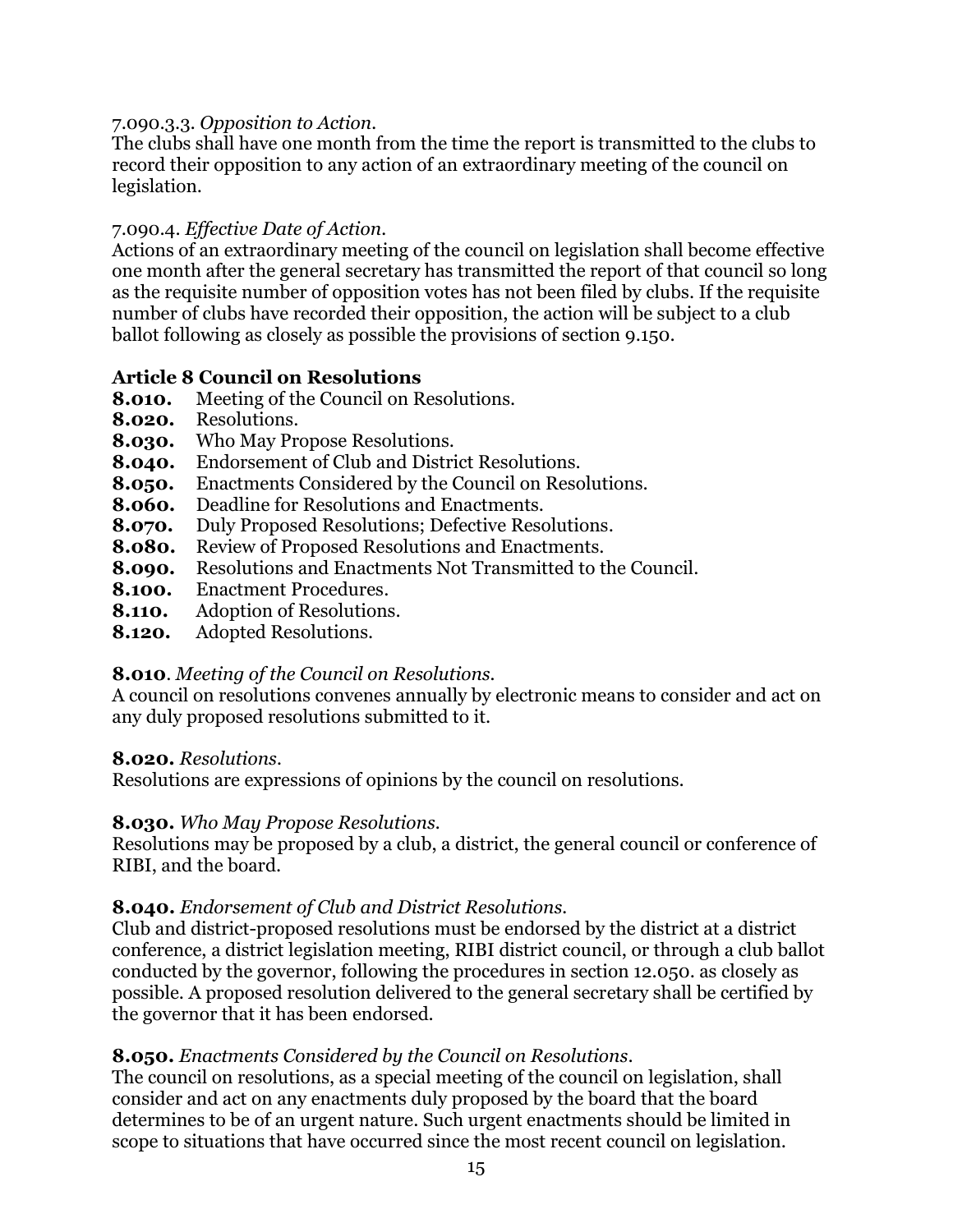# **8.060.** *Deadline for Resolutions and Enactments.*

The general secretary must receive resolutions by 30 June in the year before the council on resolutions convenes. The board may propose resolutions any time before the council adjourns. The board may deliver to the general secretary urgent enactments by 30 June in the year before the council on resolutions convenes. The board shall not propose legislation related to TRF without prior agreement by the TRF trustees.

# **8.070.** *Duly Proposed Resolutions; Defective Resolutions.*

### 8.070.1. *Duly Proposed Resolutions.*

A resolution is duly proposed if it complies with sections 8.030., 8.040., and 8.060.

# 8.070.2. *Defective Resolutions.*

A resolution is defective if it:

- (a) would request an action, or express an opinion, in conflict with the letter or spirit of the constitutional documents;
- (b) would request an action that involves administrative or management matters within the discretion of the board or TRF trustees;
- (c) would request an action which has already been implemented by the board or TRF trustees; or
- (d) is not within the framework of RI's program.

# **8.080.** *Review of Proposed Resolutions and Enactments.*

The board authorizes the constitution and bylaws committee on its behalf to examine all resolutions and enactments and advise proposers of any defects. The committee recommends to the board if the resolution or enactment is duly proposed and not defective.

# **8.090.** *Resolutions and Enactments Not Transmitted to the Council.*

If the board determines that resolutions or enactments are not duly proposed, or are duly proposed but defective, they are not transmitted to the council and the general secretary shall notify the proposers.

### **8.100.** *Enactment Procedures*

For any enactment adopted by a council on resolutions, the procedures and deadlines in subsections 7.090.3.2. to 7.090.4. shall apply.

# **8.110.** *Adoption of Resolutions.*

Adoption of resolutions requires an affirmative vote of a majority of those voting at the council.

# **8.120.** *Adopted Resolutions.*

Within one year of the conclusion of the council on resolutions, the board shall notify all governors of any board action taken in regard to resolutions adopted by the council.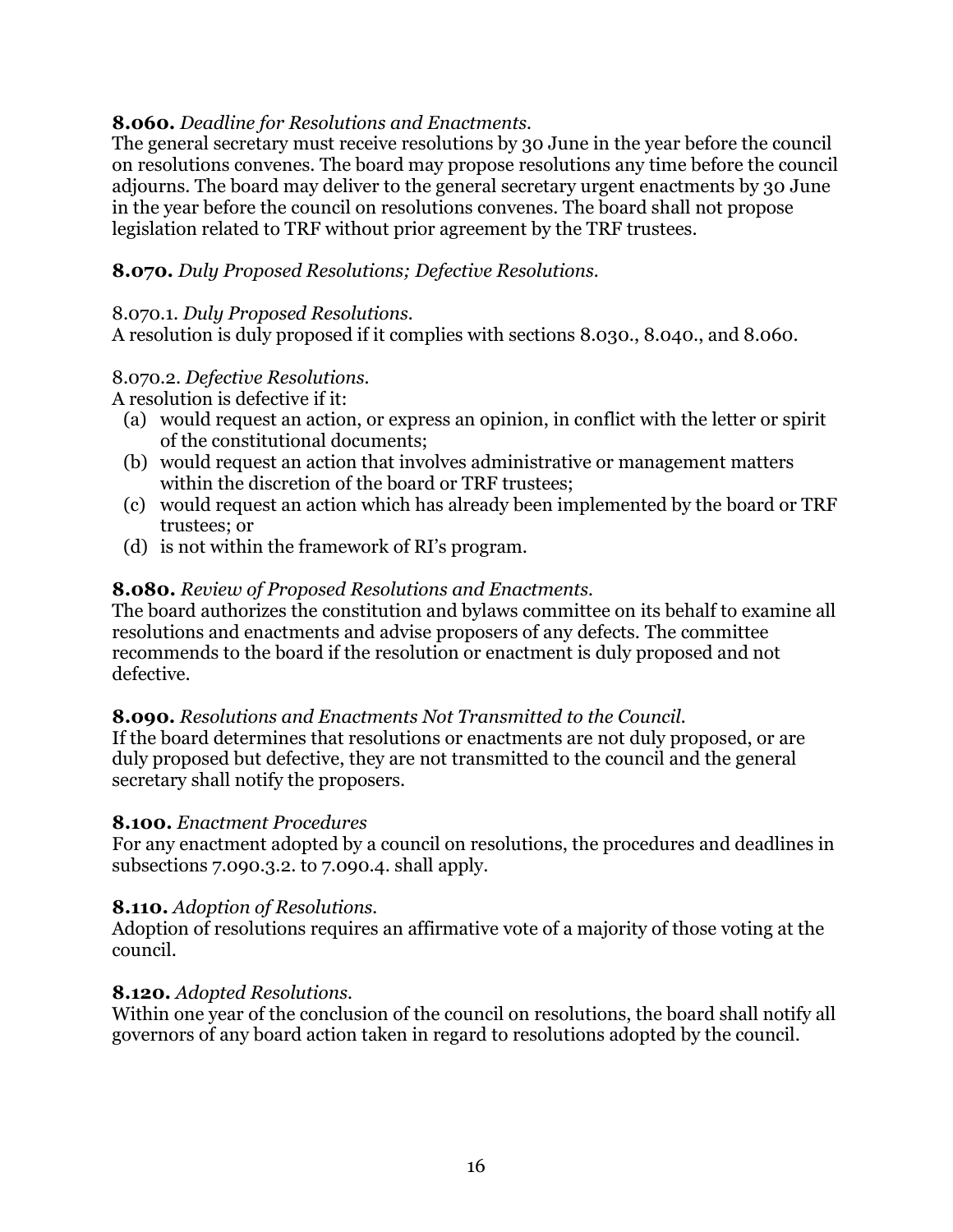# **Article 9 Composition and Procedures of the Councils**

- **9.010.** Representatives.
- **9.020.** Qualifications of Representatives.
- **9.030.** Duties of Representatives.
- **9.040.** Terms of Representatives.
- **9.050.** Selection of Representatives by Nominating Committee.
- **9.060.** Election of Representatives at the District Conference*.*
- **9.070.** Election of Representatives by Club Ballot.
- **9.080.** Report and Publication of Representatives' Names.
- **9.090.** Representative or Alternate Unable to Serve.
- **9.100.** Credentials.
- **9.110.** Council Officers.
- **9.120.** Council Operations Committee.
- **9.130.** Quorum and Voting.
- **9.140.** Procedures of the Councils.
- **9.150.** Post-Council Proceedings.

# **9.010.** *Representatives.*

Representatives are the voting members of the council on legislation and council on resolutions. Each district elects one representative as provided in sections 9.050., 9.060., and 9.070. A non-districted club shall select a district whose representative shall represent the club.

# **9.020.** *Qualifications of Representatives.*

Each representative shall

- (a) be a member of a club in the district represented;
- (b) have served a full term as an RI officer at the time of election. However, if the governor certifies, and the RI president concurs, that no past officer is available in the district, a Rotarian who served less than a full term as governor or governorelect may be elected; and
- (c) understand and be qualified, willing, and able to perform the duties and responsibilities of a representative.

# 9.020.1. *Not Eligible.*

Non-voting members of the councils and full-time, salaried employees of RI, districts, or clubs shall not serve as voting members of the councils.

# **9.030.** *Duties of Representatives.*

A representative shall:

- (a) assist clubs in preparing enactments and resolutions;
- (b) discuss legislation and resolutions at district conferences and other district meetings;
- (c) be knowledgeable about the attitudes of Rotarians within the district;
- (d) consider carefully all legislation and resolutions presented to the councils and effectively communicate their views to the councils;
- (e) act as an objective legislator of RI;
- (f) attend the meeting of the council on legislation for its full duration;
- (g) participate in the council on resolutions; and
- (h) report on council deliberations to the clubs of the district.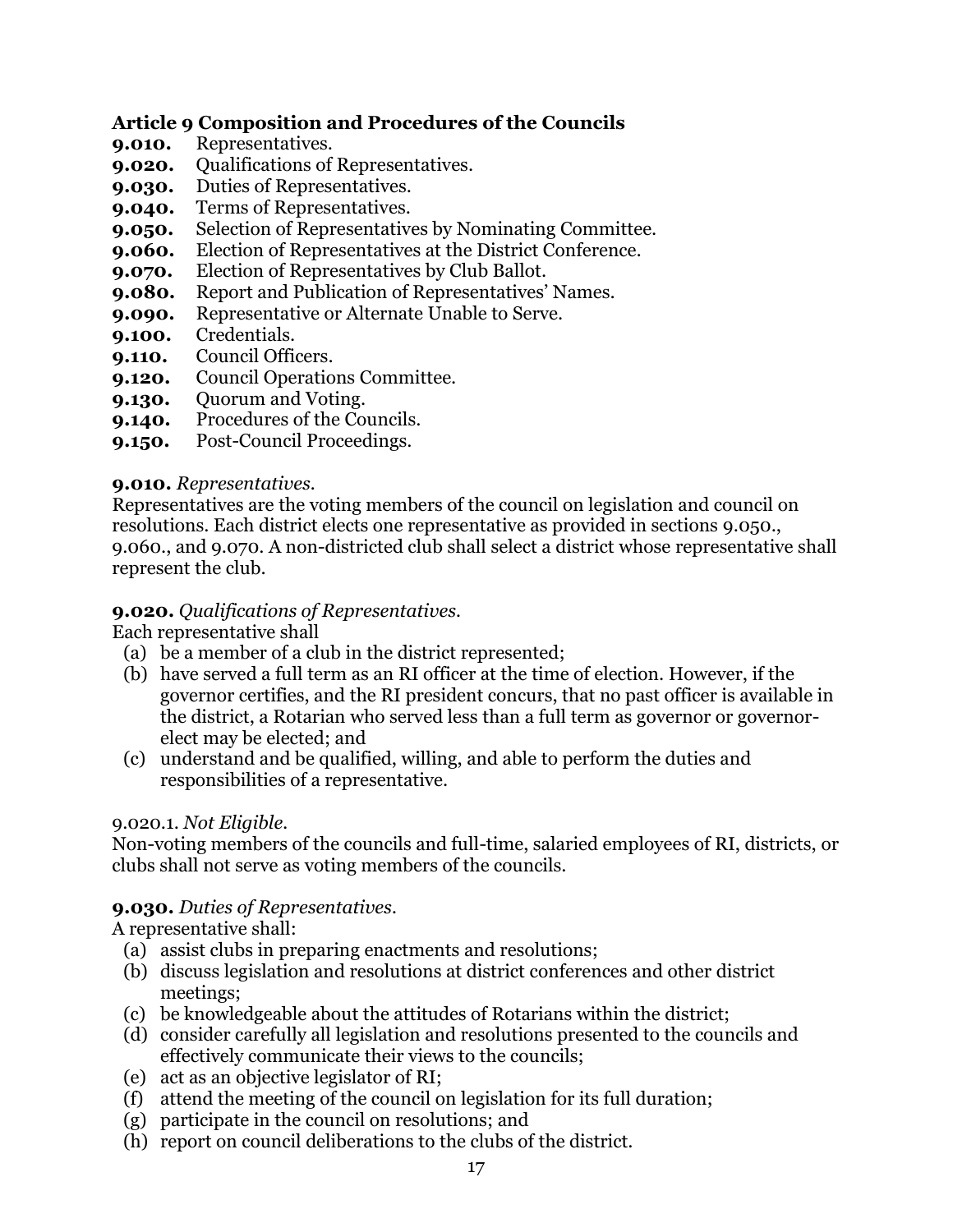# **9.040.** *Terms of Representatives.*

The term of a representative begins on 1 July in the year after the year of selection. Each representative shall serve a term of three years or until a successor is selected and certified.

# **9.050.** *Selection of Representatives by Nominating Committee.*

The representative and an alternate should be selected by a nominating committee procedure based on section 12.030. where not in conflict with this section. If a district fails to adopt a method for selecting members of a nominating committee, the nominating committee shall be composed of all past governors who are members of a club in that district and are willing and able to serve. A candidate for representative shall not serve on the committee. Representatives shall be selected by 30 June in the year two years before the council on legislation.

# **9.060.** *Election of Representatives at the District Conference.*

### 9.060.1. *Election.*

If the district does not use the nominating committee procedure, it may elect the representative and the alternate at the annual district conference or, in the case of an RIBI district, at the district council. The election shall take place by 30 June in the year two years before the council on legislation or, in the case of an RIBI district, at the meeting of the district council after 1 October in the year two years before the council on legislation.

### 9.060.2. *Nominations.*

A club may nominate a qualified member of any club in the district who is willing and able to serve. The club president and secretary shall certify the nomination and forward it to the governor. If the nominating club is not the candidate's club, the candidate's club president and secretary shall also certify the nomination in order for it to be accepted.

### 9.060.3. *One Candidate for Representative.*

If there is only one candidate, no ballot is required, and the governor shall declare that candidate the representative and appoint a qualified member of a club in the district the alternate.

# 9.060.4. *Selection of Representatives and Alternates.*

The candidate receiving a majority of the votes at the district conference is the representative to the council on legislation and the council on resolutions. If there are only two candidates, the candidate not receiving a majority of the votes is the alternate, serving only if the representative is unable to serve. Voting procedure shall follow sections 12.050. and 12.050.1.

# **9.070.** *Election of Representatives by Club Ballot.*

### 9.070.1. *Authorization for Club Ballot.*

The board may authorize a district to select the representative and alternate by a club ballot. Alternatively, a majority of electors present and voting at a district conference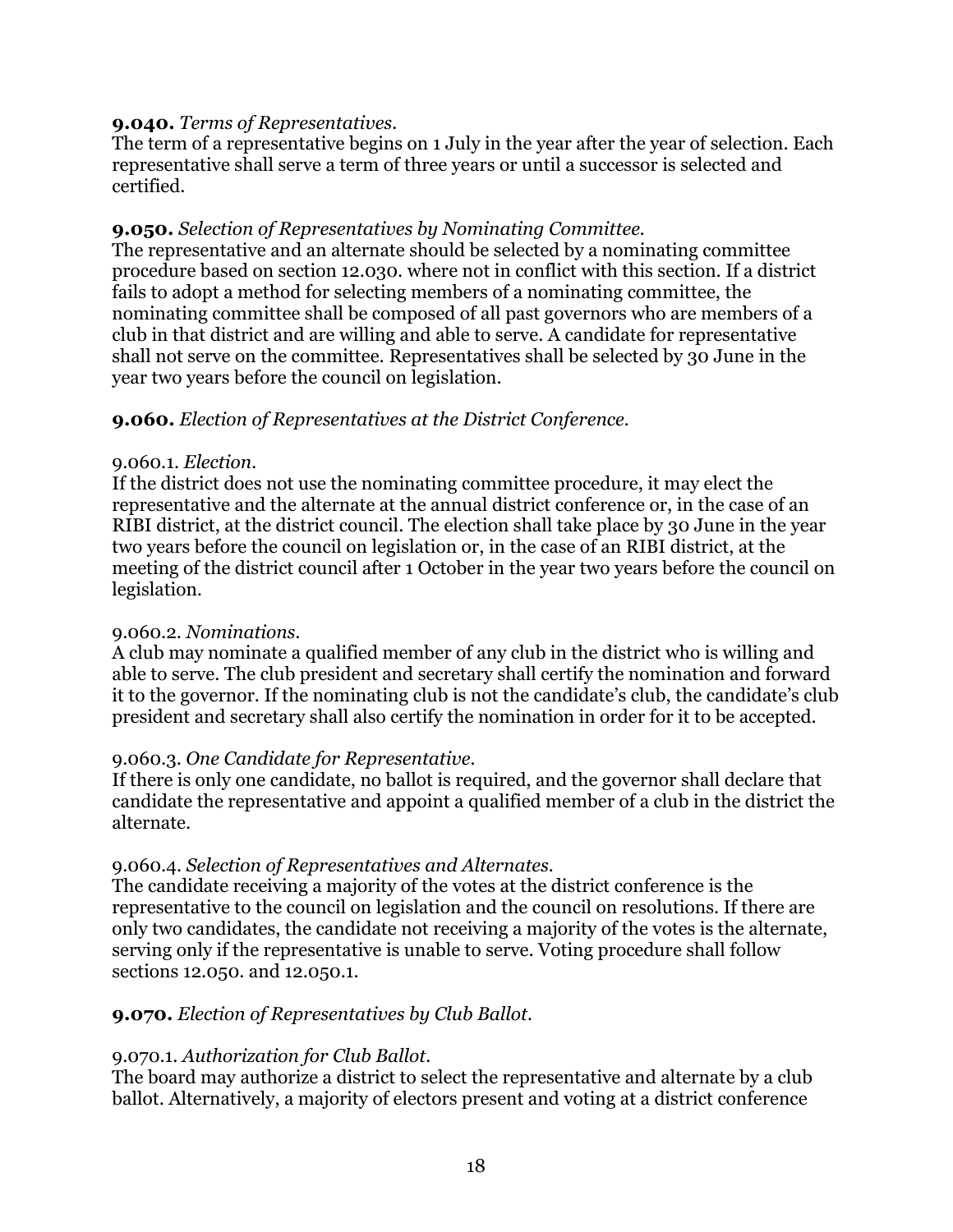may vote to select the representative and the alternate by a club ballot. When authorized at the district conference, the club ballot shall be conducted in the month after the district conference.

#### 9.070.2. *Nominations.*

The governor shall send an official call for nominations for representative to the clubs in the district. The club president and secretary shall send certified nominations to the governor. If the club nominating a candidate is not the candidate's club, the candidate's club president and secretary shall also certify the nomination to the governor. All nominations must be received by the date set by the governor.

### 9.070.3. *Election by Club Ballot.*

The governor shall conduct a club ballot by sending each club a ballot with the qualified candidates in alphabetical order. Any candidate who requests to be excluded from the ballot by a date set by the governor shall be excluded from the ballot. The number of a club's votes is determined by the formula in subsection 15.050.1. The governor may appoint a committee to conduct the club ballot, substantially following this section.

### **9.080.** *Report and Publication of Representatives' Names.*

#### 9.080.1. *Report by Governor to General Secretary.*

The governor shall report the names of the representative and alternate to the general secretary immediately following their selection.

### 9.080.2. *Publication of Representatives to Council Meetings.*

At least 30 days before a council convenes, the general secretary shall publish to each representative the names of all representatives.

#### **9.090.** *Representative or Alternate Unable to Serve.*

If a representative is unable to serve, the alternate becomes the new representative. If the alternate is unable to serve or none was selected, the governor shall select a qualified member of a club in the district as the new representative.

#### **9.100.** *Credentials.*

The general secretary shall certify the credentials of representatives, subject to review by the council on legislation.

#### **9.110**. *Council Officers.*

The council officers are the chair, vice chair, parliamentarian, and secretary. A chair, vice chair, and parliamentarian shall be selected by the incoming president in the year immediately before the council on legislation and shall serve for three years or until a successor is selected. The general secretary shall publish their names to all clubs. The chair and vice chair are non-voting members except, when presiding, either may vote to break a tie vote.

#### 9.110.1. *Chair.*

The chair presides over the councils and has the duties specified in the bylaws, the rules of procedure, and those that pertain to the office.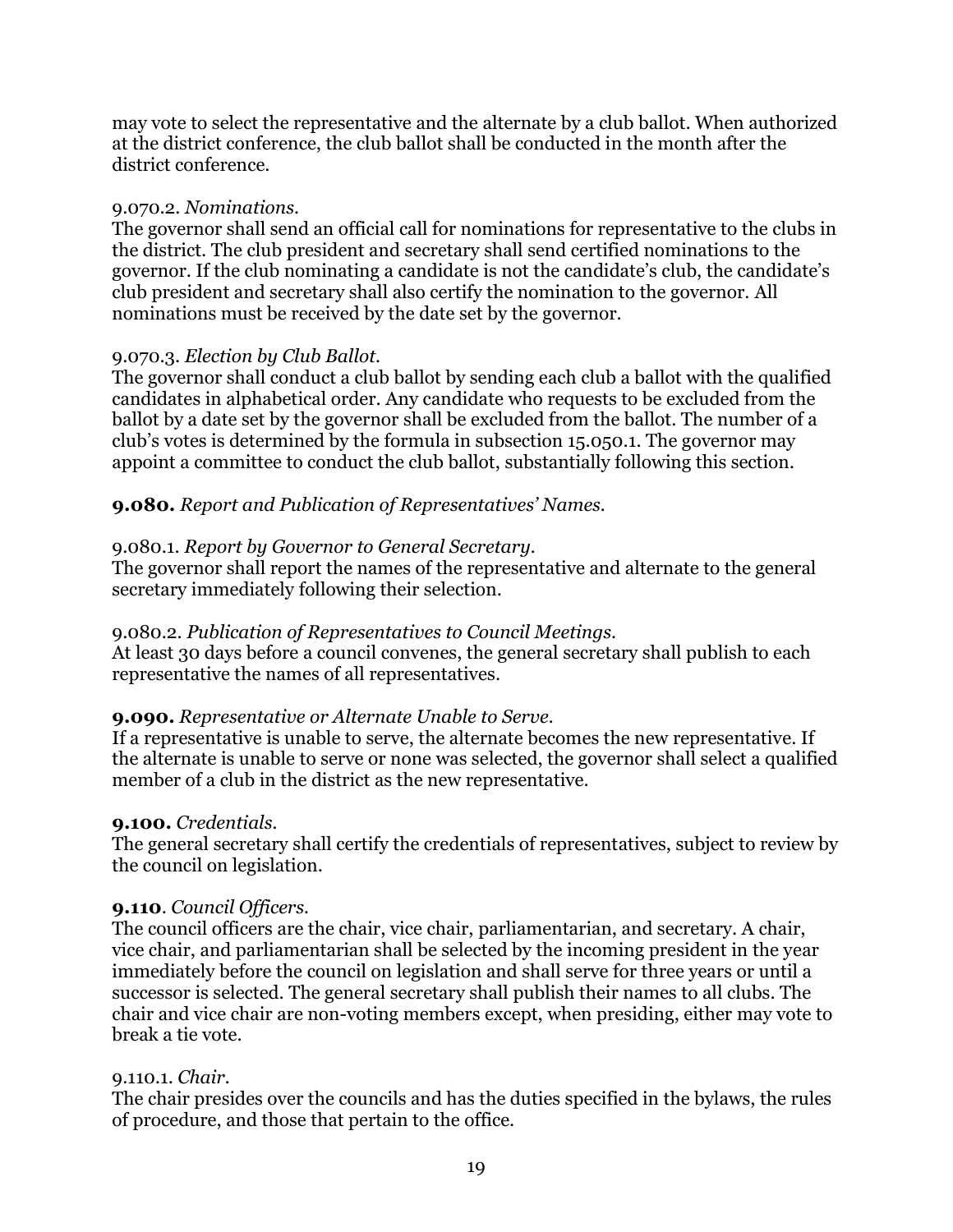#### 9.110.2. *Vice Chair.*

The vice chair presides when directed by the chair or otherwise required. The vice chair assists the chair as needed.

#### 9.110.3. *Parliamentarian.*

The parliamentarian advises the chair and the councils on matters of parliamentary procedure.

#### 9.110.4. *Secretary.*

The general secretary is the secretary of the councils or, with the approval of the president, may appoint another person to serve as secretary.

### 9.110.5. *Constitution and Bylaws Committee.*

The members of the constitution and bylaws committee are non-voting members of the councils. The council chair assigns each member items of legislation and resolutions to study in order to inform the councils about their purpose, background, and effect.

### 9.110.6. *Non-Voting Members.*

The president, president-elect, other members of the board, and general secretary are non-voting members of the councils. A TRF trustee, elected by the trustees, is a nonvoting member of the councils.

#### 9.110.7. *Members-at-Large.*

The president may appoint up to three members-at-large as non-voting members of the council on legislation. Members-at-large serve under the direction of the council chair. After publication of the legislation, the council chair assigns each member-at-large items of legislation. Each member-at-large shall study the legislation and be prepared to facilitate its consideration in order to inform the council on legislation on matters not adequately addressed in debate.

### **9.120.** *Council Operations Committee.*

The council operations committee – chaired by the council chair and composed of the chair, vice chair, and members of the constitution and bylaws committee – shall recommend the order of consideration for legislation at the council on legislation and shall adopt the order of consideration for the council on resolutions. The committee may draft and revise amendments to correct defects identified by the committee or council in any legislation or amendments. The committee shall make correlative amendments to the bylaws and the standard club constitution to give full effect to any adopted enactments and shall prepare reports to the council on legislation about any correlative amendments.

### **9.130.** *Quorum and Voting.*

A quorum is one-half of the voting members of a council. Each voting member may cast one vote on a question submitted to vote. There is no proxy voting in the councils.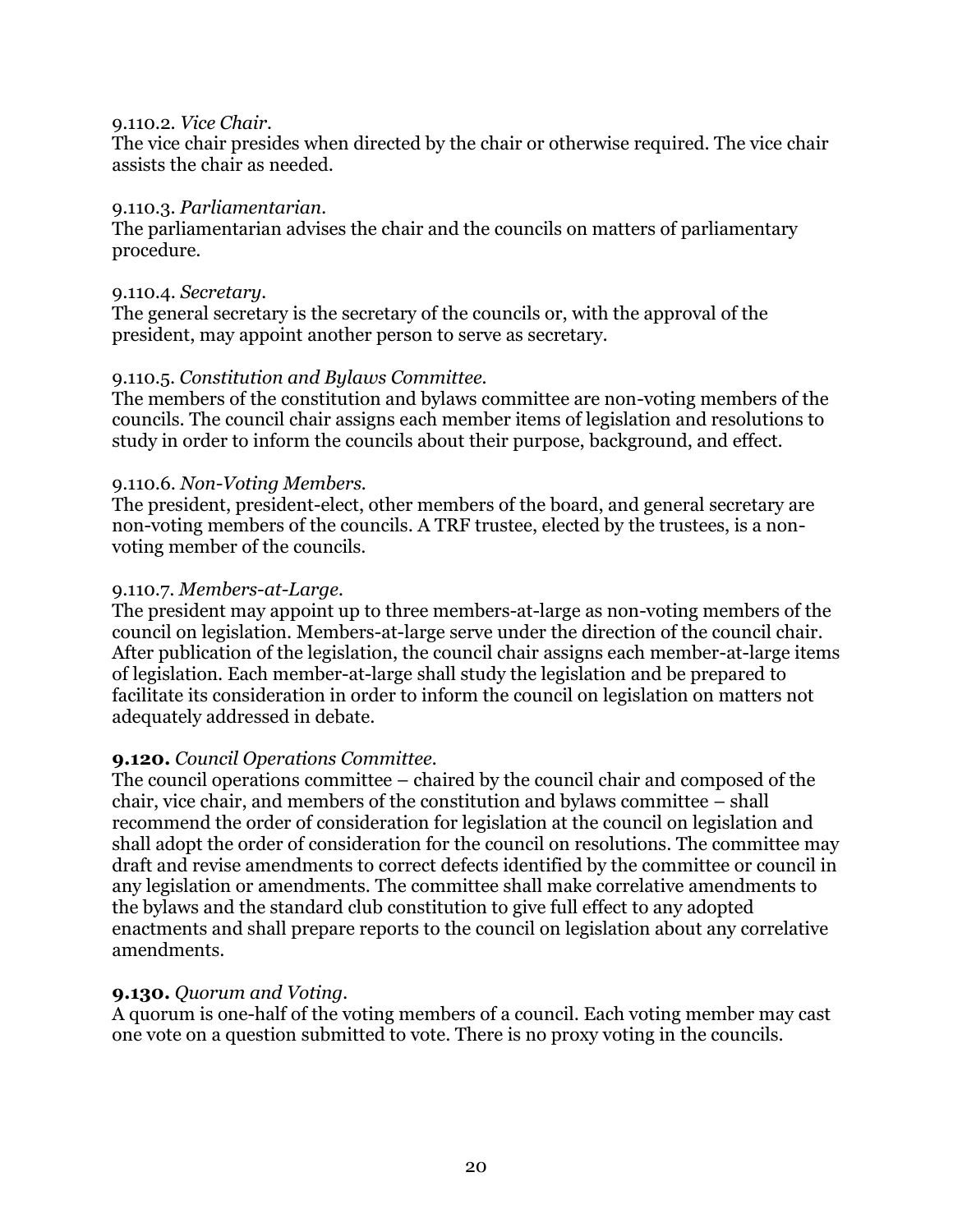### **9.140.** *Procedures of the Councils.*

#### 9.140.1. *Rules of Procedure.*

The council operations committee shall recommend rules of procedure for the council on legislation and shall adopt rules of procedure for conducting the council on resolutions. Each council on legislation may adopt rules of procedure for its deliberations. The rules shall not conflict with the bylaws and shall remain in effect until a later council adopts new rules.

#### 9.140.2. *Appeal.*

The council on legislation may appeal any decision made by the chair. A majority vote of the council on legislation is required to overrule a decision by the chair.

#### **9.150.** *Post-Council Proceedings.*

#### 9.150.1. *Reports.*

Within ten days after a council adjourns, the chair shall send a report to the general secretary about the council's actions. Within two months after a council adjourns, the general secretary shall send a report to each club about all adopted legislation or resolutions. The report shall be accompanied by a form where a club may record its opposition.

#### 9.150.2. *Opposition to Council Adoptions.*

A club may submit an opposition to any legislation adopted by the council on legislation. Clubs shall have at least two months after the form is sent to submit their opposition. Opposition forms must be certified by the club president and received by the general secretary by the deadline. The general secretary examines and tabulates such forms and publishes the vote totals on Rotary's website.

### 9.150.3. *Suspension of Council Adoptions.*

A council's adoption of legislation is suspended if oppositions are received from clubs representing at least 5 percent of the votes all clubs are entitled to cast.

#### 9.150.4. *Vote by Club Ballot.*

Any club may vote on suspended legislation. The general secretary shall distribute ballots to each club within one month after the suspension. The ballot asks whether the council's adoption of the suspended legislation should be sustained. The number of a club's votes is determined by the formula in subsection 15.050.1. A ballot must be certified by the club president and received by the general secretary by the deadline on the ballot, allowing clubs at least two months to vote.

### 9.150.5. *Balloting Committee Meeting.*

The president appoints a balloting committee and sets a time, place, and manner for ballot counting within two weeks of the ballot deadline. The balloting committee shall report the results to the general secretary within five days after it adjourns.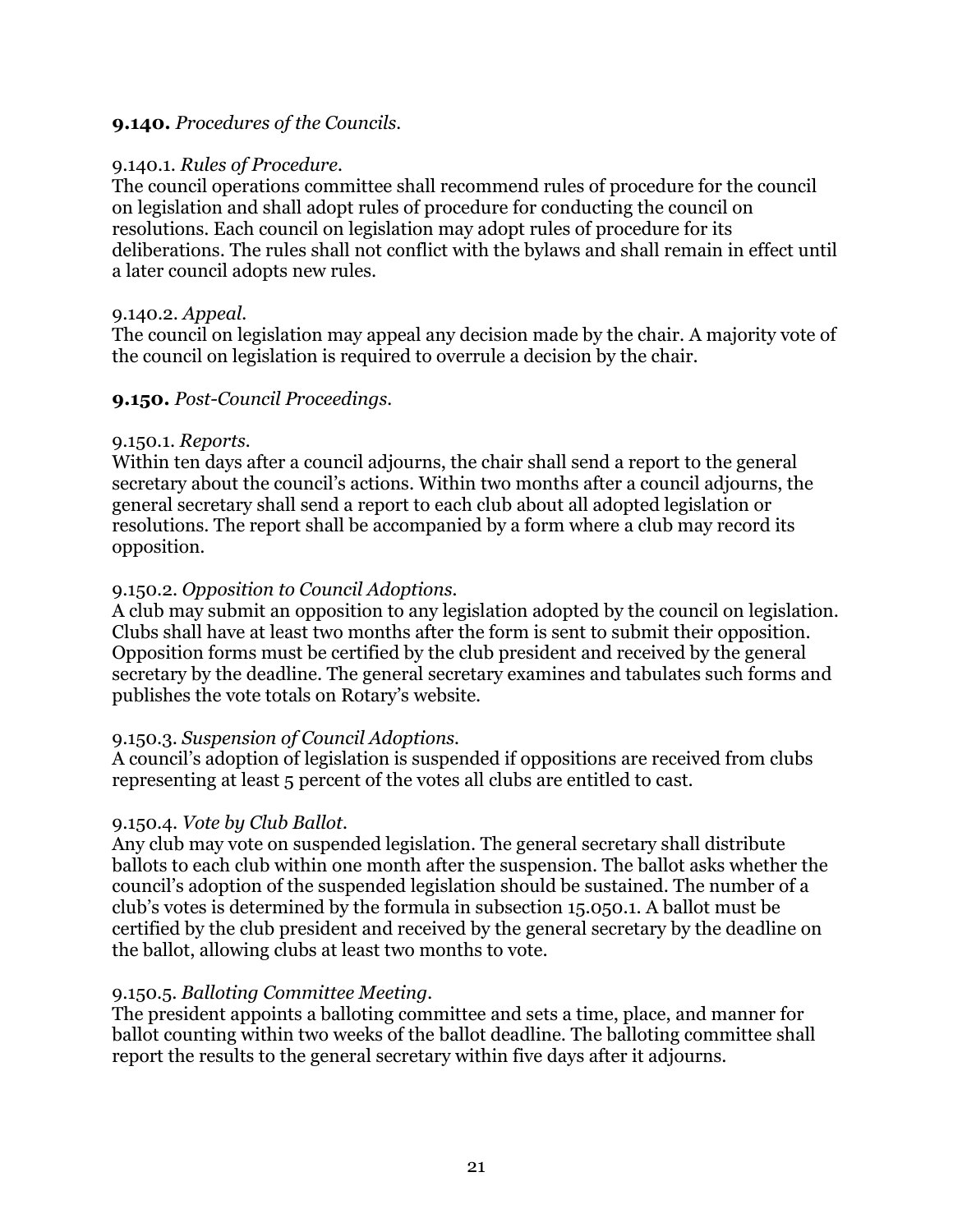### 9.150.6. *Results of Balloting.*

If a majority of the votes entitled to be cast by clubs rejects the council's adoption, the adoption is nullified from the date of the suspension. Otherwise, the suspended adoption is reinstated as if no suspension occurred.

### 9.150.7. *Effective Date of Council Adoptions.*

A council's adoption of legislation or resolutions takes effect on 1 July immediately after adjournment of the council, unless suspended by oppositions under subsection 9.150.3.

# **Article 10 Nominations and Elections for President**

- **10.010.** Nominations for President.
- **10.020.** Nominating Committee for President.
- **10.030.** Election of Members to the Nominating Committee for President.
- **10.040.** Committee Procedure.
- **10.050.** Nomination by the Committee.
- **10.060.** Report of Committee.
- **10.070.** Additional Nomination by Clubs.
- **10.080.** Contingency Not Provided for in Section 10.070.
- **10.090.** Club Ballot.

### **10.010.** *Nominations for President.*

No past president or current board member shall be nominated for president.

### **10.020.** *Nominating Committee for President.*

### 10.020.1. *How Constituted.*

The nominating committee for president is composed of 17 members from the 34 zones that are elected as follows:

- (a) In even-numbered years, each odd-numbered zone shall elect a member of the committee;
- (b) In odd-numbered years, each even-numbered zone shall elect a member of the committee.

### 10.020.2. *Member from RIBI.*

Zones wholly within RIBI elect their members through a club ballot of all the clubs in RIBI as determined by the general council of RIBI. The RIBI general secretary confirms the member's name to the RI general secretary.

### 10.020.3. *Qualifications.*

Each member of the nominating committee shall be:

- (a) a member of a club in the zone from which the member is elected;
- (b) neither the president, president-elect, nor any past president; and
- (c) a past director of RI at the time of election. If no past director is available for election or appointment as a member of the committee from a particular zone, a past governor shall be eligible for election or appointment if that past governor served for at least one year as a member of a committee provided for in article 17 or as a TRF trustee.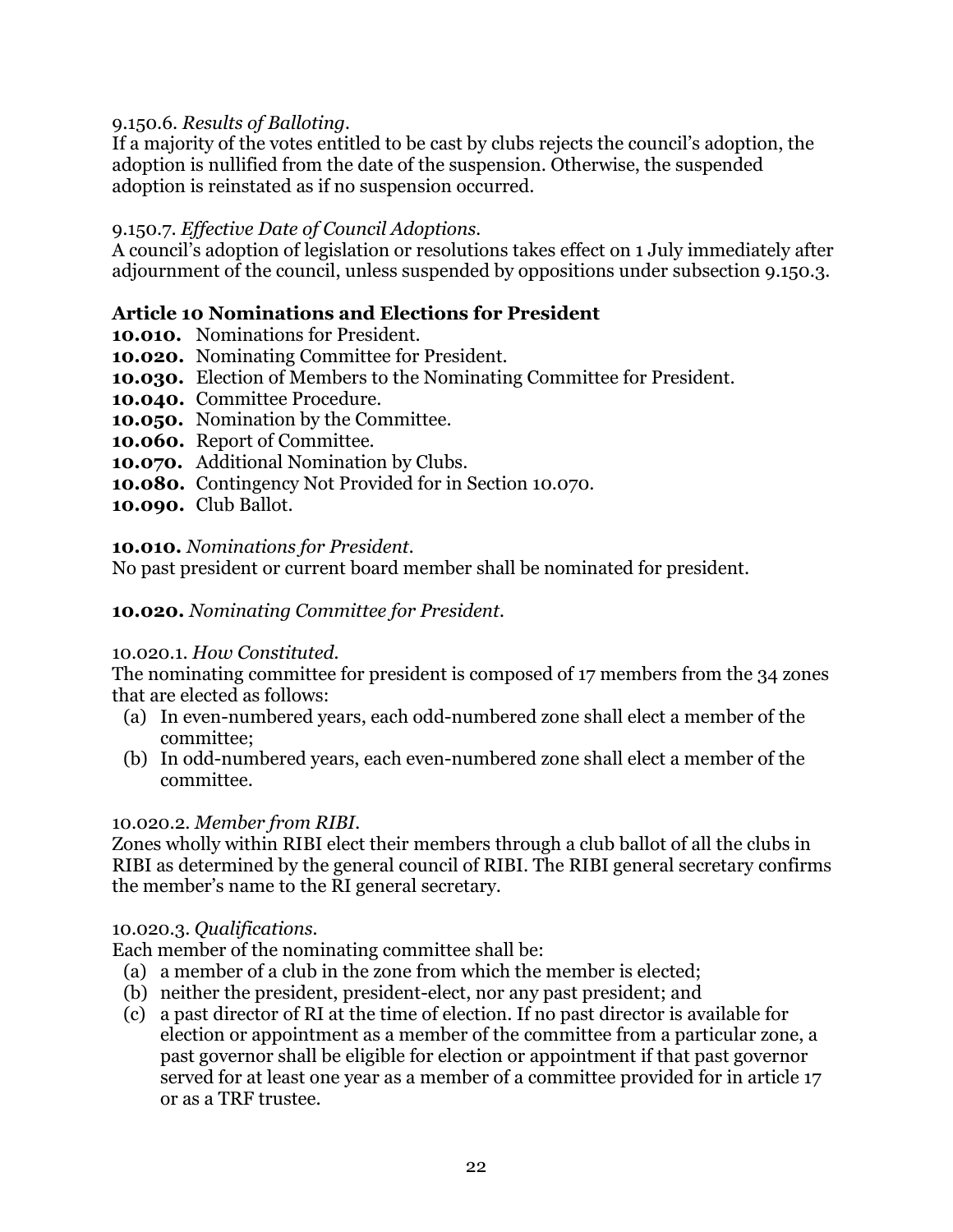### **10.030.** *Election of Members to the Nominating Committee for President.*

### 10.030.1. *Notification to Eligible Candidates.*

Between 1 and 15 March, the general secretary asks all eligible past directors whether they desire to be considered for membership on the committee. They must notify the general secretary before 15 April that they are willing and able to serve, or they will not be considered for the committee.

#### 10.030.2. *One Eligible Past Director in a Zone.*

If there is only one eligible, willing, and able past director from a zone, the president shall declare that past director to be the member from that zone.

#### 10.030.3. *Two or More Eligible Past Directors from a Zone.*

If there are two or more eligible, willing, and able past directors, the member and alternate member of the committee shall be elected in a club ballot.

#### 10.030.3.1. *Ballot Procedure.*

The general secretary shall prepare a single transferable ballot, with the names of all eligible past directors in alphabetical order. The general secretary shall send a ballot with photographs and biographical statements of each past director to each club in the zone by 15 May. The completed ballot shall be returned to the general secretary at the World Headquarters by 15 June. The number of a club's votes is determined by the formula in subsection 15.050.1.

### 10.030.4. *Balloting Committee Meeting.*

A balloting committee, appointed by the president, meets at a time, place, and manner determined by the president to examine and count the ballots, no later than 25 June. Within five days of meeting, the balloting committee shall certify the balloting results to the general secretary.

### 10.030.5. *Declaration of Member and Alternate.*

The candidate receiving a majority of the votes is the member of the nominating committee. The candidate receiving the second highest number of votes is the alternate member of the committee serving only if the elected member is unable to serve. The voting process for members and alternate members shall take into account the second and subsequent preference choices when necessary. In the event of a tie vote, the board shall appoint the member and alternate from the candidates who received the tie vote.

#### 10.030.6. *Vacancy.*

In the event of a committee vacancy, the new member shall be the most recent eligible past director on 1 January from the zone who is willing and able to serve.

#### 10.030.7. *Term.*

The member's one-year term shall commence on 1 July of the calendar year of election. Any alternate called to serve on the committee shall serve for the unexpired term of the member.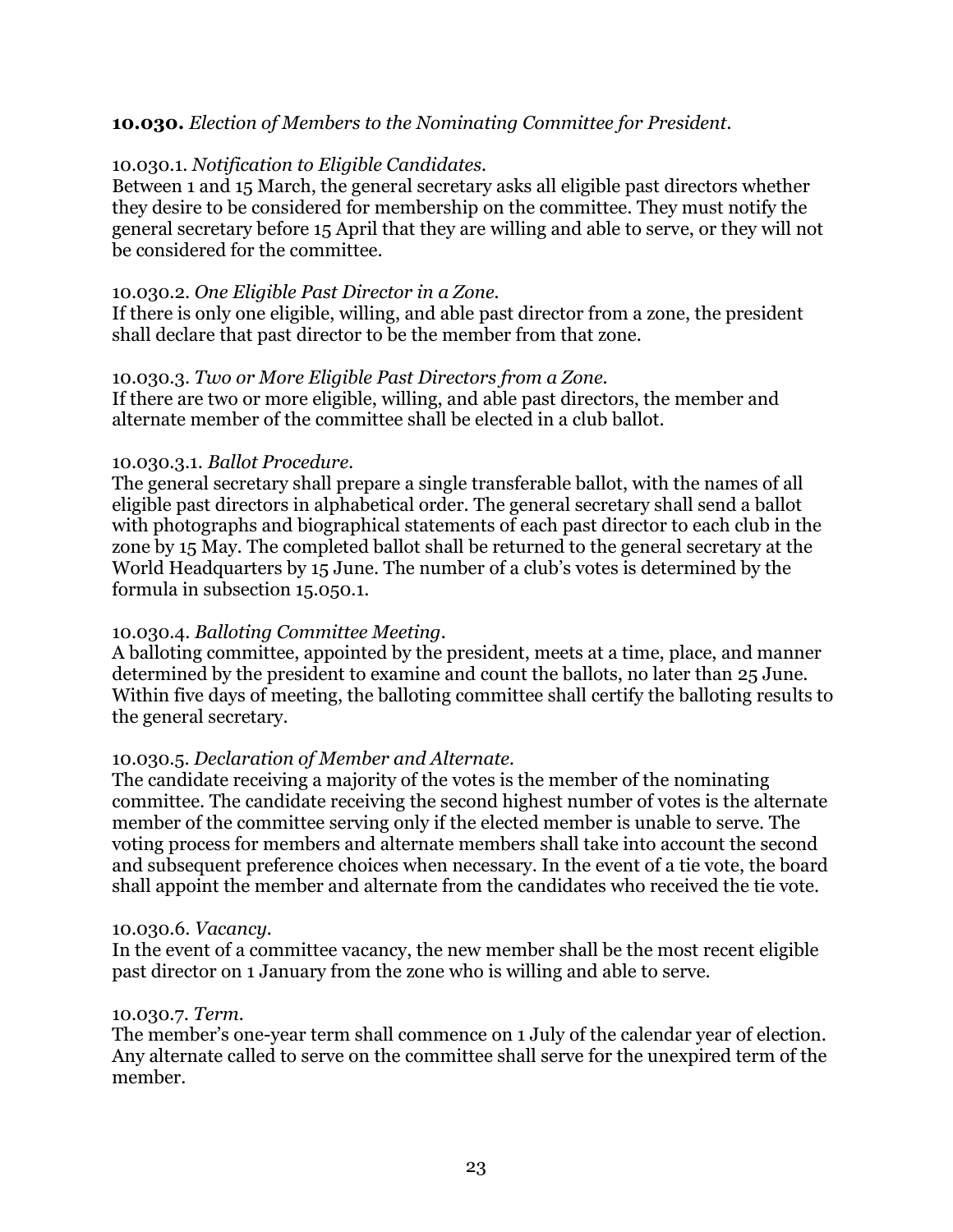#### 10.030.8. *Vacancy Not Provided for in Bylaws.*

The board shall appoint a member to fill any vacancy on the committee not provided for in this section, preferably from a club in the same zone.

#### **10.040.** *Committee Procedure.*

#### 10.040.1. *Notification of Names of Committee Members.*

The general secretary shall notify the board and the clubs of the names of the committee members within one month after their selection.

#### 10.040.2. *Selection of Chair.*

The committee shall elect a member to serve as chair when the committee convenes.

#### 10.040.3. *Forwarding Names to Committee.*

The general secretary shall, between 1 May and 15 May, notify eligible Rotarians and ask if they are willing to be considered for nomination for president. The deadline for notifying the general secretary of willingness to serve is 15 June. Those Rotarians not responding to the general secretary by 15 June will not be considered by the nominating committee. The general secretary shall forward the list of those willing to serve to the nominating committee and to any Rotarian upon request at least one week before the committee meeting.

### **10.050.** *Nomination by the Committee.*

### 10.050.1. *Best Qualified Rotarian.*

The committee shall meet and nominate the best qualified Rotarian from among the list of past directors who have indicated they are willing to serve as president regardless of their country of residence. However, the committee shall not nominate candidates from the same country of residence two years consecutively.

#### 10.050.2. *Committee Meeting.*

The committee shall meet no later than 15 August at a time, place, and manner determined by the board. All candidates shall have an opportunity to be interviewed by the committee according to procedures set by the board.

#### 10.050.3. *Quorum and Voting.*

Twelve members of the committee shall constitute a quorum. All business of the committee shall be by majority vote, except that to select the committee's nominee for president, at least ten members of the committee shall vote for the nominee.

10.050.4. *Resignation of Nominee for President and Procedure for New Selection.* If the nominee for president is unable to serve or submits a resignation to the president, the nominee shall no longer be eligible for nomination or election to the office of president in that year. The president shall notify the chair of the committee, and the committee shall select another qualified Rotarian as nominee for president using the following procedures: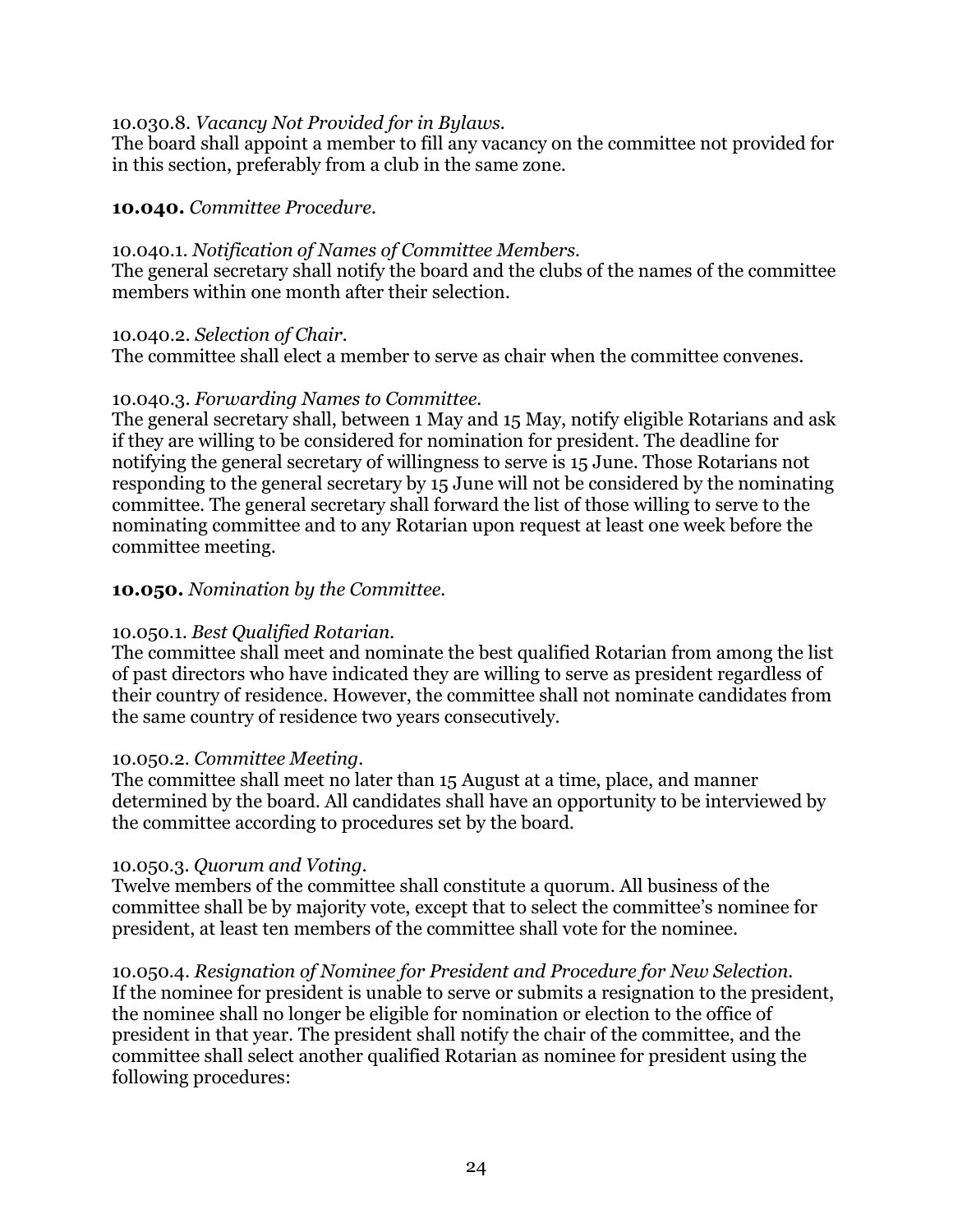#### 10.050.4.1. *Procedures for Committee.*

The chair is authorized to promptly initiate the procedures for meeting. The president determines the time, place, and manner of the meeting.

### 10.050.4.2. *Challenging Candidates.*

If the committee selects another nominee, the clubs shall be given a reasonable period as determined by the board to submit challenging candidates in accordance with section 10.070., except with reference to specified filing dates.

#### 10.050.4.3. *Contingency Not Provided for in Bylaws.*

If an unforeseen contingency arises, the board shall determine the procedure to be followed.

### **10.060.** *Report of Committee.*

The committee's report shall be addressed to the clubs and certified to the general secretary by the chair within ten days following the committee's adjournment. Within 30 days, the general secretary shall send the report to each club.

### **10.070.** *Additional Nomination by Clubs.*

In addition to the nomination made by the committee, challenges may be made in the following manner:

### 10.070.1. *Candidate Previously Considered and Concurrence.*

Any club may suggest as a challenging candidate a Rotarian who notified the general secretary pursuant to subsection 10.040.3. of their willingness to be considered for nomination for president through a resolution adopted by the club. The resolution must be supported by a concurrence of at least a majority of the clubs in the district obtained at a district conference or through a club ballot. The concurrence must be certified to the general secretary by the governor. The resolution must be accompanied by a written statement from the challenging candidate agreeing to have the candidacy submitted to the clubs for endorsement. The requirements must be received by 15 September.

### 10.070.2. *Notification to Clubs of Challenging Candidates.*

After 15 September, the general secretary shall notify the clubs of the suggested challenging candidates and provide them with an endorsement form.

### 10.070.3. *Absence of a Challenging Candidate.*

If no challenging candidate has been suggested, the president shall declare the nominee of the nominating committee to be the president-nominee.

### 10.070.4. *Endorsement of Challenging Candidate.*

If on 1 November, any challenging candidate has been endorsed by 1 percent of the clubs comprising the membership of RI as of the most recent club invoice, with at least half of the endorsements from clubs in zones other than that of the challenging candidate(s), the challenging candidate(s) and the committee's nominee shall be balloted on as provided in section 10.090. If the challenging candidate(s) fails to receive the prescribed endorsements by 1 November, the president shall declare the committee's nominee to be the president-nominee.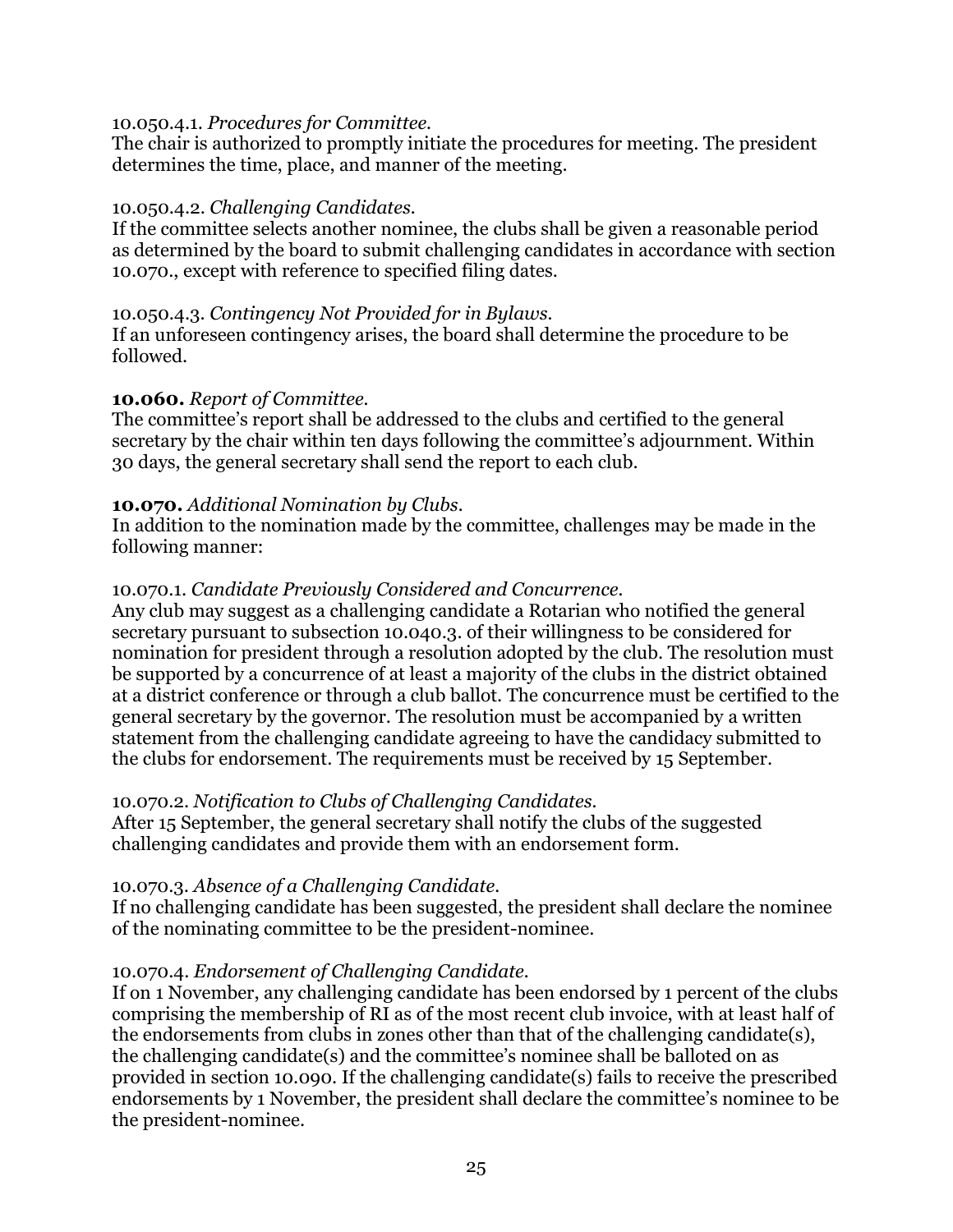#### 10.070.5. *Validity of Endorsement.*

The balloting committee provided in subsection 10.090.1. shall validate, count, and certify the returned endorsement forms and report to the president. If the committee finds that a sufficient number of forms endorse the challenging candidate, but has good reason to suspect the genuineness of the forms, it shall advise the president who shall convene the election review committee to determine the validity of the forms. After the determination is made, the balloting committee shall report to the president.

#### **10.080.** *Contingency Not Provided for in Section 10.070.*

If a contingency arises which has not been provided for in section 10.070., the board shall determine the procedure to be followed.

#### **10.090.** *Club Ballot.*

The procedure for electing a president by a club ballot as provided in section 10.070. shall be as follows:

#### 10.090.1. *Balloting Committee.*

The president shall appoint a balloting committee to supervise the preparation, return, and counting of ballots.

#### 10.090.2. *Ballot Specifications.*

The balloting committee shall prepare a single transferable ballot. The ballot shall list the names of all proposed candidates in alphabetical order following the name of the committee's candidate. The name of the candidate selected by the committee shall be clearly indicated on the ballot.

#### 10.090.3. *Distribution of Ballot.*

The balloting committee shall send the ballot to each club by 1 January, with instructions that the completed ballot be returned to the balloting committee at World Headquarters by 15 February. The ballot shall include photographs and biographical statements of the candidates.

#### 10.090.4. *Club Voting.*

The number of a club's votes is determined by the formula in subsection 15.050.1.

#### 10.090.5. *Balloting Committee Meeting.*

The balloting committee shall meet at a time, place, and manner determined by the president, no later than 20 February. The committee shall examine and count the ballots. The balloting committee shall certify the results to the general secretary within five days.

#### 10.090.6. *Counting of Votes.*

The candidate receiving a majority of the votes shall be declared the president-elect. The voting shall take into account the second and subsequent choices where necessary.

#### 10.090.7. *Announcement of President-elect.*

The president shall announce the name of the president-elect no later than 25 February.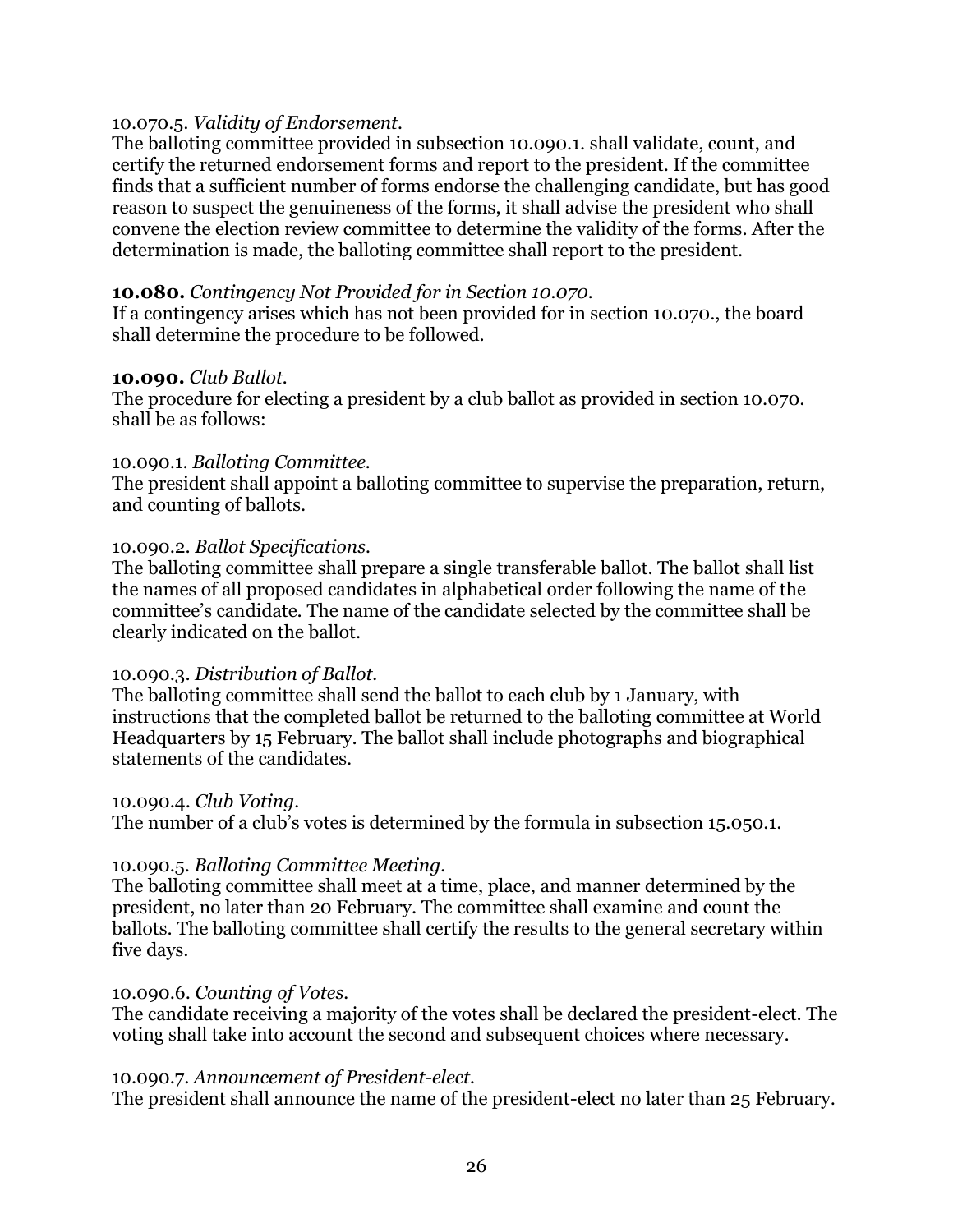10.090.8. *Tie Vote.*

If there is a tie vote, the nominating committee's candidate shall be declared the president-elect. If neither tied candidate was the committee's choice, the board shall select one of them to be the president-elect.

### **Article 11 Nominations and Elections for Directors**

- **11.010.** Nominations for Directors by Zones.
- **11.020.** Selection of Director-nominee and Alternate by Nominating Committee Procedure.
- **11.030.** Club Ballot Procedure.
- **11.040.** Nominations for Officers of RIBI.

### **11.010.** *Nominations for Directors by Zones.*

Nominations for directors shall be by zones.

#### 11.010.1. *Number of Zones.*

The world shall be divided into 34 zones that are approximately equal in number of Rotarians, as determined by the board.

#### 11.010.2. *Schedule of Nominations.*

Each zone shall nominate a director from its clubs' membership every fourth year according to a schedule established by the board.

#### 11.010.3. *Periodic Review of Zone Boundaries.*

The board shall review the composition of the zones at least every eight years to maintain an approximately equal number of Rotarians in each zone. The board may also undertake, as necessary, interim reviews for the same purpose.

11.010.4. *Realignment of Zones.* Any new alignments can be made by the board.

### 11.010.5. *Sections Within Zones.*

The board may create, modify, or eliminate sections in zones in order to rotate the directorship within a zone by nominating RI directors on a schedule set by the board, based on an approximately equal of number of Rotarians.

### 11.010.6. *Director from Zone in RIBI.*

The director from a zone or section of a zone wholly within RIBI shall be nominated by all the clubs in RIBI by a club ballot in the form and at the time the general council of RIBI shall determine. The name of the nominee shall be certified to the general secretary by the secretary of RIBI.

### **11.020.** *Selection of Director-nominee and Alternate by Nominating Committee Procedure.*

11.020.1. *General Provisions of Nominating Committee Procedure.* Directors-nominee and alternates shall be selected by the nominating committee procedure except in zones and sections of zones wholly within RIBI. Nominating committees shall be constituted from the entire zone, except for zones that include both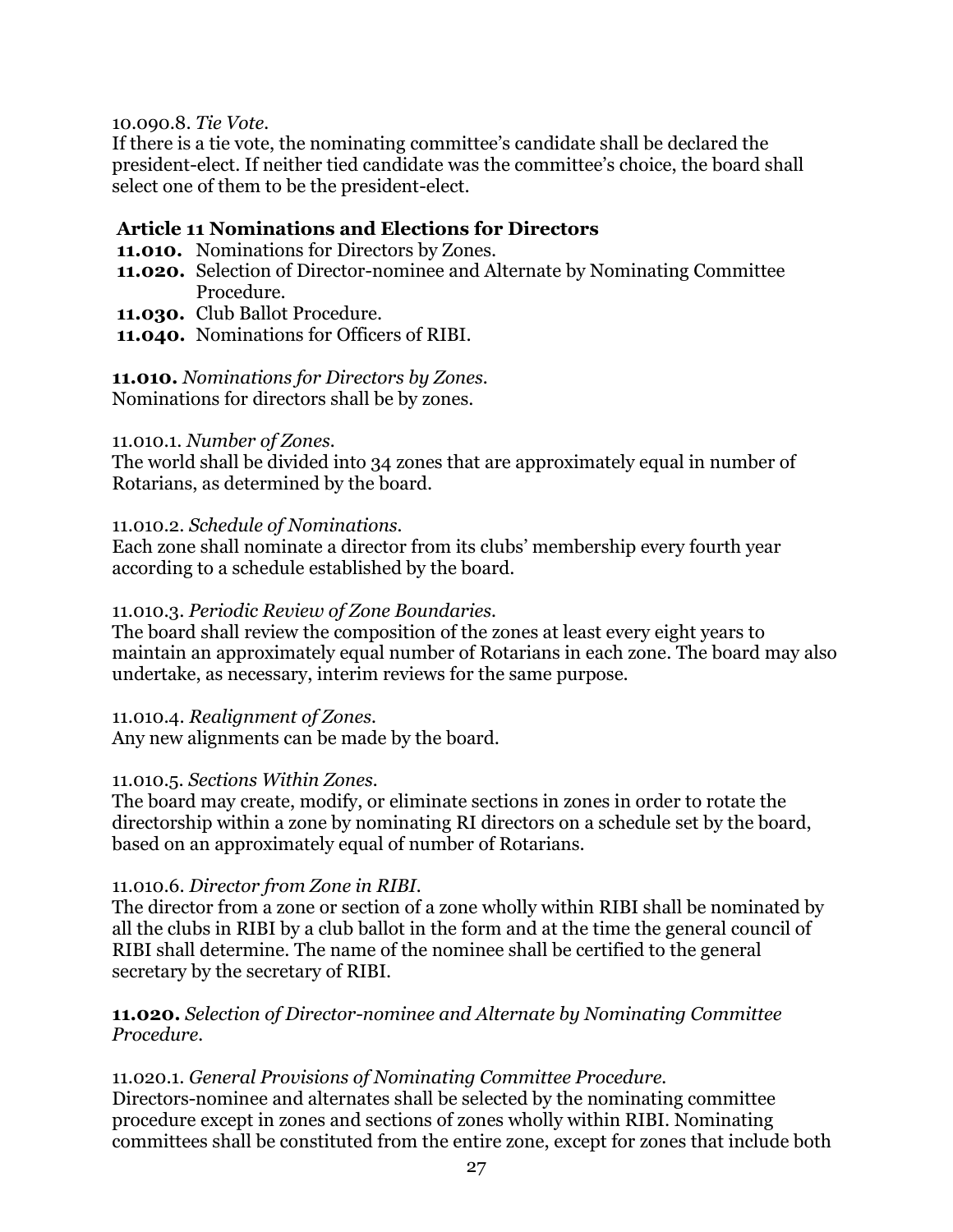districts within RIBI and districts not within RIBI, notwithstanding any bylaw provisions or informal understandings which may limit the area within the zone from which the candidate may be nominated. However, if there are two or more sections in a zone, the committee shall be selected from only those districts in the section(s) from which the director is to be nominated unless a majority of all districts in the zone, by resolutions adopted at their district conferences, agree to the selection from all districts in the zone. The procedure for making this determination shall be decided by the board.

For the agreement to be effective for the selection of a nominating committee, it must be certified to the general secretary by the district governor by 1 March in the year preceding the selection. The agreement shall be void if the districts comprising the zone are changed, but shall otherwise remain in effect unless rescinded by a majority of districts of the zone by resolution adopted at their conferences and certified to the general secretary by the district governors.

### 11.020.2. *Nominating Committee Procedure for Zones with Section(s) within RIBI and Section(s) not within RIBI.*

In a zone that has a section wholly within RIBI and a section not within RIBI, directorsnominee and alternates shall be selected by the nominating committee procedure in the section that is not within RIBI. The nominating committee for the section not within RIBI shall be selected from that section.

# 11.020.3. *Membership on Nominating Committee.*

A nominating committee shall consist of one member from each district in the zone or section elected by the clubs of the district as provided. Each member shall be a past governor at the time of election, who is a member of a club in the relevant zone or section. Members shall be elected for a term of one year. Directors or past directors shall not be eligible for membership on the nominating committee. No Rotarian shall serve more than twice as a member of the nominating committee. Each member shall have one vote.

### 11.020.4. *Election.*

Except as provided in subsections 11.020.9., 11.020.10., and 11.020.11., the member and the alternate member of the nominating committee shall be elected at the district conference in the year before the scheduled nomination. To participate in district voting for the selection of a member and alternate member of the nominating committee for director, a club shall have paid the required district levy for the Rotary year in which the voting is taking place and shall not be indebted to the district. The financial status of the club is determined by the governor.

### 11.020.5. *Nominations.*

Any club in a district may nominate a qualified member of the club for membership on the nominating committee if the member has indicated a willingness and ability to serve. The club shall certify the nomination in writing and must include the signatures of the club president and secretary. The nomination shall be forwarded to the governor for presentation to the electors at the district conference. Each club shall designate one elector to cast all its votes. All votes from a club with more than one vote shall be cast for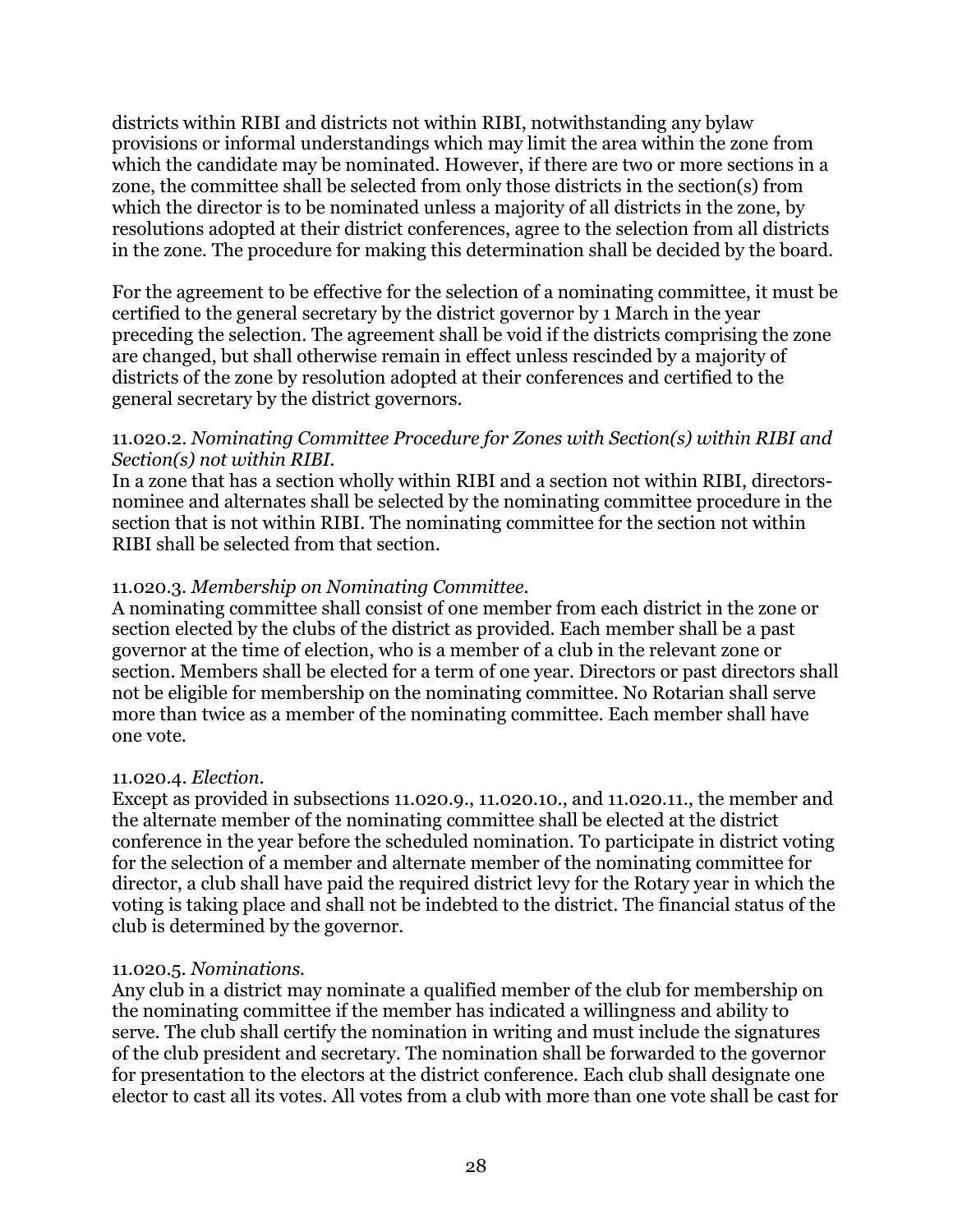the same candidate. For votes requiring or utilizing a single transferable ballot with three or more candidates, all votes from a club with more than one vote shall be for the same-ordered choices of candidates.

### 11.020.6. *Members and Alternates.*

The candidate receiving a majority of the votes shall be the member of the nominating committee. The candidate receiving the second highest number of votes shall be the alternate member, to serve only if the member is unable to serve.

11.020.7. *Candidate Declared as a Member of the Nominating Committee.* No ballot shall be required if there is only one nominee in a district. The governor shall declare the nominee as the member of the nominating committee.

# 11.020.8. *Member and Alternate Member Unable to Serve.*

If neither the member nor the alternate member is able to serve, the governor may designate a qualified member of a club in the district to be the member of the nominating committee.

# 11.020.9. *Selection of Members by Nominating Committee Procedure.*

The member and the alternate member of the nominating committee may be selected by a nominating committee procedure based on section 12.030.1. where not in conflict with this section. If a district fails to adopt a method for selecting members of a nominating committee, the nominating committee shall be composed of all past governors who are members of a club in that district and are willing and able to serve. A candidate for member shall not serve on the committee.

11.020.10. *Election of Member of the Nominating Committee Through Club Ballot.* In certain circumstances, the board may authorize a district to select the member of the nominating committee and the alternate in a club ballot. The governor shall send every club in the district an official call for nominations. All nominations must be in writing and signed by the president and the secretary of the club. The nominations must be received by the governor by the date set by the governor. The governor shall send each club a ballot listing in alphabetical order the qualified nominees. A candidate will be excluded from the ballot, if their request is received by the date set by the governor. The number of a club's votes is determined by the formula in subsection 15.050.1. The governor may appoint a committee to conduct the club ballot.

### 11.020.11. *Election Through Club Ballot.*

A majority of electors present and voting at a district conference may vote to select the member and the alternate member by a club ballot. The club ballot shall be conducted in accordance with subsection 11.020.10. and shall conclude no later than 15 May of the appropriate year.

# 11.020.12. *Report of Member to the General Secretary.*

The member and the alternate shall be reported by the governor to the general secretary. Those reported after 1 June shall not serve on the nominating committee.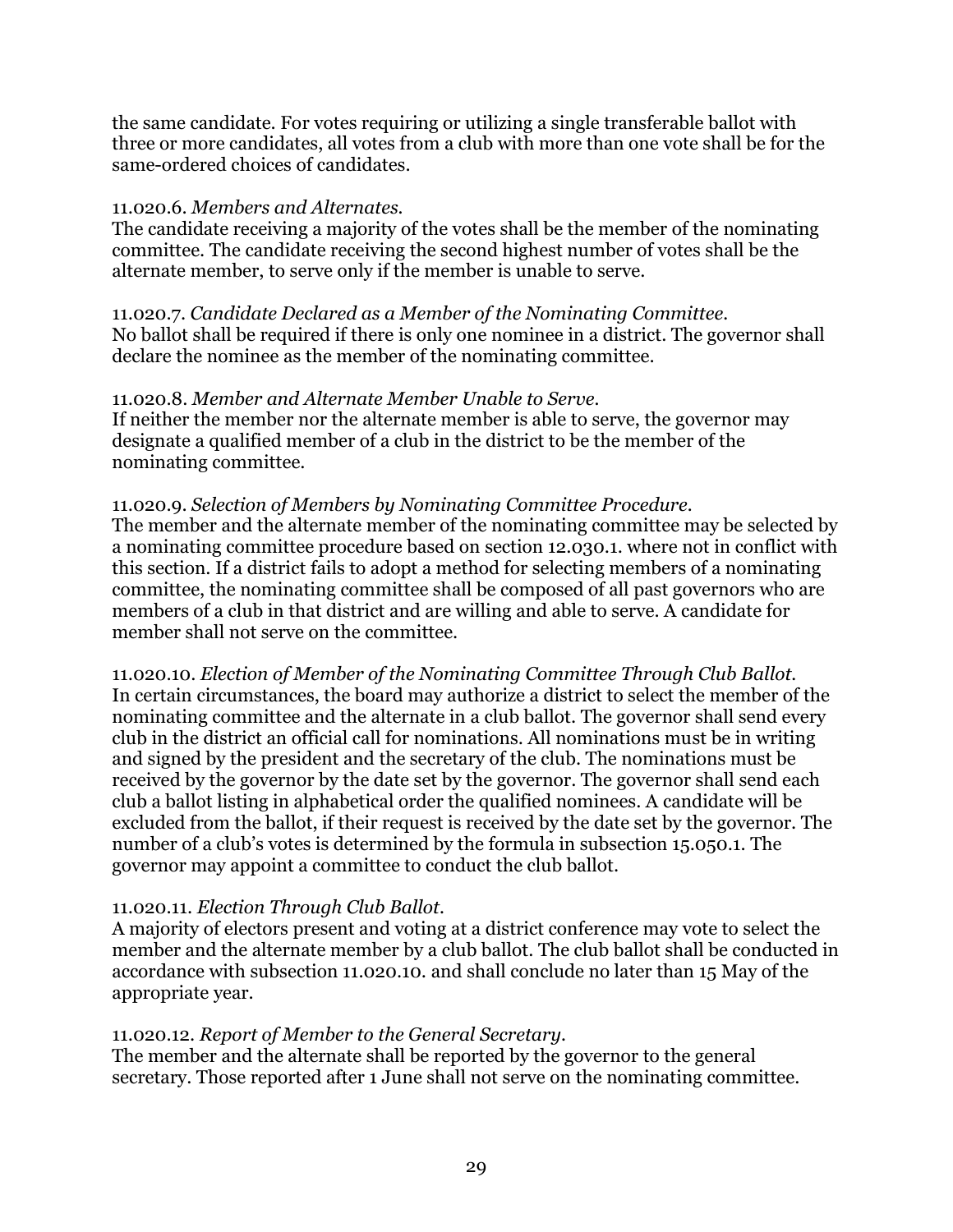### 11.020.13. *Contingency Not Provided for in Section 11.020.*

The board shall determine the procedure for any contingency not provided for in this section.

11.020.14. *Designation of Convener, Time and Place of Meeting, Election of Chair.* The board shall designate a convener from the members of the nominating committee no later than 15 June in the year preceding the year when a director and alternate are to be nominated. The board shall also designate the place of its meeting. The meeting must be held between 15 September and 15 October, unless otherwise authorized by the board. The committee shall elect a chair from its members when it meets.

#### 11.020.15. *Suggestions from Clubs to Committee.*

By 1 July, the general secretary informs the clubs in the zone, or section, of the composition of the nominating committee, invites them to submit their suggestions for director from the zone, or section, and provides the address of the convener. Suggestions shall be submitted to the convener on a form approved by the board and include a photograph and background information about the suggested candidate's Rotary and other activities. Suggestions must be received by the convener no later than 1 September.

#### 11.020.16. *Committee Nominations.*

The nomination of a director and alternate shall be made from among members of clubs in the zone, or section of the zone, whose names are suggested by clubs. If fewer than three names are suggested, the committee may also consider other qualified Rotarians in that zone or section for selection. The committee is responsible for nominating the best qualified persons available.

### 11.020.17. *Meeting of the Nominating Committee.*

The committee shall meet during the following September at a time and place determined by the board. A majority of the members is a quorum and all business shall be by majority vote, except in selecting the committee's nominee for director. The nominees for director and alternate must receive at least a 60 percent majority vote of the committee. The chair of the nominating committee may only vote for nominees for director and alternate or to break a tie vote.

### 11.020.18. *Committee Inability to Select Nominee.*

If a nominating committee is unable to select a director-nominee by a 60 percent majority vote, the director-nominee shall be selected in a club ballot. The club ballot shall be based on the club ballot procedure in section 11.030. and include all suggested names for director considered by the committee.

### 11.020.19. *Report of Selection of Committee.*

The committee's nomination for director and alternate from the zone shall be filed with the general secretary within ten days after the meeting's adjournment. The general secretary shall inform all clubs in the zone, or section, of the committee's selection by 30 October.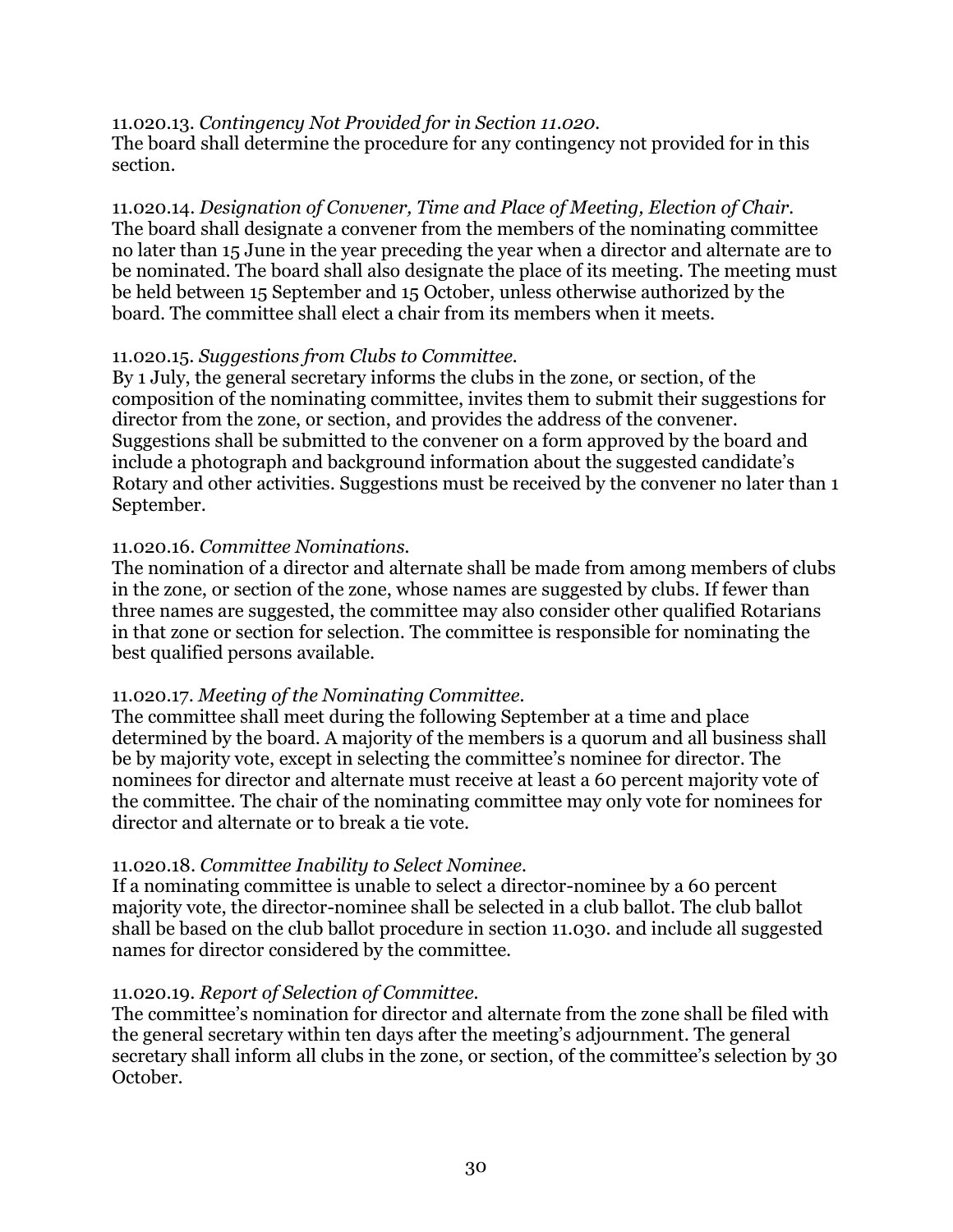#### 11.020.20. *Nominee Unable to Serve.*

If a director-nominee selected by the committee is unable to serve, the alternate shall automatically be nominated to serve.

#### 11.020.21. *Proposal of Challenging Candidates.*

Any club in the zone, or section, may propose a challenging candidate. The challenging candidate must have been suggested to the nominating committee. The name of the challenging candidate shall be submitted by a resolution of the club adopted at a regular meeting. The resolution must be concurred to by a majority of clubs in its district or, if its district is in more than one zone, a majority of clubs in its district which are in the same zone from which the director is to be nominated. The concurrence shall be obtained at a conference or through a club ballot. The concurrence must be certified to the general secretary by the district's governor. The resolution must include a written statement from the challenging candidate that the candidate is willing and able to serve, specific biographical material (on a form prescribed by the board), and a recent photograph. The process must be completed by 1 December in the relevant year, or the challenging candidate is not eligible to contest the selection.

#### 11.020.22. *Declaration of Director-nominee, Selection in Club Ballot.*

If there is no eligible challenging candidate by 1 December, the president shall declare the committee's nominee as the director-nominee from the zone. The announcement shall take place no later than 15 December. If the general secretary receives the requirements for a challenging candidate by 1 December, selection of a director from among the challenging candidates and the committee's nominee shall be made in a club ballot in accordance with section 11.030.

#### **11.030.** *Club Ballot Procedure.*

The procedure for selecting a director-nominee in a club ballot pursuant to section 11.020. shall be as provided below.

#### 11.030.1. *Voting.*

All clubs within the zone shall participate in the balloting except in those zones where the nominating committee is to be selected from the districts within a section pursuant to the provisions of subsection 11.020.1. or 11.020.2. In those zones, only clubs within the section from which the RI director is to be nominated shall participate in the balloting.

### 11.030.2. *Ballot Specifications.*

The general secretary shall prepare a single transferable ballot. Each ballot shall include in a form approved by the board:

- (a) the name of the candidate selected by the nominating committee clearly indicated on the ballot;
- (b) the names of the challenging candidates proposed by clubs in alphabetical order following the name of the candidate selected by the nominating committee; and
- (c) photographs and biographical statements of each candidate provided by the proposing clubs.

### 11.030.3. *Deadline for Receipt of Ballots.*

The general secretary shall send the ballot including photographs and biographical statements to each club in the zone or section no later than the following 31 December.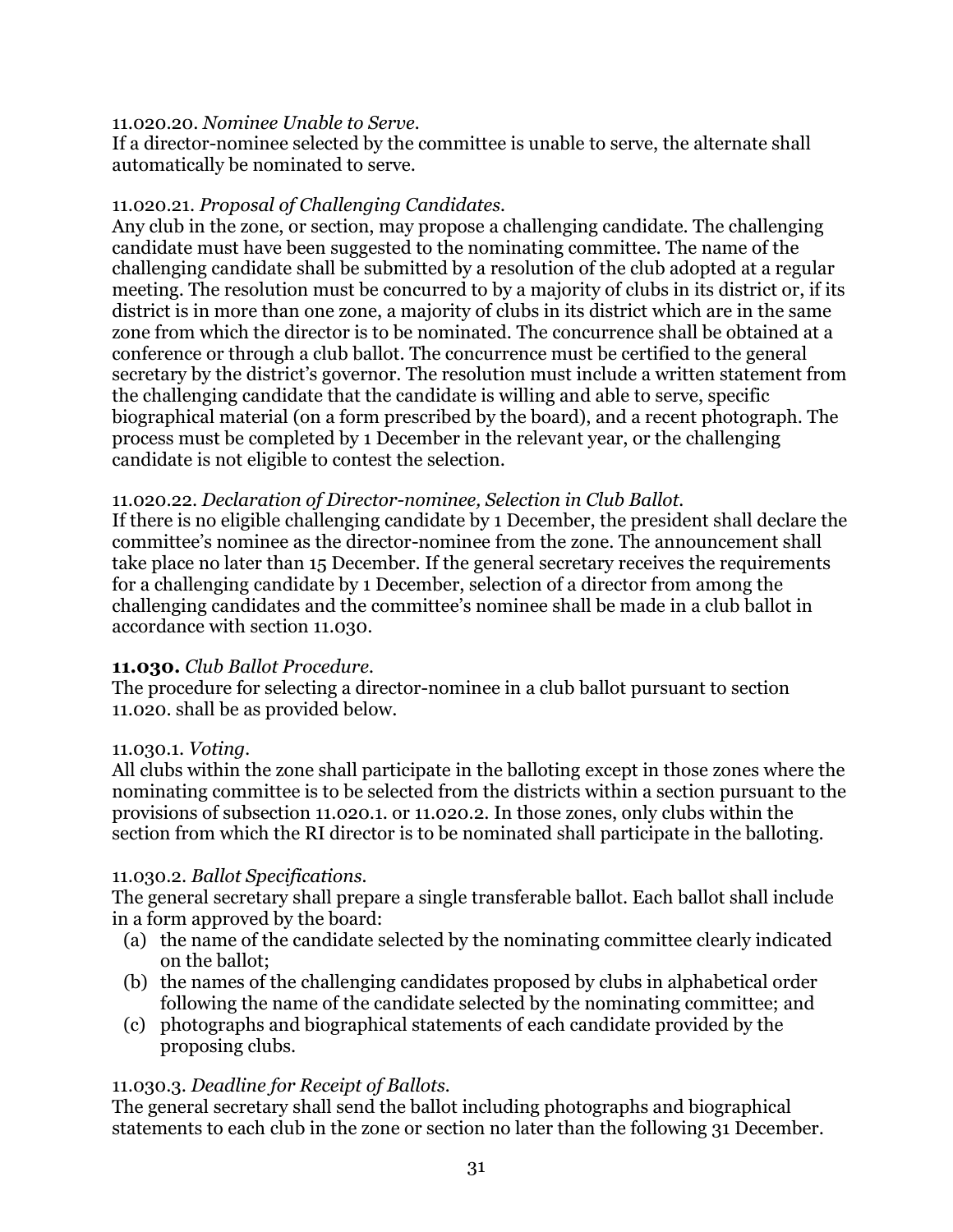The ballot shall be sent with instructions that the completed ballot must be returned to the general secretary at the World Headquarters no later than 1 February.

#### 11.030.4. *Club Voting.*

The number of a club's votes is determined by the formula in subsection 15.050.1.

#### 11.030.5. *Balloting Committee.*

The president shall appoint a balloting committee to examine and count ballots. The committee shall meet at a time, place, and manner determined by the president, no later than 5 February. The committee shall certify the results to the general secretary within five days.

### 11.030.6. *Counting Ballots.*

The candidate for director receiving the majority of the votes shall be declared the nominee. The counting shall take into account the second and subsequent preferences in order to select the alternate director.

### 11.030.7. *Announcement of Director-nominee.*

The president shall announce the name of the director-nominee selected no later than 10 February.

#### 11.030.8. *Tie Vote.*

If a club ballot results in a tie for director-nominee, a second club ballot shall be conducted. The general secretary shall prepare and send the ballots, which shall include the names of the candidates who tied in the first club ballot, biographical statements, and photographs. The ballots and other materials shall be sent to each club in the zone or section by 15 February with instructions that the completed ballot be returned to the general secretary at the World Headquarters no later than the following 1 April. The balloting committee shall meet at a time, place, and manner determined by the president to count the ballots, no later than 5 April. The balloting committee shall certify the results to the general secretary within five days. The president shall inform all clubs in the zone of the director-nominee no later than 10 April.

#### 11.030.9. *Extension of Time.*

The board may alter the date(s) in this section as they apply to the clubs.

### **11.040.** *Nominations for Officers of RIBI.*

Nominees for chair, chair-elect, and honorary treasurer of RIBI shall be selected, proposed, and nominated pursuant to the bylaws of RIBI.

### **Article 12 Nominations and Elections for Governors**

- **12.010.** Selection of a Governor-nominee.
- **12.020.** Procedure to Select Governor.
- **12.030.** Nominating Committee Process.
- **12.040.** Selection of Governor by Club Ballot.
- **12.050.** Club Ballot Procedure.
- **12.060.** Selection of Governor by District Conference.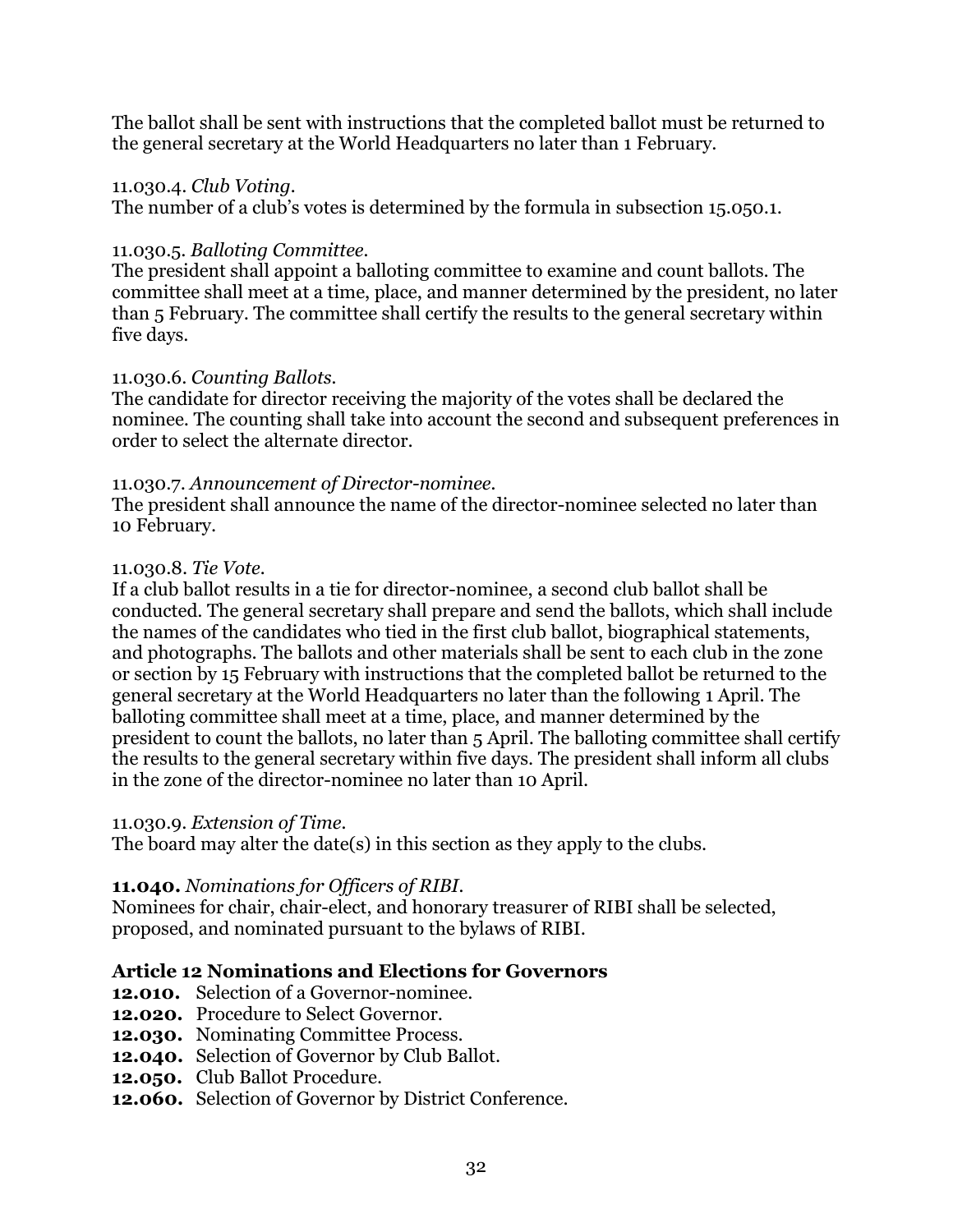- **12.070.** Certification of Governor-nominee.
- **12.080.** Rejection or Suspension of Governor-nominee.
- **12.090.** Vacancies in the Offices of Governor-nominee and Governor elect.

#### **12.010.** *Selection of a Governor-nominee.*

The district shall select a nominee for governor between 24 and 36 months before taking office. The nominee shall become the governor-nominee-designate upon selection and the governor-nominee on 1 July two years before taking office as governor. The board shall have the authority to extend the date under this section for good and sufficient reason. The nominee will be elected at the RI convention in the year before the nominee will attend the international assembly, if such an election is needed under the provisions of section 6.010. of these bylaws.

#### **12.020.** *Procedure to Select Governor.*

Except for those districts in RIBI, a district shall adopt, by a resolution at a district conference by a majority vote of the electors present and voting, one of three processes to select the governor-nominee-designate in future years:

- (a) nominating committee;
- (b) club ballot; or
- (c) district conference.

If the district has not adopted a process by 1 July, the district shall use the nominating committee process. The district must follow all procedures for its chosen selection method as provided in the remainder of this article. To participate in district voting for the election of governors-nominee, a club shall have paid the required district levy for the Rotary year in which the voting is taking place and shall not be indebted to the district. The financial status of the club is determined by the governor.

### **12.030.** *Nominating Committee Process.*

### 12.030.1. *Nominating Committee for Governor.*

In districts adopting a nominating committee procedure, the committee shall seek out and propose the best qualified candidate for governor-nominee. The terms of reference of the committee, including the method for selecting members, shall be determined in a resolution adopted by the electors present and voting at a district conference. The terms of reference must not be inconsistent with the bylaws.

### 12.030.2. *Failure to Select Members of the Nominating Committee.*

Any district that has adopted the nominating committee procedure but fails to select the members of the committee shall select the five most recent past governors who are still members of a club in that district as its nominating committee. The committee shall function in accordance with section 12.030. If five past governors are not available, the RI president shall appoint additional members from that district so that the committee has five members.

#### 12.030.3. *Club Suggestions for Governor.*

The governor shall invite clubs to submit their suggestions for nominations for governor. The invitation is to be made at least two months before suggestions are due to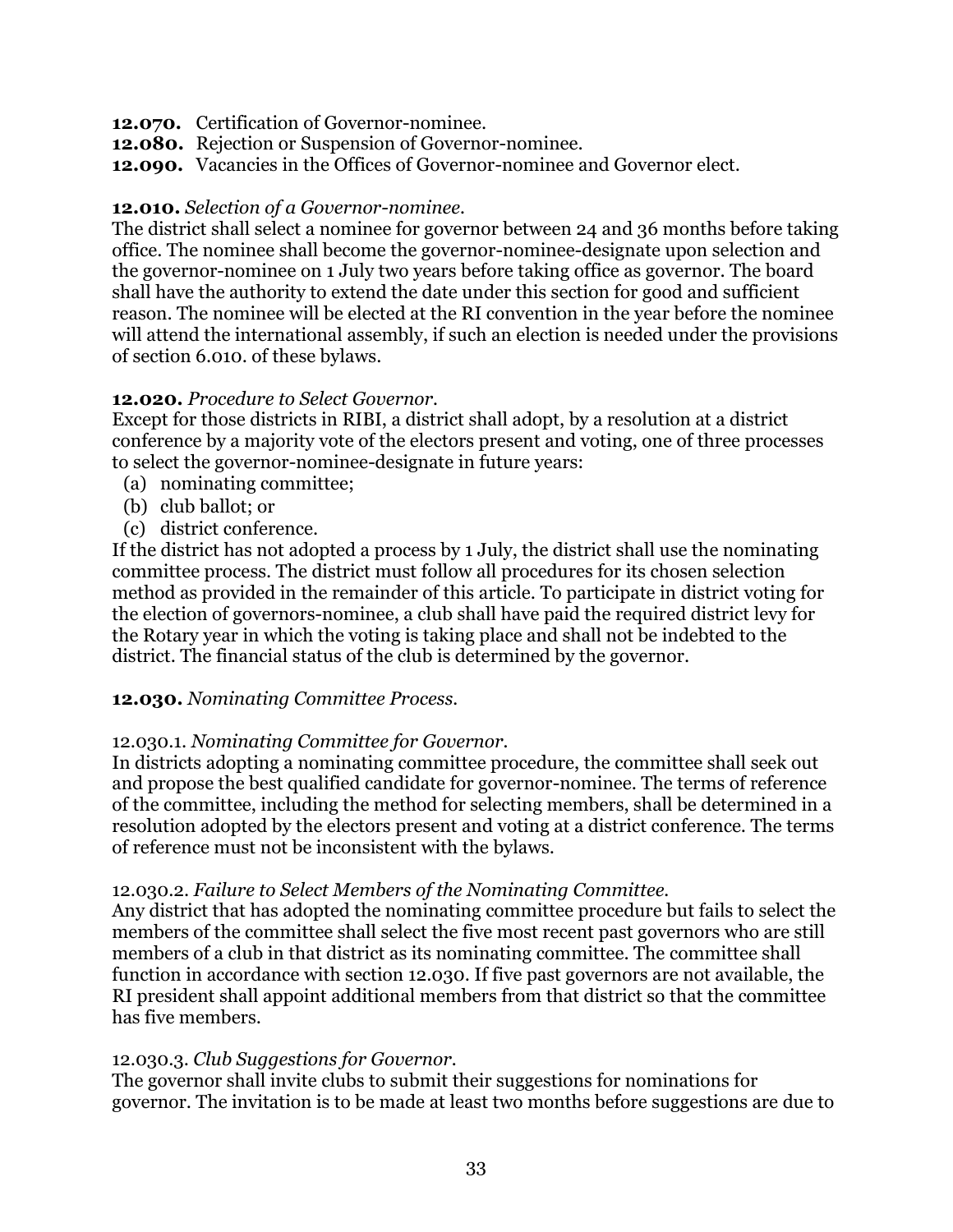the nominating committee. The suggestions shall be submitted by a resolution naming the suggested candidate adopted at a regular club meeting and certified by the secretary. A club shall only suggest one of its own members.

### 12.030.4. *Nomination by Committee of Best Qualified Rotarian.*

The committee shall nominate the best qualified Rotarian who is available to serve as governor and not be limited to those names submitted by clubs in the district.

# 12.030.5. *Notification of Nomination.*

The chair of the nominating committee shall notify the governor of the candidate selected within 24 hours of the adjournment of the nominating committee. Within three days of the receipt of the notice, the governor shall notify the clubs in writing of the name and club of the nominee.

# 12.030.6. *Committee Inability to Select Nominee.*

If the nominating committee cannot agree upon a candidate, the governor-nominee shall be elected in a club ballot as provided in section 12.050. or at the district conference in accordance with section 15.050. In either case, only those candidates suggested to the nominating committee may participate.

# 12.030.7. *Challenging Candidates.*

Any club in the district in existence for at least one year as of the beginning of that year may also propose a challenging candidate for governor-nominee, but only if it previously suggested the candidate to the nominating committee. A club in existence for less than one year as of the beginning of that year may propose a challenging candidate if the candidate is a member of that club and was already suggested to the nominating committee. The name of the challenging candidate shall be submitted by a resolution of the club adopted at a regular meeting and filed with the governor by the date set by the governor, which shall be within 14 days of notification of the selection for governornominee.

### 12.030.8. *Concurrence to Challenges.*

The governor shall inform all clubs through a form prescribed by RI of any challenging candidate and ask whether any club concurs with the challenge. In order to concur, a club must adopt a resolution at a regular meeting and file it with the governor by the date set by the governor. A valid challenge requires concurrences by either:

- (a) 10 other clubs; or
- (b) 20 percent of the total number of clubs

which have been in existence for at least one year as of the beginning of that year in that district, whichever is higher. A club shall concur with only one challenging candidate.

# 12.030.9. *Challenging Nominations.*

Within seven days after the deadline, the governor shall notify clubs that there is a valid challenging candidate. The notice shall include the name and qualifications of each challenging candidate, the names of the challenging and concurring clubs, and state that the candidates will be voted on in a club ballot or at the district conference, if the challenge remains valid for 30 days after the notice by the governor.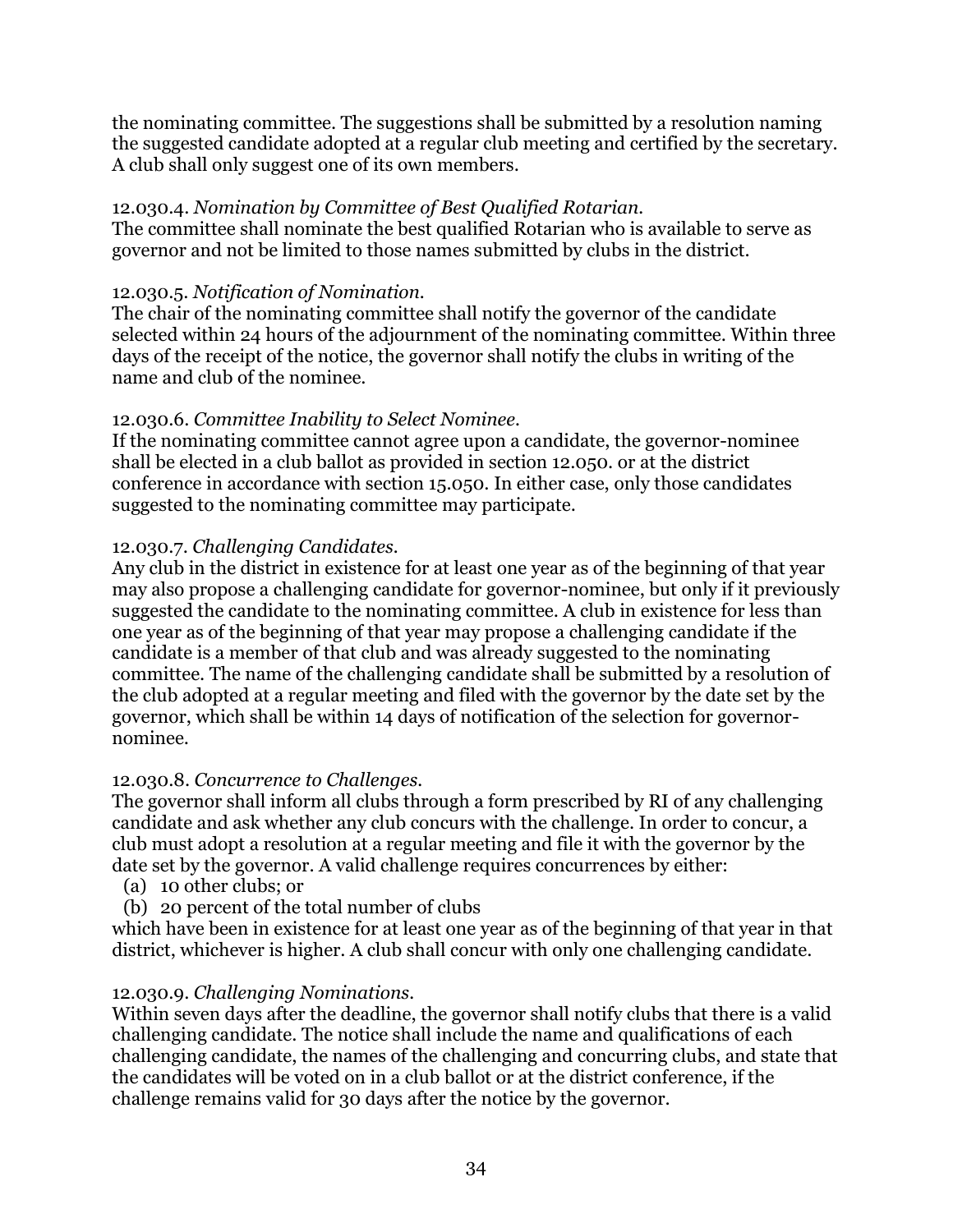### 12.030.10. *Lack of Valid Challenging Candidate.*

If there is no valid challenging candidate, the governor shall declare the committee's candidate as the governor-nominee. The governor shall notify all clubs in the district of the nominee within 15 days.

### **12.040.** *Selection of Governor by Club Ballot.*

The governor shall send every club an official call for nominations for governor. All nominations must be in writing, signed by the president and secretary of the club, and received by the governor by the deadline. The deadline shall be at least one month after the call for nominations. A club shall suggest only one of its own members. If only one candidate is suggested by the clubs, no ballot is required and the governor shall declare the candidate to be the governor-nominee. If there are two or more candidates, the governor notifies clubs of the name and qualifications of each candidate and that the governor-nominee will be selected by a club ballot.

### **12.050.** *Club Ballot Procedure.*

The governor shall send a single transferable ballot to each club, listing the candidates in alphabetical order, except when the ballot results from a challenge, in which case the candidate selected by the district nominating committee shall be listed first. The governor shall send a copy of the ballot, signed by all members of the balloting committee, to each club with instructions that the completed ballot be returned to the governor by a date set by the governor. This date shall be between 15 and 30 days following the date the governor sent the ballots to the clubs.

### 12.050.1. *Club Voting.*

The number of a club's votes is determined by the formula in subsection 15.050.1., based on the club invoice dated 1 July. If a club is entitled to more than one vote, the club shall cast all votes for the same candidate. The name of the candidate for whom the club has cast its vote(s) shall be verified by the secretary and president of the club and forwarded to the governor.

### 12.050.2. *Balloting Committee.*

The governor shall announce the place, date, and time for counting ballots and shall appoint a balloting committee of three members. Validation of ballots shall be undertaken separately from the counting of the ballots. The committee shall make arrangements to safeguard the secrecy of the ballots and to allow the candidates or a candidate's representative to be present to observe the counting of the ballots.

# 12.050.3. *Report of Balloting Committee.*

The balloting committee shall promptly report the results to the governor as soon as a candidate receives a majority vote, including the number of the votes for each candidate. The candidate receiving a majority of the votes cast shall be declared governor-nominee. If there is a tie vote, the nominating committee's candidate shall be declared the governor-nominee. If neither tied candidate was the nominating committee's choice, the governor shall select one of the tied candidates as the governor-nominee. The governor shall promptly notify the candidates and clubs of the results of the ballot. The balloting committee shall retain all ballots for 15 days after the governor's notification to the candidates and clubs. The ballots shall be open to inspection by any club during this period. The chair of the committee shall destroy the ballots following the 15-day period.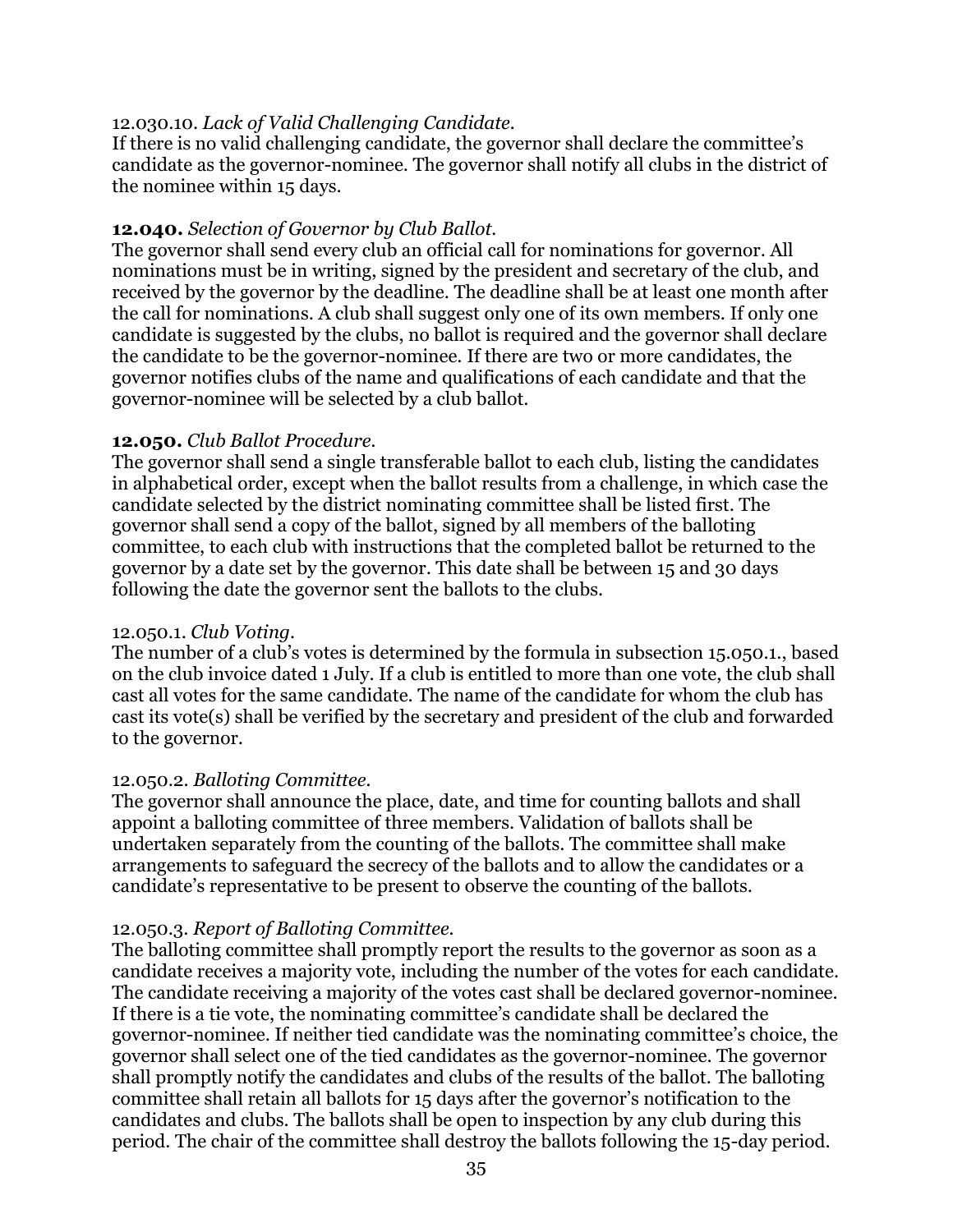#### **12.060.** *Selection of Governor by District Conference.*

If a district chooses to select its governor-nominee at the district conference, the governor shall invite the clubs to submit their suggestions for nominations for governor. The call for nominations and the ballot at the district conference will follow as closely as possible the provisions for a club ballot. All votes from a club with more than one vote shall be counted only if cast for the same candidate. Each club shall designate one elector to cast all its votes.

#### **12.070.** *Certification of Governor-nominee.*

The governor shall certify the name of the governor-nominee to the general secretary within 10 days of declaring the nominee.

#### **12.080.** *Rejection or Suspension of Governor-nominee.*

### 12.080.1. *Failure to Meet Qualifications.*

Any governor-nominee who does not meet the qualifications and requirements shall be rejected and not presented by the general secretary to the convention for election, unless excused by the board in accordance with sections 16.010. and 16.020.

#### 12.080.2. *Suspension of Nomination.*

The board may suspend a nomination if it believes that the nominee would be unable to fulfill the duties and responsibilities of the office. The board shall inform the governor and nominee of the suspension and the nominee shall be given an opportunity to submit additional information. The board shall consider all pertinent circumstances including any information submitted by the nominee and either reject the nomination of the nominee by a two-thirds vote or withdraw the suspension.

#### 12.080.3. *Rejection of Nominee.*

The general secretary shall advise the governor if the nominee has been rejected by the board. The general secretary shall provide reasons for the rejection, and the governor shall advise the nominee. If time permits, the governor shall conduct a club ballot to select another nominee for governor in accordance with the provisions of the bylaws. Otherwise, the nominee shall be selected in accordance with section 12.090.

### **12.090.** *Vacancies in the Offices of Governor-nominee and Governor-elect.*

If a district fails to select a governor-nominee or if a nominee becomes disqualified for election or otherwise unable or unwilling to serve and another nominee is not selected either before the election of officers at the convention or at least three months before the international assembly, the governor shall reinitiate the selection procedures starting with section 12.020. In either event, the board shall elect the Rotarian so nominated to serve as governor-elect. If either a governor-elect or governor-nominee becomes unable or unwilling to serve as governor, and the selection process for the successor has been completed by the district, then the successor shall automatically fill the vacancy if they are willing to do so, subject to the required election either by the convention or the board. If the successor has been selected, but is unable or unwilling to fill the vacancy, the board shall elect a Rotarian qualified under section 16.010.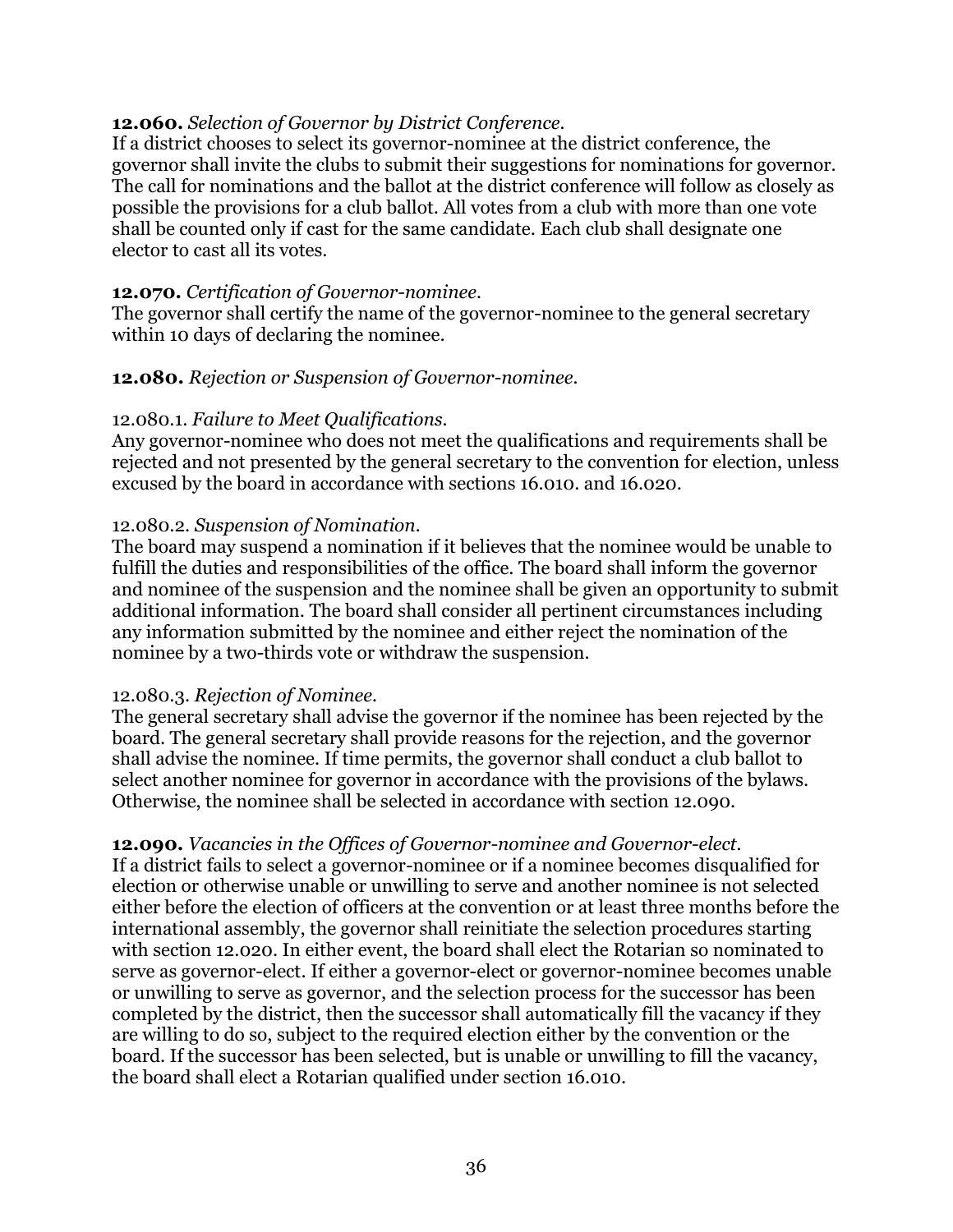### 12.090.1. *Special Provision to Vacancies.*

When a governor reinitiates the nominating committee procedure in accordance with section 12.090., the governor shall not be required to repeat the procedure in subsection 12.030.3. if there were no suggestions by clubs to the nominating committee during the previous nominating process.

# **Article 13 Conduct and Review of Elections**

- **13.010.** Campaigning, Canvassing, and Electioneering.
- **13.020.** Nominating Committee.
- **13.030.** Election Review Procedures.

# **13.010.** *Campaigning, Canvassing, and Electioneering.*

In order that the best qualified Rotarians are selected for RI's elective offices, any effort to influence the selection process for an elective office in any manner, including campaigning, canvassing, or electioneering, is prohibited. Rotarians shall not campaign, canvass, or electioneer for elective position in RI, or allow such activity, for either themselves or others. Unless expressly authorized by the board, this prohibition includes any distribution or circulation by themselves or others of brochures, literature, letters, materials, electronic media, or other communications to any clubs or members of clubs. If a candidate learns of any prohibited activity, they shall immediately express disapproval and instruct the activity to be stopped.

# **13.020.** *Nominating Committee.*

No person who has agreed in writing to be a member, alternate member, or candidate for membership on a nominating committee, whether elected or not, nor any candidate who is elected and subsequently resigns from the committee, nor any spouse, child, or parent of any such person, shall be eligible to be nominated for the respective office in the year in which the committee serves.

### **13.030.** *Election Review Procedures.*

### 13.030.1. *Complaints.*

A complaint about the selection process for an RI elective office or the result of an RI election shall be considered by the board only if it is:

- (a) made by a club with the concurrence of at least five other clubs or a current officer of RI; or by a president's representative to a district or zone meeting;
- (b) in writing; and
- (c) filed with the general secretary within 21 days after the election results are announced.

### 13.030.2. *Board Consideration.*

The general secretary shall act upon a complaint pursuant to board procedures. The board may dismiss the complaint, disqualify the candidate for the elective office sought or future RI elective offices (or both) for such period as the board determines, or take any action against any Rotarian it deems fair and just. A two-thirds vote is required to disqualify a candidate. The board shall promptly transmit its decision to the interested parties.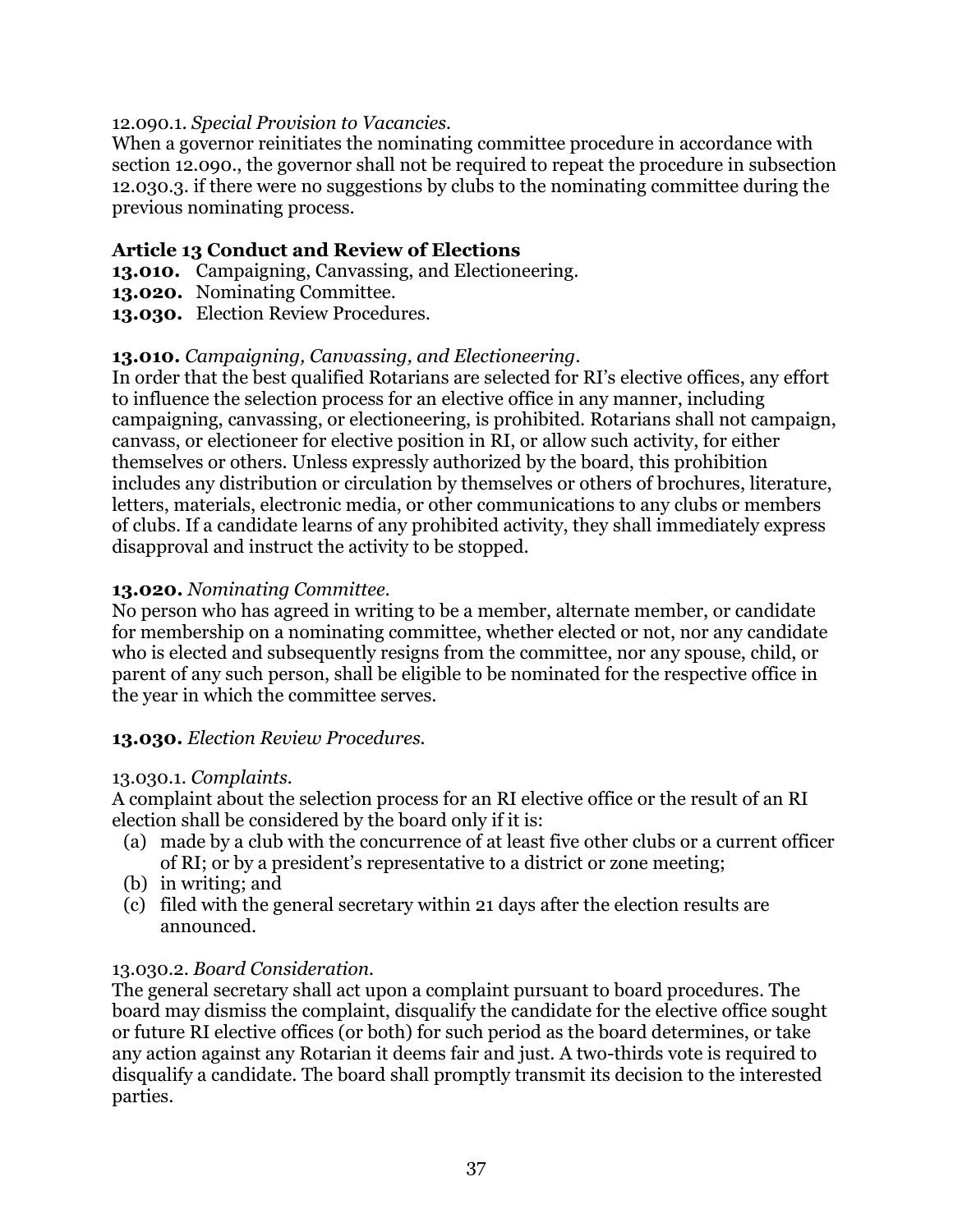# 13.030.3. *Repeated Election Complaints from a District.*

Notwithstanding any other provision of these bylaws or the standard club constitution:

- (a) If, within the previous five years, the board has upheld two or more election complaints in a district under subsection 13.030.1., the board may take any or all of the following actions when it has reasonable cause to believe that RI's bylaws or election complaint procedures have been violated:
	- 1. disqualify from the election the nominee and any or all candidates and select a qualified individual from a club in the district to serve;
	- 2. remove from office any person who improperly influences or interferes in the election process; and
	- 3. declare that a current or past RI officer who improperly influences or interferes in the election process is no longer a current or past RI officer;
- (b) If, within the previous five years, the board has upheld three or more election complaints in a district under subsection 13.030.1., the board may dissolve the district and assign the clubs to surrounding districts, without regard to the provisions of section 15.010.1.

### 13.030.4. *Candidate Declaration of Campaigning Provisions.*

On all forms suggesting candidates to elective office, candidates shall sign a declaration that they have read, understood, accepted, and agreed to be bound by the provisions of the bylaws.

# 13.030.5. *Completion of Election Review Procedure.*

The election review procedure in the bylaws is the exclusive method to contest the right to an elective office or the result of an RI election. If a Rotarian candidate or a club acting for a candidate does not follow and complete the election review procedure before seeking the intervention by any non-Rotary agency or other dispute resolution system, the Rotarian candidate shall be disqualified from the election in question and from contesting any elective office of RI for a period determined by the board. If a club or a Rotarian fails to follow and complete the election review procedure before seeking the intervention of any non-Rotary agency or other dispute resolution system, the board may take appropriate action pursuant to subsection 3.020.1.(c).

# **Article 14 Administrative Groups and Administrative Territorial Unit**

- **14.010.** Board Authority.
- **14.020.** Supervision.
- **14.030.** Supervision Through a Pilot Project.
- **14.040.** Administrative Territorial Unit (RIBI).

### **14.010.** *Board Authority.*

Wherever clubs are administered by the direct supervision of a governor in a constituted district, the board may authorize such committees, councils, or other assistants to the governor as the board may deem necessary and advisable.

### **14.020.** *Supervision.*

The board may establish a method of supervision in addition to the supervision by the governors of the clubs within any area composed of two or more geographically contiguous districts. If the board establishes a method of supervision, it shall prescribe rules of procedure, which must be approved by the clubs in those districts.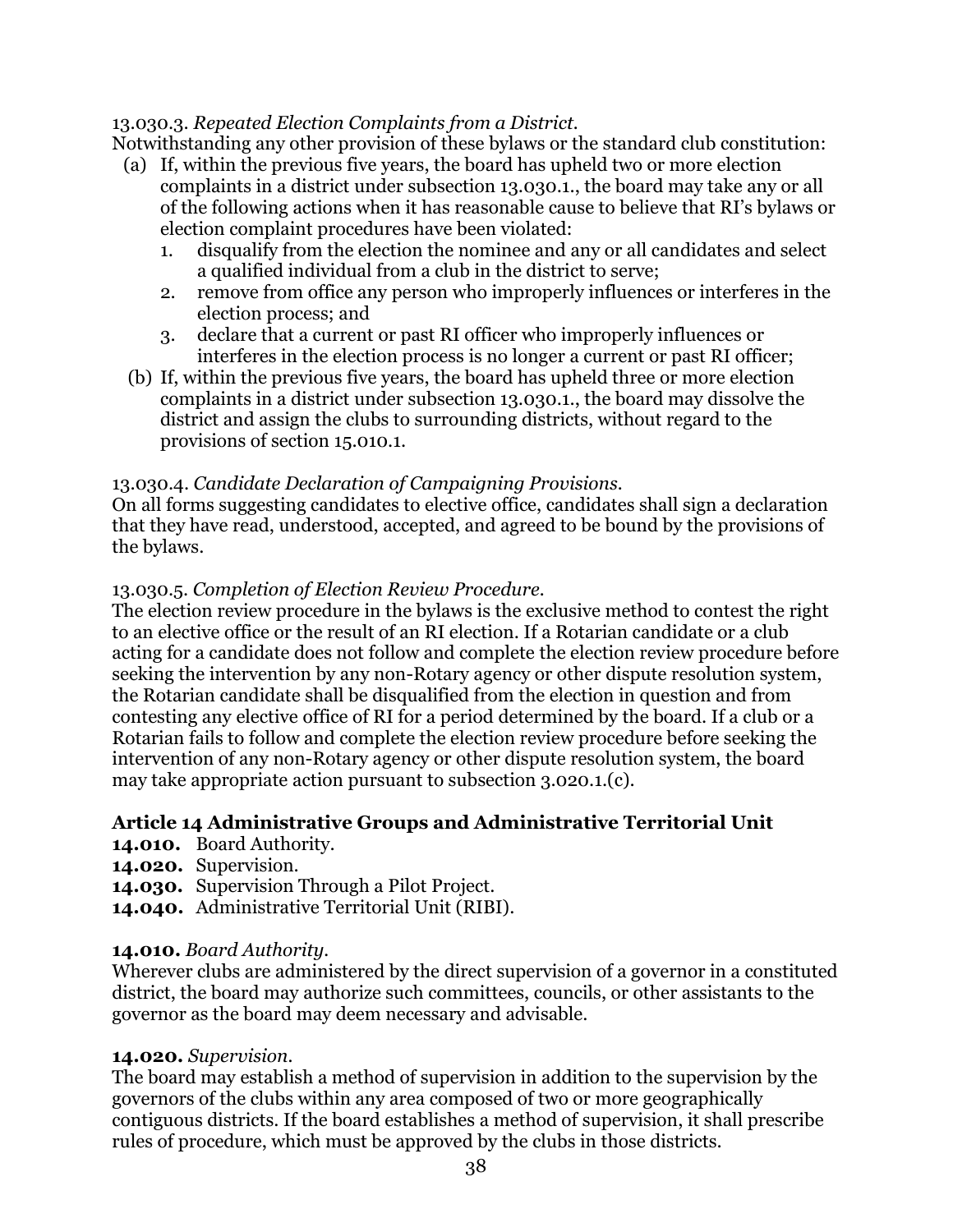# **14.030**. *Supervision Through a Pilot Project.*

The board may establish pilot projects as a method of supervision of clubs subject to approval by all impacted districts. Only clubs located within RIBI and/or within a zone that includes Australia or New Zealand can be included in a pilot project. The board may establish the governance rules and procedures for such districts not in accordance with sections:

- (a) 7.020. and 7.030. (Proposing and Endorsing Legislation);
- (b) 8.030. and 8.040. (Proposing and Endorsing Resolutions);
- (c) 15.020. 15.060. (District Meetings and District Fund); and
- (d) 16.030. (Duties of a Governor).

# **14.040.** *Administrative Territorial Unit (RIBI).*

The clubs located in RIBI shall be organized and operated as an administrative territorial unit of RI. RIBI shall operate pursuant to its constitution as approved by the council on legislation. It shall also act on the board's behalf to admit clubs in RIBI, as a districting committee of RI, in RI financial matters as provided in these bylaws, and as authorized by the board.

### 14.040.1. *The RIBI Constitution.*

The RIBI constitution shall conform with the spirit and provisions of the RI constitution and bylaws. The constitutions and bylaws of RI and RIBI shall include specific provisions relating to the unit's internal administration.

#### 14.040.2. *Amending the RIBI Constitution.*

The provisions of the RIBI constitution that prescribe the unit's internal administration in carrying out its powers, purposes, and functions may be amended only by the RIBI annual conference with the approval of the council on legislation. When the council on legislation amends the RI constitutional documents in matters not related to internal administration, correlative amendments necessary to conform the RIBI constitutional documents with the RI constitutional documents shall be effected ipso facto.

### 14.040.3. *Amending the RIBI Bylaws.*

The RIBI bylaws may be amended as provided in, and consistent with, its constitution and the RI constitutional documents.

### **Article 15 Districts**

- **15.010.** How Established.
- **15.020.** Presidents-elect Training Seminar (PETS).
- **15.030.** District Training Assembly.
- **15.040.** District Conference and District Legislation Meeting.
- **15.050.** Voting at District Conferences and District Legislation Meetings.
- **15.060.** District Finances.

### **15.010.** *How Established.*

The board is authorized to group clubs into districts and set their boundaries.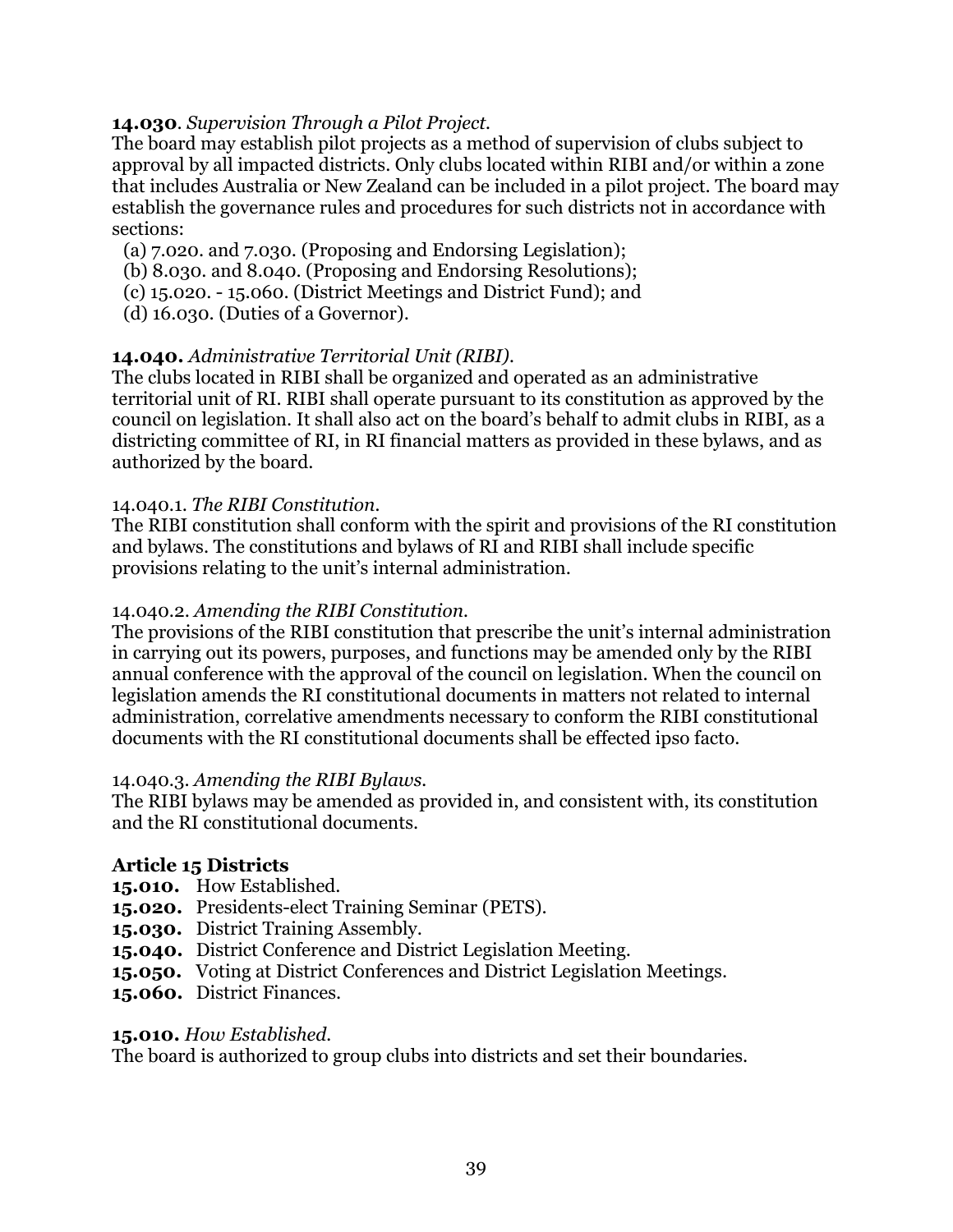### 15.010.1. *Eliminating and Changing Boundaries.*

The board may change the boundaries of a district with fewer than 20 clubs or 1,100 Rotarians or merge clubs in these districts with adjacent districts, or divide a district with more than 100 clubs or 5,400 Rotarians. Otherwise, no change shall be made to the boundaries of a district if a majority of its clubs object. The board may eliminate or change the boundaries of a district only after consulting with the governors and clubs involved and allowing them reasonable opportunity to provide a recommendation on the proposed change. The board shall consider geographical boundaries, potential for district growth, and cultural, economic, language, and other relevant factors. The board shall establish procedures for administration, leadership, and representation of future or merged districts.

### 15.010.2. *Clubs in the Same Area.*

Clubs in the same city, borough, municipality, or urban area shall not be assigned to different districts without the approval of a majority of the clubs. Clubs that exist in the same locality have the right to be assigned to the same district. They may exercise that right through petition to the board by a majority of the clubs. The board shall assign all the clubs to the same district within two years of receipt of the petition.

### **15.020.** *Presidents-elect Training Seminar (PETS).*

A district (or multidistrict) PETS shall be held annually, preferably in February or March, to orient and train presidents-elect in the district as determined by the board. The governors-elect shall plan, conduct, direct, and supervise the PETS.

### **15.030.** *District Training Assembly.*

A district (or multidistrict) training assembly shall be held annually, preferably in March, April, or May, to develop club leaders who have the necessary skills, knowledge, and motivation to: sustain and expand their membership base; implement successful projects that address the needs of their communities and communities in other countries; and support TRF through both program participation and financial contributions. The governors-elect shall plan, conduct, direct, and supervise the district training assembly. In special circumstances, the board may authorize a district training assembly at a date other than those specified here. Those specifically invited shall include incoming club presidents and club leaders.

# **15.040.** *District Conference and District Legislation Meeting.*

### 15.040.1. *Time.*

A district conference shall be held annually at a time agreed upon by the governor and the presidents of a majority of the clubs. The governor-nominee may begin planning the conference when selected and certified to the general secretary. The conference dates shall not conflict with the district training assembly, the international assembly, or the international convention. The board may authorize two or more districts to hold their conferences together. The district may also hold a district legislation meeting, after all clubs receive 21 days' notice, at a time and place set by the governor. If a majority of the clubs request a district legislation meeting, specifying the items to be discussed, the governor shall convene the meeting within eight weeks of the request.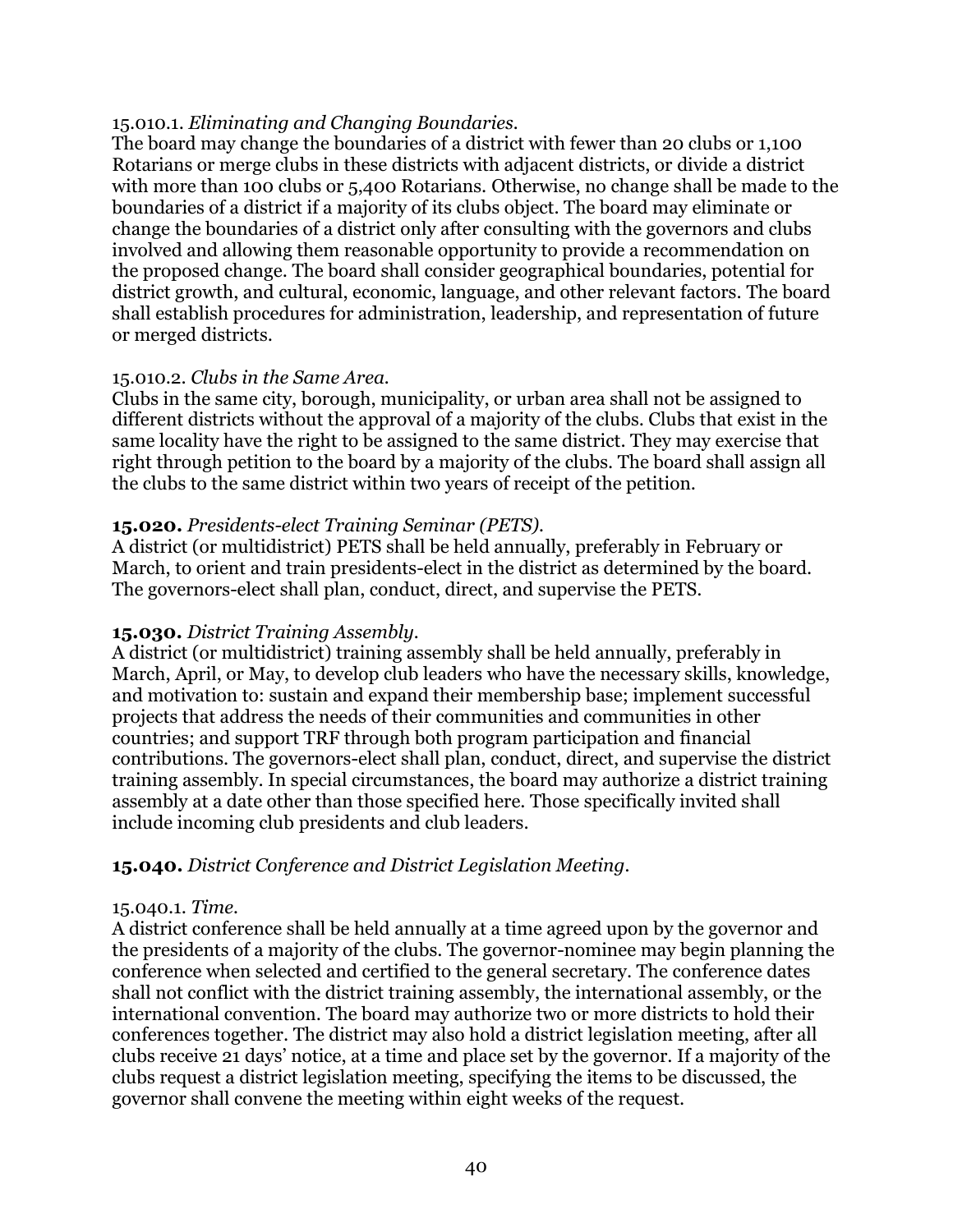#### 15.040.2. *Site Selection.*

The governor-nominee and a majority of the current club presidents must agree on the site for the conference. Alternatively, the board may approve that the governor-nominee and a majority of those who will serve as club presidents during the same year may select the site of the conference. If a club has not selected its future president, its current president shall vote on the site.

#### 15.040.3. *Conference and District Legislation Meeting Actions.*

A conference or legislation meeting may adopt recommendations on matters important to the district, in accordance with the RI constitution and bylaws and the spirit and principles of Rotary. Each conference and legislation meeting shall consider and act on all matters submitted.

#### 15.040.4. *Conference Secretary.*

After consulting the president of the host club, the governor shall appoint a conference secretary, who shall cooperate with the governor in planning the conference and recording its proceedings.

### 15.040.5. *Conference Report.*

Within 30 days after the conference, the governor or acting chair, along with the secretary, shall prepare a report of the conference proceedings and send it to the general secretary and each club secretary in the district.

### **15.050.** *Voting at District Conferences and District Legislation Meetings.*

#### 15.050.1. *Electors.*

Each club shall select and certify at least one elector to its conference and legislation meeting (if held). A club with more than 25 members has one additional elector for each additional 25 members or major fraction thereof. That is, a club with a membership of up to 37 members is entitled to one elector, a club with 38 to 62 members is entitled to two electors, a club with 63 to 87 members is entitled to three electors and so on. Membership is determined by the number of members in the latest club invoice before the vote, except that a suspended club has no vote. Each elector shall be a member of the club. To vote, an elector must be present at the conference or legislation meeting. To participate in any voting by electors at the district conference, a club shall have paid the required district levy for the Rotary year in which the voting is taking place and shall not be indebted to the district. The financial status of the club is determined by the governor.

### 15.050.2. *Conference and Legislation Meeting Voting Procedures.*

Every club member in good standing present at the conference or a legislation meeting is entitled to vote on all matters, except for:

- (a) selection of a governor-nominee;
- (b) election of a member and alternate of the nominating committee for director;
- (c) composition and terms of reference of the nominating committee for governor;
- (d) election of the representative and alternate to the council on legislation and council on resolutions; and
- (e) amount of the per capita levy.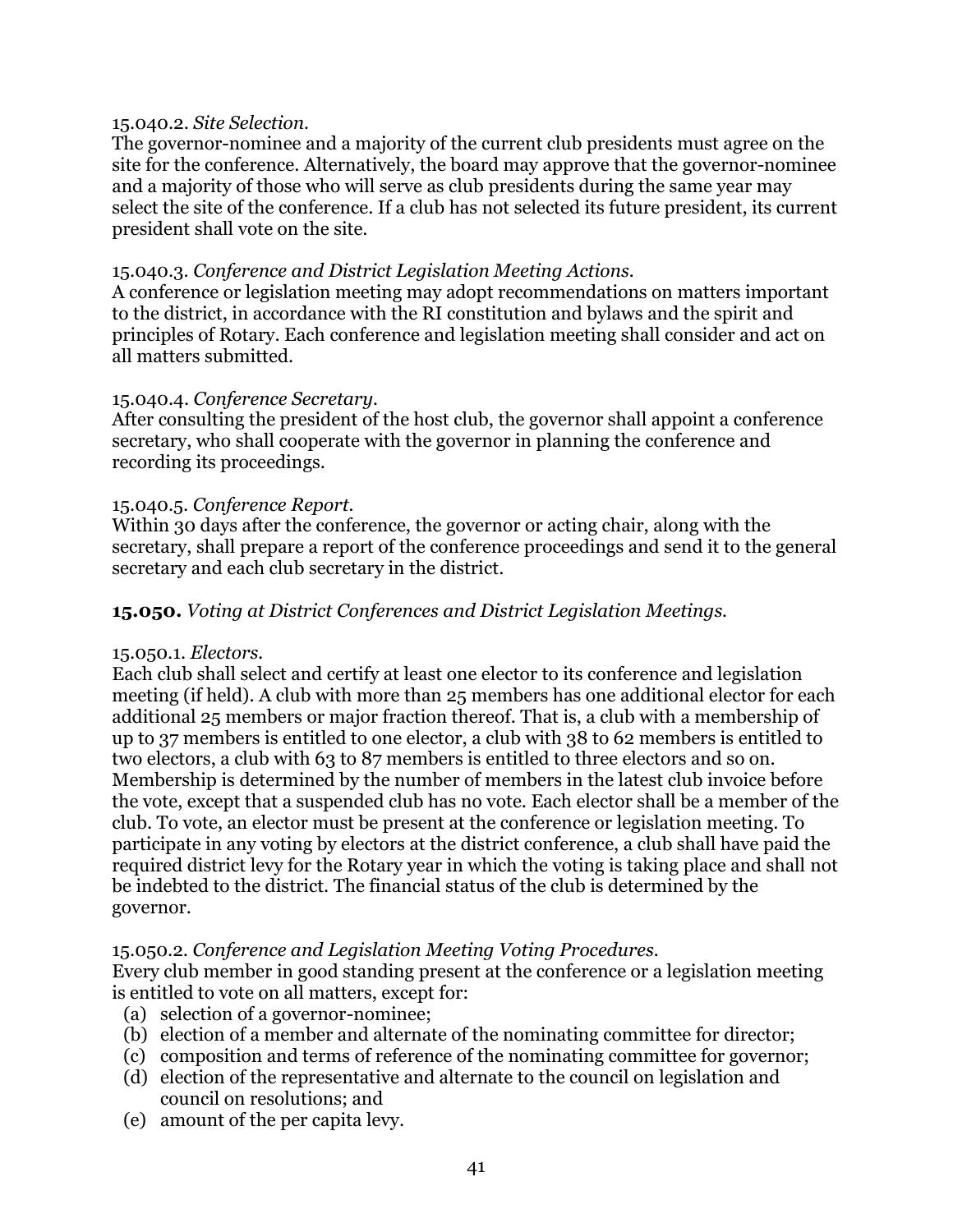Any club member in good standing present may demand a poll on any matter presented to the conference or legislation meeting, even if that member cannot vote on the matter. In such cases, voting shall be restricted to electors. When voting on matters (a), (b), (c) and (d), all votes from a club with more than one vote shall be cast for the same candidate or proposition. For votes by single transferable ballot with three or more candidates, all votes from a club with more than one vote shall be cast for the same order of candidates.

#### 15.050.3. *Proxies.*

If the governor approves, a club may designate a proxy for an absent elector, who may be a member of any club in the district. The proxy designation must be certified by the club president and secretary. The proxy may cast votes for an absent elector in addition to any other vote the proxy may have.

### 15.050.4. *District Club Ballot.*

Any decision or election that the bylaws authorize at a conference or training assembly may be the subject of a club ballot. A club ballot shall follow the procedures in section 12.050. as nearly as possible.

### **15.060.** *District Finances.*

#### 15.060.1. *District Fund.*

Each district, by resolution of a conference, may establish a District Fund for financing district-sponsored projects and administering and developing Rotary in the district. Any person who fails to fulfill financial requirements, including improperly administering the District Fund or failing to comply with subsection 15.060.4., shall not hold any RI or district office until financial irregularities are resolved within the district.

### 15.060.2. *Approval of Levy.*

There shall be a per capita levy on members in the district to finance the District Fund. The amount of the levy shall be set by:

- (a) the conference by a majority of the electors present and voting; or
- (b) the training assembly or the PETS by three-fourths of the incoming club presidents, including any representatives designated under article 11, section 5(c) of the standard club constitution.

### 15.060.3. *Per Capita Levy.*

The per capita levy is mandatory for all clubs of a district. The governor shall certify to the board any club that has not paid the levy for more than six months. The board shall suspend RI services to the club as long as the levy remains unpaid.

### 15.060.4. *Annual Statement and Report of District Finances.*

Within one year of serving as governor, the immediate past governor must provide each club an independently reviewed annual statement and report of district finances. The immediate past governor must provide the statement and report and have it discussed and adopted at a district meeting to which all clubs are entitled to send a representative and for which 30 days' notice has been given. Alternatively, within one year of serving as governor, the immediate past governor may ask the governor to conduct a club ballot for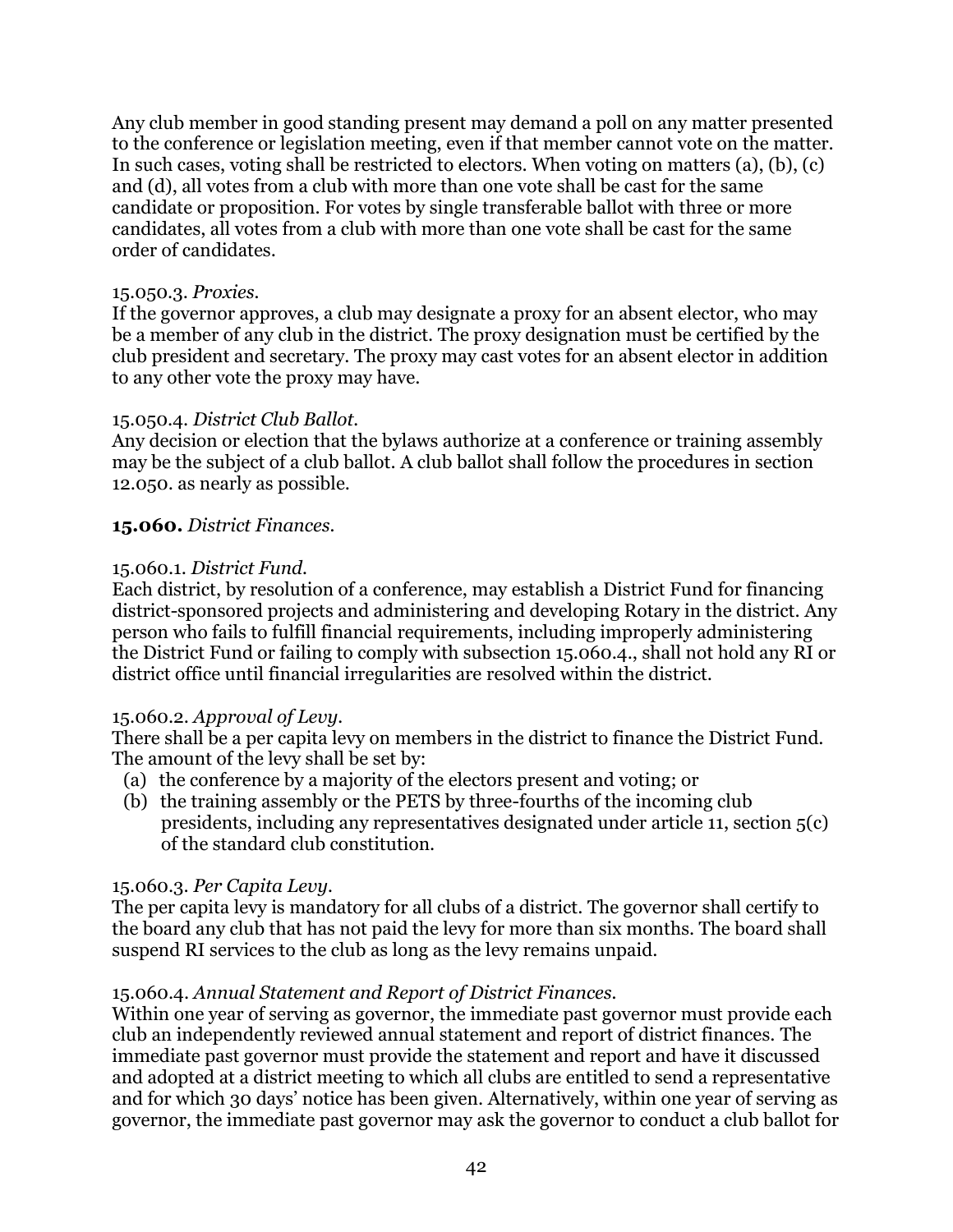adoption of the statement and report. The statement and report shall be sent at least 30 days before the club ballot. The governor shall start this process within 30 days of receiving the request from the immediate past governor.

The review may be conducted by either a qualified accountant or a district audit committee. An audit committee must:

- (a) have at least three active members be selected in accordance with established district procedures;
- (b) include at least one member who is a past governor or an independent, financially literate person; and
- (c) not include any current governor, treasurer, signatory of district bank accounts, or member of the finance committee.

The annual statement shall include, but not be limited to, all:

- (a) sources of the district's funds (RI, TRF, district, and club);
- (b) funds received by or on behalf of the district from fundraising activities;
- (c) grants received from TRF or TRF funds designated by the district for use;
- (d) financial transactions of district committees;
- (e) financial transactions of the governor by or on behalf of the district;
- (f) expenditures of district funds; and
- (g) funds received by the governor from RI.

# **Article 16 Governors**

- **16.010.** Oualifications of a Governor-nominee.
- **16.020.** Qualifications of a Governor.
- **16.030.** Duties of a Governor.
- **16.040.** Duties of an RIBI Governor.
- **16.050.** Removal from Office.
- **16.060.** Vacancy in the Office of Governor.

# **16.010.** *Qualifications of a Governor-nominee.*

Unless excused by the board, the person selected as a governor-nominee shall at the time of selection:

- (a) be a member in good standing of a functioning club in the district;
- (b) have served as club president for a full term or as charter president for at least six months;
- (c) demonstrate willingness, commitment, and ability to fulfill the duties and responsibilities of a governor in section 16.030.;
- (d) demonstrate knowledge of the qualifications, duties, and responsibilities of governor as prescribed in the bylaws; and
- (e) submit to RI a statement that the Rotarian understands those qualifications, duties, and responsibilities, is qualified for the office of governor, and is willing and able to assume and faithfully perform those duties and responsibilities.

# **16.020.** *Qualifications of a Governor.*

Unless excused by the board, a governor, when taking office, must have attended the international assembly for its full duration, have been a Rotarian for at least seven years, and continue to possess the qualifications in section 16.010.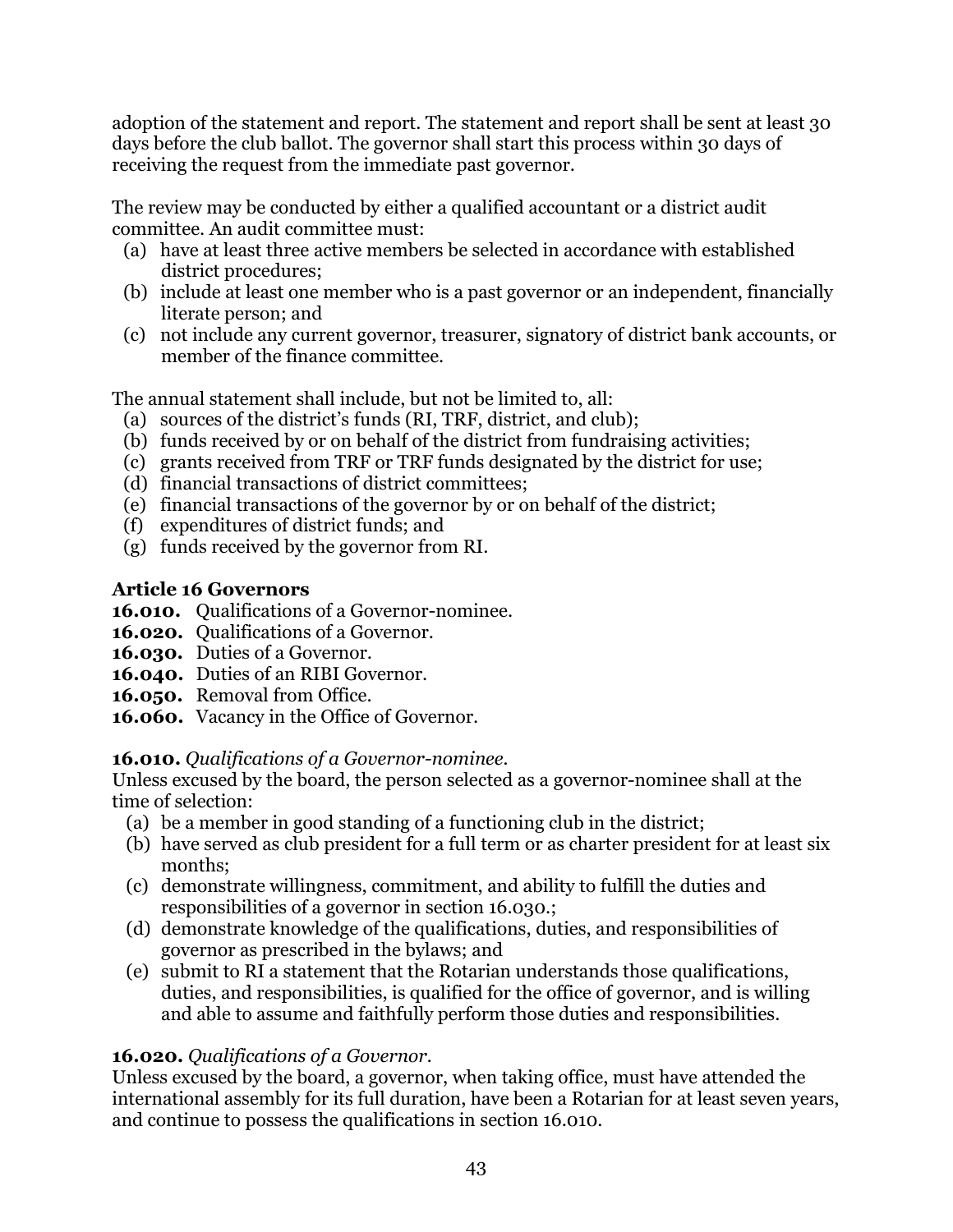# **16.030.** *Duties of a Governor.*

The governor is the officer of RI in the district, functioning under the general control and supervision of the board. The governor shall inspire and motivate the clubs in the district. The governor shall ensure continuity within the district by working with past, current, and incoming district leaders. The governor is responsible for:

- (a) organizing new clubs;
- (b) strengthening existing clubs;
- (c) promoting membership growth;
- (d) working with district and club leaders to encourage participation in a district leadership plan as developed by the board;
- (e) furthering the Object of Rotary by providing leadership and supervision of the clubs in the district;
- (f) supporting TRF;
- (g) promoting cordial relations among the clubs and Rotaract clubs and between the clubs, Rotaract clubs, and RI;
- (h) planning for and presiding at the district conference and assisting the governorelect in planning and preparing the PETS and the district training assembly;
- (i) conducting an official visit to each club, individually or in multi-club meetings, that maximizes the governor's presence to:
	- 1. focus attention on important Rotary issues;
	- 2. provide special attention to weak and struggling clubs;
	- 3. motivate Rotarians to participate in service activities;
	- 4. ensure that the club constitution and bylaws comply with the constitutional documents, especially following councils on legislation; and
	- 5. personally recognize the outstanding contributions of Rotarians in the district;
- (j) issuing a monthly communication to each club;
- (k) reporting promptly to RI as required by the president or the board;
- (l) providing the governor-elect, before the international assembly, full information about the condition of clubs and recommended action to strengthen them;
- (m) assuring that district nominations and elections comply with the constitutional documents and RI's established policies;
- (n) inquiring regularly about the activities of Rotarian organizations in the district;
- (o) transferring district files to the governor-elect; and
- (p) performing any other duties as are inherent of an RI officer.

# **16.040.** *Duties of an RIBI Governor.*

The duties of an RIBI governor shall be performed in keeping with the traditional practices of the area under the direction of the general council and consistent with the RIBI constitution and bylaws. The governor shall also report promptly to RI as required by the president or the board and shall perform any other duties as are inherent of an RI officer.

# **16.050.** *Removal from Office.*

The president may remove a governor from office for cause if the president determines that the governor is not performing the duties and responsibilities sufficiently. The president shall advise the governor that he or she has 30 days to show reason why he or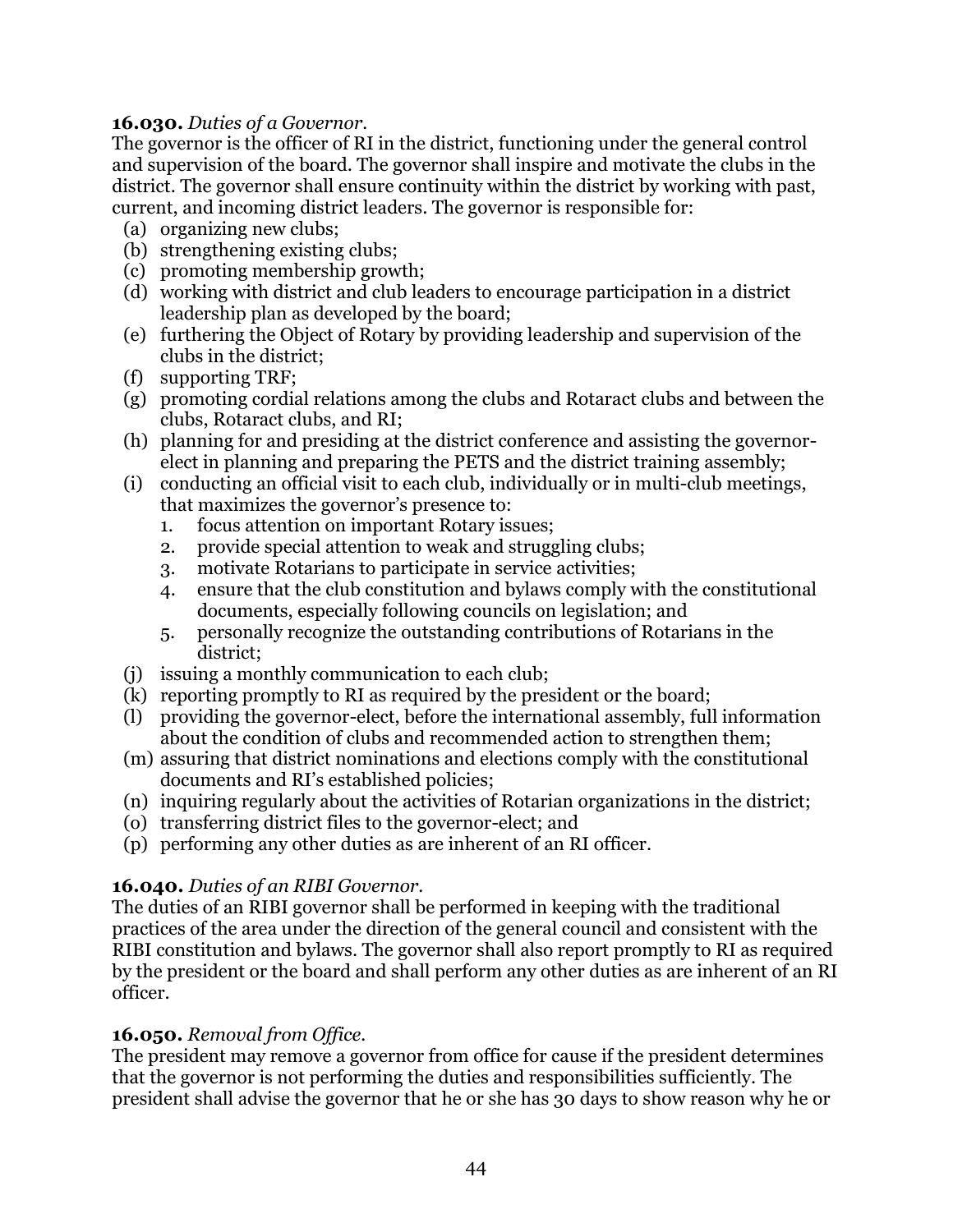she should not be removed from office. The president may remove the governor from office at the end of the 30-day period if the governor has failed to provide adequate reason, in the president's judgment. A removed governor shall not be considered a past governor.

# **16.060.** *Vacancy in the Office of Governor.*

#### 16.060.1. *Vice Governor.*

The nominating committee for governor may select a past governor, proposed by the governor-elect, to be vice governor, who shall serve during the year following selection. If the nominating committee makes no selection, the governor-elect may select a past governor to be vice governor. The role of the vice governor is to replace the governor in case of a temporary or permanent inability to perform the governor's duties.

### 16.060.2. *Permanent Vacancy in the Office of Governor.*

If there is no vice governor, the board may elect a past governor, preferably from the same district, to fill a governor's vacancy for the unexpired term. Until the board acts, the president may appoint a past governor, preferably from the same district, as acting governor.

# 16.060.3. *Temporary Inability to Perform Duties of Governor.*

If a governor temporarily cannot perform the duties of the office and there is no vice governor, the president may appoint a past governor, preferably from the same district, as acting governor.

### **Article 17 Committees**

- **17.010.** Standing and Other Committees.
- **17.020.** Audit Committee.
- **17.030.** Joint Committees of RI and TRF.
- **17.040.** Membership on Committees.
- **17.050.** Meetings.
- **17.060.** Term of Service.
- **17.070.** Committee Exceptions.
- **17.080.** Secretary of Committees.
- **17.090.** Quorum.
- **17.100.** Manner of Conducting Business.
- **17.110.** Authority over Committees.

### **17.010.** *Standing and Other Committees.*

The board shall establish the following standing committees:

- (a) constitution and bylaws
- (b) districting
- (c) election review
- (d) finance
- (e) membership
- (f) operations review
- (g) strategic planning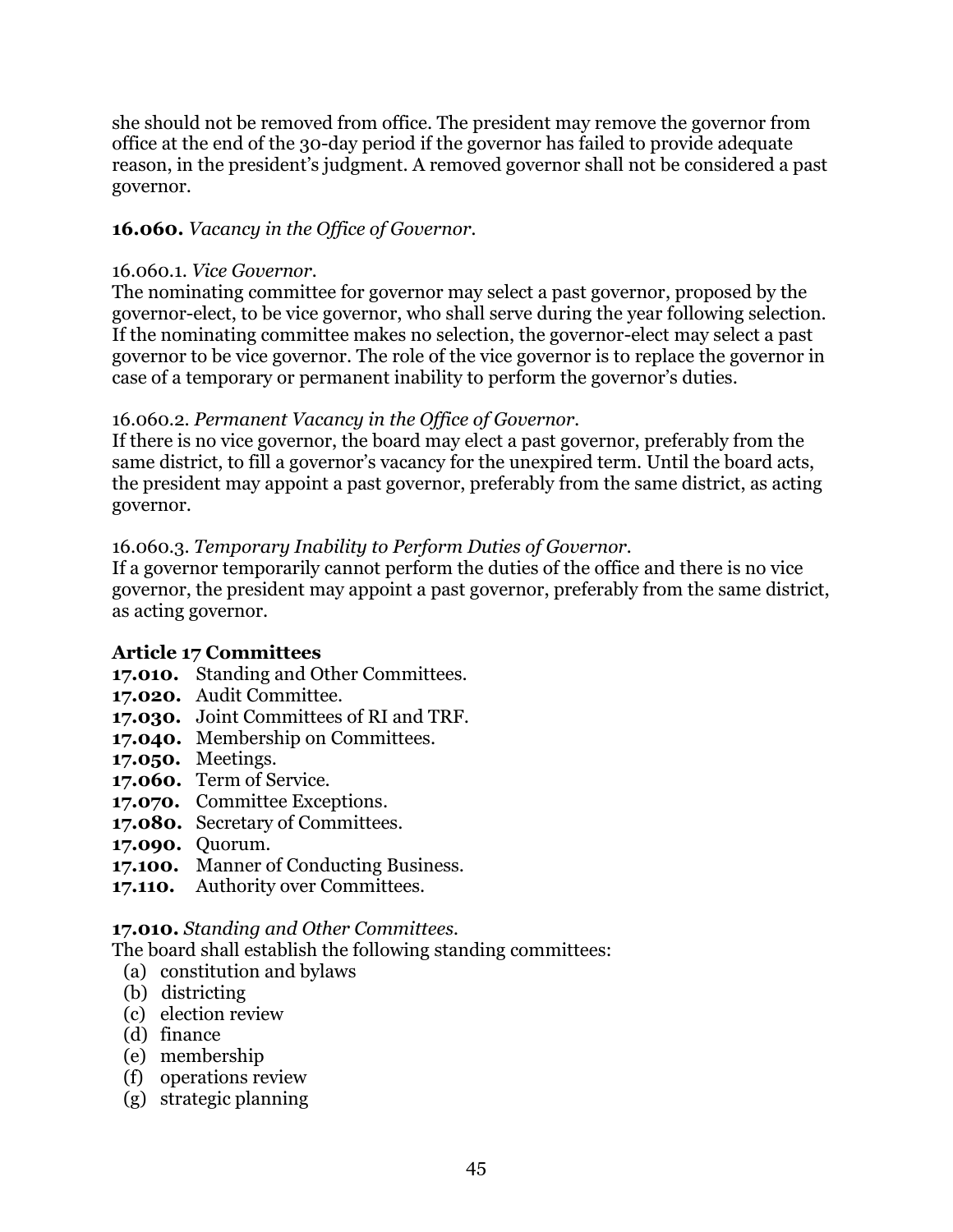The board may establish other committees as needed. For standing and other committees, the board shall determine:

- (a) the number of members;
- (b) the terms of members;
- (c) the qualification of members;
- (d) the duties and authority; and
- (e) the continuity of members from year to year.

### **17.020.** *Audit Committee.*

The board and the TRF trustees shall appoint an audit committee with members who shall be independent and financially literate. The president, the board, the TRF chair, the TRF trustees, or the committee chair shall determine the time, place, manner, and notice of meetings.

# **17.030.** *Joint Committees of RI and TRF.*

For those committees serving both RI and TRF, the board and trustees shall jointly determine the number, terms, qualifications, duties, and continuity of members from year to year.

# **17.040.** *Membership on Committees.*

Except as otherwise provided in these bylaws, the president shall appoint the members of the committees and any subcommittees after consulting the board. Committees may include Rotaractors as members. The president shall designate the chair of each committee and subcommittee and serve as an ex officio member of all RI committees.

### **17.050.** *Meetings.*

Except as otherwise provided in these bylaws, the president shall determine the time, place, manner, and notice of all meetings of committees and subcommittees. A majority of the members shall constitute a quorum, and the act of a majority of the members present at a meeting with a quorum shall be the act of the committee or subcommittee.

### **17.060.** *Term of Service.*

Except as otherwise provided in these bylaws, no person may serve on the same RI committee for more than one term. No person who has served on a committee for a full term is eligible for later appointment to the same committee. This section does not apply to ad hoc committees or ex officio members.

### **17.070.** *Committee Exceptions.*

The provisions of sections 17.010. to 17.060. do not apply to any nominating committees.

### **17.080.** *Secretary of Committees.*

The general secretary is the secretary of all committees, unless the board otherwise provides. The general secretary may appoint another person to serve as secretary.

### **17.090.** *Quorum.*

A majority of all committee members is a quorum for a meeting, unless otherwise provided in the bylaws or by the board.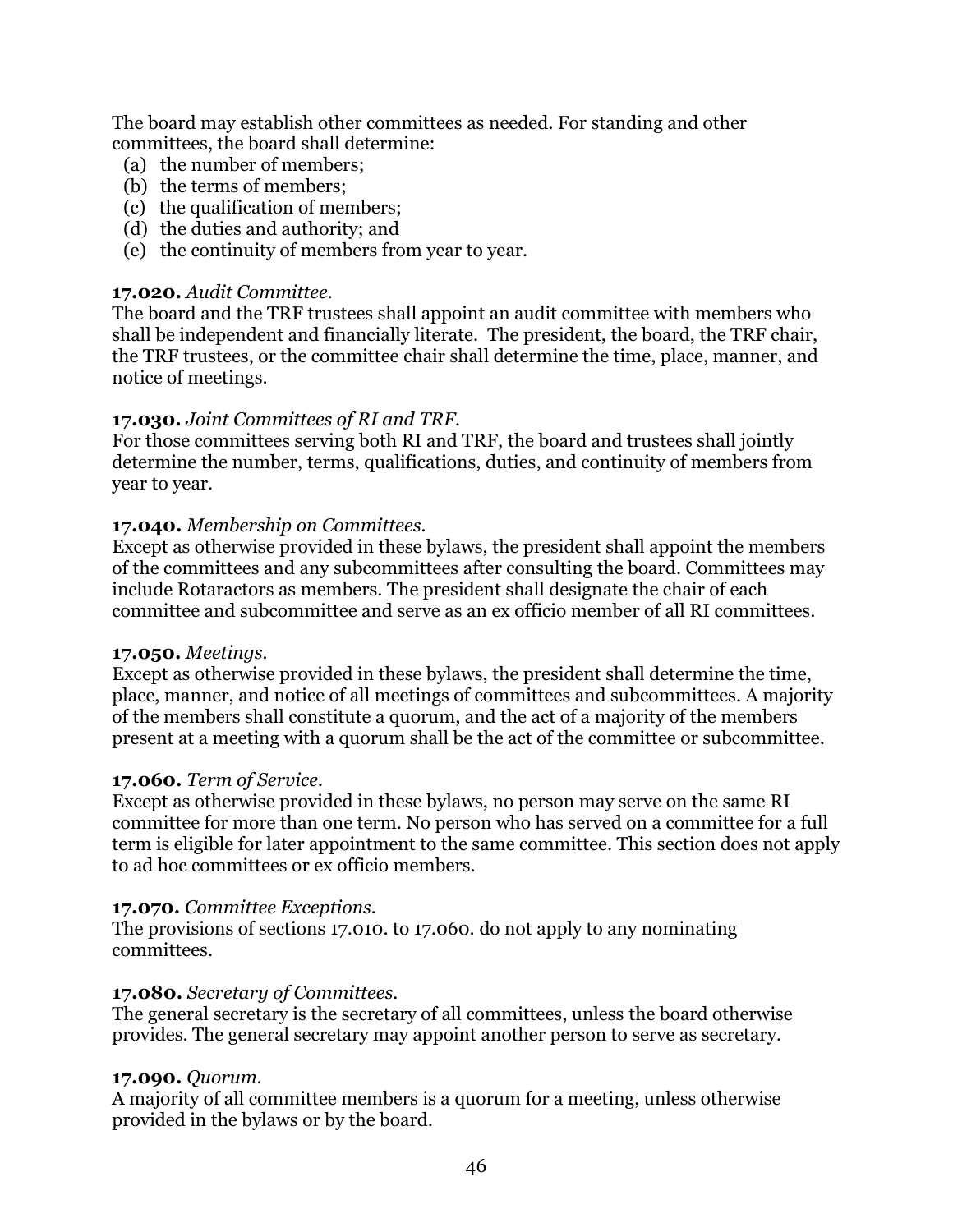### **17.100.** *Manner of Conducting Business.*

A committee may conduct business by any manner of communication under rules of procedure prescribed by the board, unless contrary to the bylaws.

#### **17.110.** *Authority over Committees.*

All committees are subject to board control and supervision pursuant to subsection 5.010.2.(c). All committee actions and decisions are subject to board approval, except the decision of the nominating committee for president in selecting a presidentnominee. However, the board has jurisdiction over all actions and decisions that are in violation of article 13.

#### **Article 18 Fiscal Matters**

- **18.010.** Fiscal Year. **18.020.** Club Reports. **18.030.** Dues. **18.040.** Date of Payment. **18.050.** Budget. **18.060.** Five-Year Financial Forecast.
- **18.070.** Audit.
- **18.080.** Report.

**18.010.** *Fiscal Year.*

The fiscal year of RI is from 1 July to 30 June.

#### **18.020.** *Club Reports.*

A club or Rotaract club shall report to RI the number of its members on 1 July and on 1 January each year or on other dates set by the board.

### **18.030.** *Dues.*

#### 18.030.1. *Per Capita Dues*.

Each club pays per capita dues to RI for each member as follows: US\$35.50 per half year in 2022 - 23, US\$37.50 per half year in 2023 - 24, US\$39.25 per half year in 2024 - 25, and US\$41.00 per half year in 2025 - 26, and thereafter. The dues shall remain constant until changed by the council on legislation.

#### 18.030.2. *Per Capita Dues for Rotaract Clubs*

Each Rotaract club pays per capita dues to RI for each Rotaractor as determined by the board.

### 18.030.3. *Additional Per Capita Dues.*

Each year a club pays to RI additional per capita dues in an amount per member, as determined by the board to be sufficient to pay for the projected expenses of the council on legislation and council on resolutions. The additional dues are separately designated and restricted for the expenses of representatives attending the councils, as well as other administrative expenses of the councils, as determined by the board. The board shall furnish the clubs an accounting of receipts and expenditures. In the event of an extraordinary meeting of the council, clubs shall pay additional per capita dues as soon as practicable.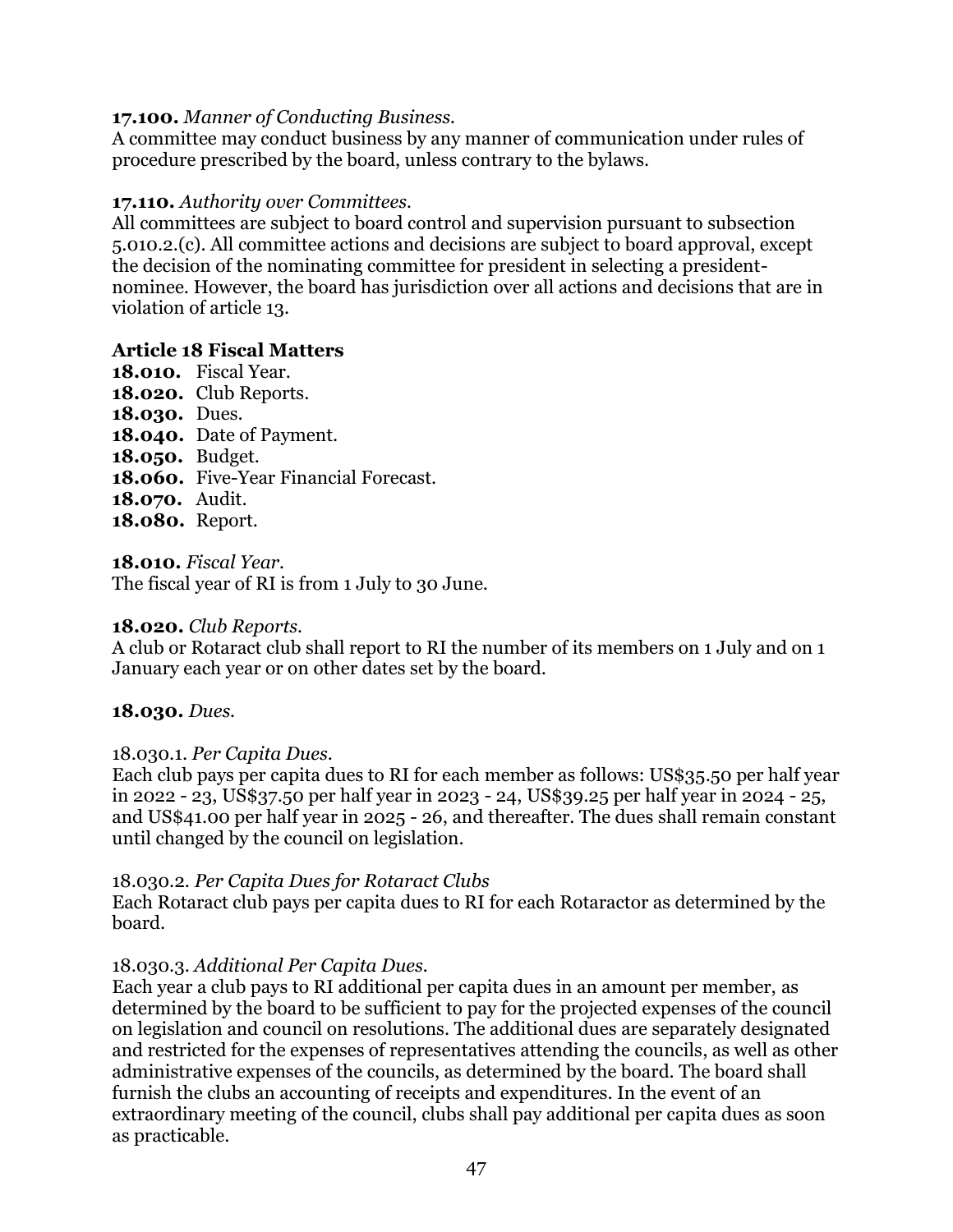#### 18.030.4. *Dues Payable by RIBI.*

Each RIBI club or Rotaract club shall pay its per capita dues to RI as provided in subsections 18.030.1. and 18.030.2., through RIBI. RIBI shall retain one-half of the RI per capita dues and forward the balance to RI.

#### 18.030.5. *Adjustment of Dues.*

The board may return a portion of dues to a club or Rotaract club, as it deems appropriate. Upon request, the board may also adjust or postpone the amount of per capita dues payable by a club or Rotaract club whose locality has sustained serious damage from natural or similar disasters or whose currency is so devalued that the club or Rotaract club is required to pay an excessive amount of its currency to meet its obligations to RI.

### **18.040.** *Date of Payment.*

#### 18.040.1. *Payment Due Dates.*

Per capita dues are payable pursuant to subsections 18.030.1. and 18.030.2. on 1 July and 1 January of each year or other dates set by the board. Additional dues are payable pursuant to subsection 18.030.3. on 1 July or other dates set by the board.

#### 18.040.2. *Prorated Dues.*

Between payment due dates, a club or Rotaract club shall pay prorated per capita dues for new members, equal to one-twelfth of the annual per capita dues for each full month of membership. However, a club or Rotaract club is not required to pay prorated per capita dues for a transferring or former member of another club or Rotaract club. Prorated per capita dues are payable on 1 July and 1 January or on other dates set by the board.

#### 18.040.3. *Currency.*

Dues are paid to RI in US currency. If this is impossible or impractical, the board may authorize payment in other currency. The board also may grant an extension of time for payment of dues when emergency conditions make it advisable.

#### 18.040.4. *New Clubs.*

A new club or Rotaract club begins paying dues on the next payment due date after its admission.

### **18.050.** *Budget.*

#### 18.050.1. *Adoption by Board.*

Each year the board adopts a budget for RI for the next fiscal year. The budget's anticipated total expenses shall not exceed total anticipated revenue.

#### 18.050.2. *Revision of Budget.*

The board may revise the budget at any time. Anticipated total expenses shall not exceed total anticipated revenue.

#### 18.050.3. *Budgeted Expenditures.*

No expenditure of RI funds shall be made unless it is within the board's budget. The general secretary has the duty and authority to enforce compliance with this subsection.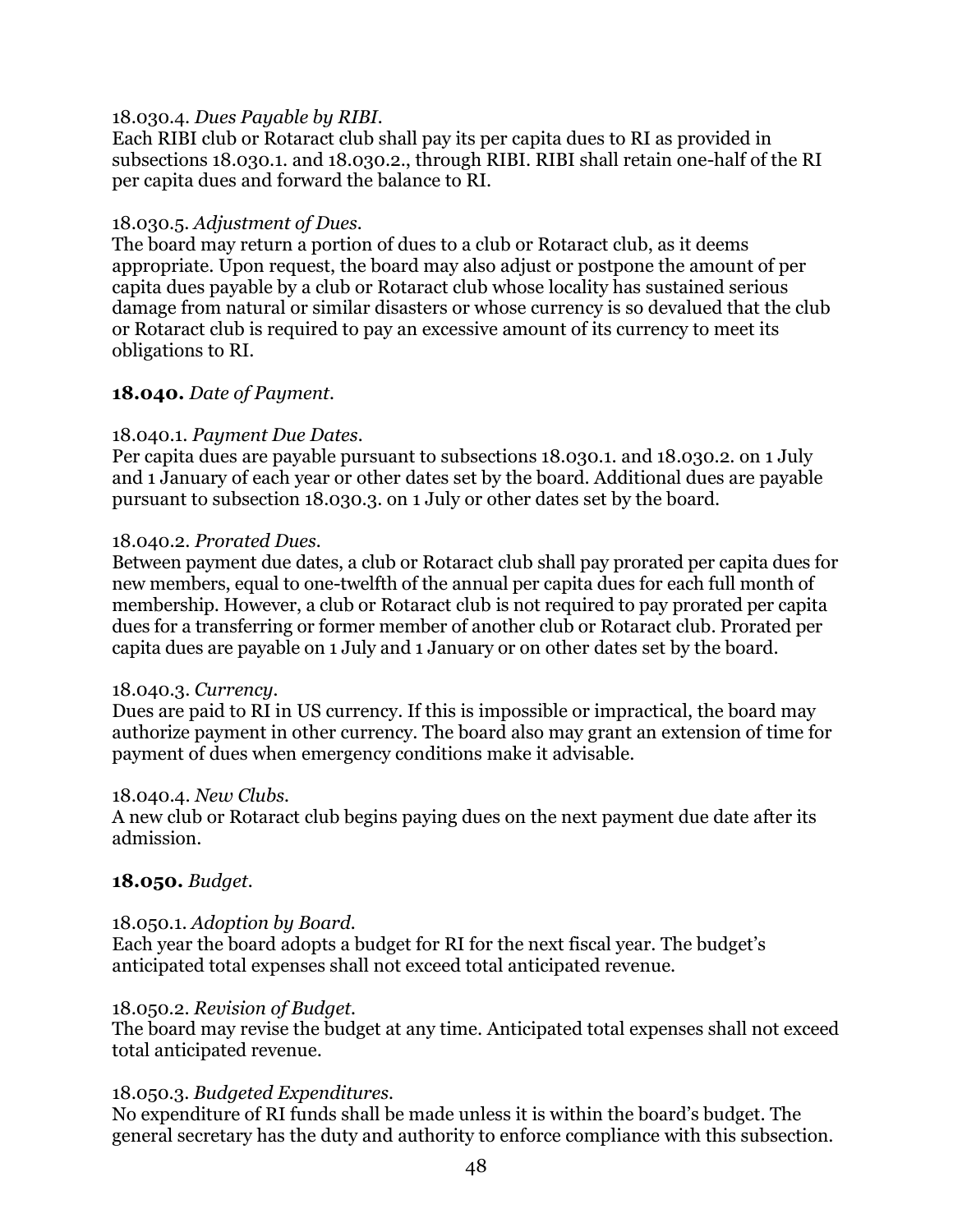### 18.050.4. *Expenditures in Excess of Total Anticipated Revenue; Emergency and Unforeseen Circumstances.*

The board, by a three-quarters vote of all directors, may authorize expenditures in excess of anticipated revenue in emergency and unforeseen circumstances, provided that no expenditure causes indebtedness that exceeds the net assets of RI. The president shall report full details of the excess expenditure and its circumstances to all RI officers within 60 days and to the next convention.

# 18.050.5. *Annual Publication of the RI Budget.*

By 30 September each year, the RI budget shall be published on RI's website as decided by the board and brought to the attention of all clubs and Rotaract clubs.

# 18.050.6. *Expenditures in Excess of Anticipated Revenue; RI Reserve.*

Notwithstanding the provisions of section 18.050.4., the board will establish an annual reserve target sufficient to ensure that RI will continue to meet its financial obligations. If at any time the RI reserve is greater than the RI reserve target set by the board, the board, by a three-quarters vote, may authorize the expenditure of amounts in excess of anticipated revenues, provided that such expenditure would not cause the RI reserve to decrease below the RI reserve target. Full details of the reserve target and any excess expenditure and the circumstances leading thereto shall be reported by the president to all officers of RI within 60 days and to the next convention.

# **18.060.** *Five-Year Financial Forecast.*

# 18.060.1. *Annual Review of Five-Year Forecast.*

The board shall review a five-year financial forecast each year, which shall describe the development of RI's total revenues, total expenses, assets, liabilities, and fund balances.

18.060.2. *Presentation of Five-Year Forecast at the Council on Legislation.* The board shall present the five-year financial forecast to the council on legislation, as background to any financial legislation. The first year of the five-year financial forecast shall coincide with the year of the council on legislation.

### 18.060.3. *Presentation of Five-Year Forecast at Rotary Institutes*.

A director or other board representative shall present the five-year forecast to each Rotary institute.

### **18.070.** *Audit.*

The board shall provide for an audit of RI at least once per year, prepared by licensed, certified, or chartered public accountants, or auditors of recognized standing in the country, state, or province in which the audit is made. The general secretary shall submit books and vouchers for audit as required by the board.

### **18.080.** *Report.*

The general secretary shall publish on RI's website the audited financial statements and accompanying notes and supplemental schedules (if any), as well as an annual report, no later than 31 December after the fiscal year end. The general secretary shall also report, by individual office, all expenses reimbursed to, and all payments made on behalf of, the president, office of the president, president-elect, president-nominee, and each director and director-elect.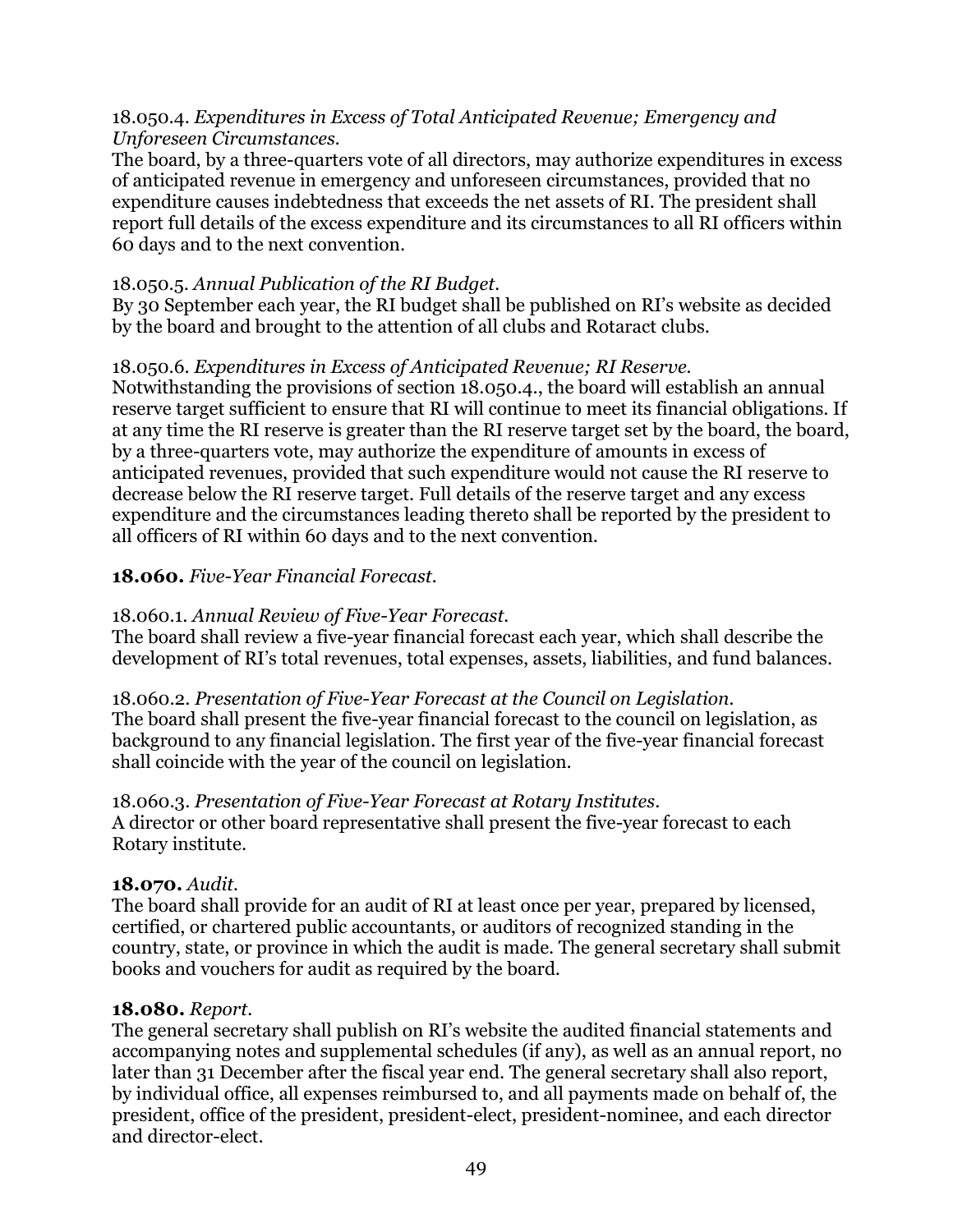# **Article 19 Name and Emblem**

**19.010.** Preservation of RI's Intellectual Property. **19.020.** Restrictions on the Use of RI's Intellectual Property.

# **19.010.** *Preservation of RI's Intellectual Property.*

The board shall maintain and preserve the name, emblem, badge, and other insignia of RI for the exclusive use and benefit of all Rotarians and Rotaractors.

# **19.020.** *Restrictions on the Use of RI's Intellectual Property.*

The name, emblem, badge, or other insignia of RI or of any club or Rotaract club shall not be used by any club, Rotaract club, or member as a trademark, special brand of merchandise, or for any commercial purpose. RI does not recognize or approve the use of such name, emblem, badge, or other insignia in combination with any other name or emblem.

# **Article 20 Other Meetings**

**20.010.** International Assembly. **20.020.** Rotary Institutes. **20.030.** Council of Past Presidents. **20.040.** Meetings Procedure.

# **20.010.** *International Assembly.*

### 20.010.1. *Purpose.*

The purpose of an international assembly is to educate, motivate, and inspire governorselect and to present an opportunity to discuss, plan, and implement Rotary's programs and activities for the coming Rotary year.

### 20.010.2. *Time and Place.*

The board shall determine the time and place of the international assembly. The president-elect is responsible for its program and shall chair any committee supervising assembly arrangements. The assembly shall be held annually before 15 February.

### 20.010.3. *Participants.*

The participants authorized to attend the international assembly include: the president, the directors, the president-nominee, the directors-elect, the directors-nominee, the general secretary, the governors-elect, the officers-nominee of RIBI, the chairs of the RI committees and other persons that the board may designate.

### 20.010.4. *Special or Sectional Assemblies.*

The board may arrange two or more special or sectional assemblies to meet an emergency or special condition.

### **20.020.** *Rotary Institutes*.

The president may authorize the convening of Rotary institutes as annual informational meetings for past, present, and incoming RI officers, and other Rotarians and guests invited by the convener. A Rotary institute may be organized for RI, a zone, a section of a zone, or a grouping of zones. The convener shall report upon the legislation and resolutions reviewed and the action taken by each council on legislation and council on resolutions.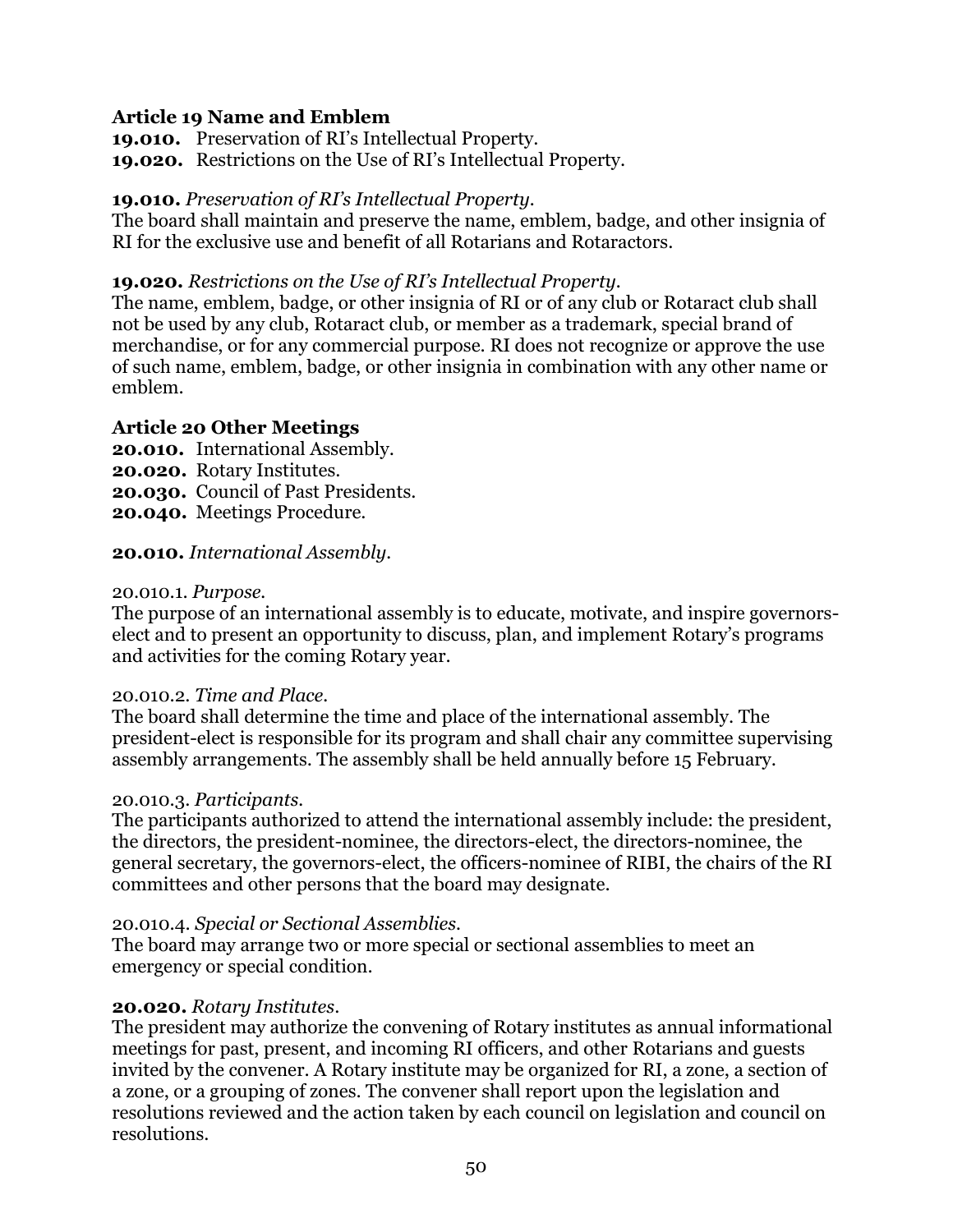#### **20.030.** *Council of Past Presidents.*

#### 20.030.1. *Composition.*

There shall be a standing council composed of past presidents who are members. The president is a non-voting ex officio member of the council, with the privilege of attending meetings and participating in deliberations. The penultimate past president serves as chair, the immediate past president as vice-chair, and the general secretary as secretary but shall not be a member of the council.

#### 20.030.2. *Duties.*

The council of past presidents shall consider matters referred by the president or board and may give advice and recommendations to the board on them. The council shall also, at the request of the board, act as mediators in matters involving clubs, districts, and officers.

### 20.030.3. *Meetings.*

The president or the board may call a meeting of the council of past presidents, which may also meet at the annual convention and/or international assembly. The chair of the council shall make a written report to the board after each meeting.

### **20.040.** *Meetings Procedure.*

The chair of each Rotary meeting, assembly, conference, or convention shall decide all matters of procedure not specifically covered by the constitution, bylaws, or special rules of procedure adopted by RI. These procedures shall be fair to all concerned, subject to the right of appeal to the assembly.

### **Article 21 Official Magazine**

**21.010.** Authority for Publishing Official Magazine. **21.020.** Subscription Prices.

### **21.010.** *Authority for Publishing Official Magazine.*

The board shall publish an official RI magazine in as many editions as the board authorizes, the basic edition being published in English. The purpose of the official magazine is to assist the board in furthering the purposes of RI and the Object of Rotary.

### **21.020.** *Subscription Prices.*

### 21.020.1. *Required Subscription.*

Each member shall be a paid subscriber to the official magazine or to a Rotary magazine approved for that club by the board for the duration of their membership. Two Rotarians residing at the same address may subscribe jointly to an official magazine. The board shall determine the subscription price of all editions of the official magazine. Clubs shall collect the subscription fee and forward it to RI. Each member may choose either a printed or (where available) electronic copy. The board may excuse a club from complying with this section if its members are not literate in any of the languages of the official magazine or the Rotary magazine approved by the board for the club.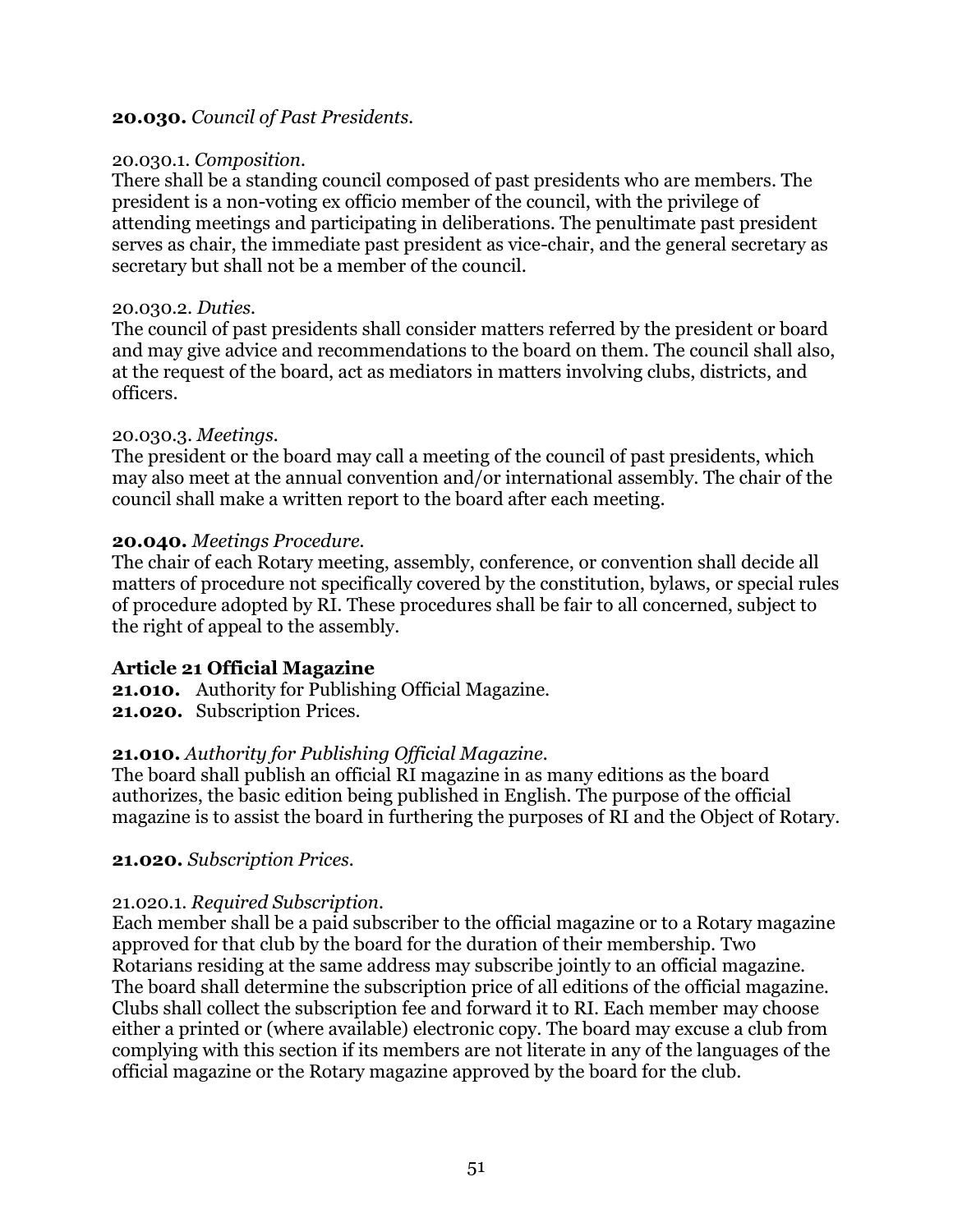#### 21.020.2. *Magazine Income.*

The magazine's income during the current year shall be used only for its publication and improvement. At the end of the year, any excess income over expenditure shall be transferred to the RI reserve, unless the board provides otherwise.

### **Article 22 The Rotary Foundation**

**22.010.** TRF's Purpose. **22.020.** Trustees. **22.030.** Expenditures of Trustees. **22.040.** Report of Trustees.

#### **22.010.** *TRF's Purpose.*

TRF shall be operated exclusively for charitable and educational purposes by the trustees in accordance with its articles of incorporation and bylaws. The articles of incorporation and bylaws can be amended only by the trustees and with the consent of the board.

#### **22.020.** *Trustees.*

There shall be 15 trustees, each nominated by the president-elect and elected by the board in the year before taking office. Four trustees shall be past RI presidents. All trustees shall satisfy the qualifications in TRF's bylaws. In the event of a vacancy, a new trustee shall be nominated by the president and elected by the board to complete the term. The terms of the trustees shall be four years. Trustees may be reelected and shall serve without compensation.

### **22.030.** *Expenditures of Trustees.*

The trustees shall make expenditures from TRF's property only with the board's approval, except for two types of expenditures that require only the trustees' approval:

- (1) the necessary expenses of administering TRF; and
- (2) expenditures of the income or principal of gifts to TRF as prescribed by the terms of the gift or bequest.

#### **22.040.** *Report of Trustees.*

The trustees shall report to RI at least annually on TRF's programs and finances. The general secretary shall also report, by individual office, all expenses reimbursed to, and all payments made on behalf of, each trustee.

### **Article 23 Indemnification**

The board may establish and implement policies for indemnification of RI's directors, officers, employees, and agents.

### **Article 24 Arbitration and Mediation**

**24.010.** Mandatory Mediation or Arbitration.

- **24.020.** Mediation.
- **24.030.** Arbitration.
- **24.040.** Costs of Mediation or Arbitration.